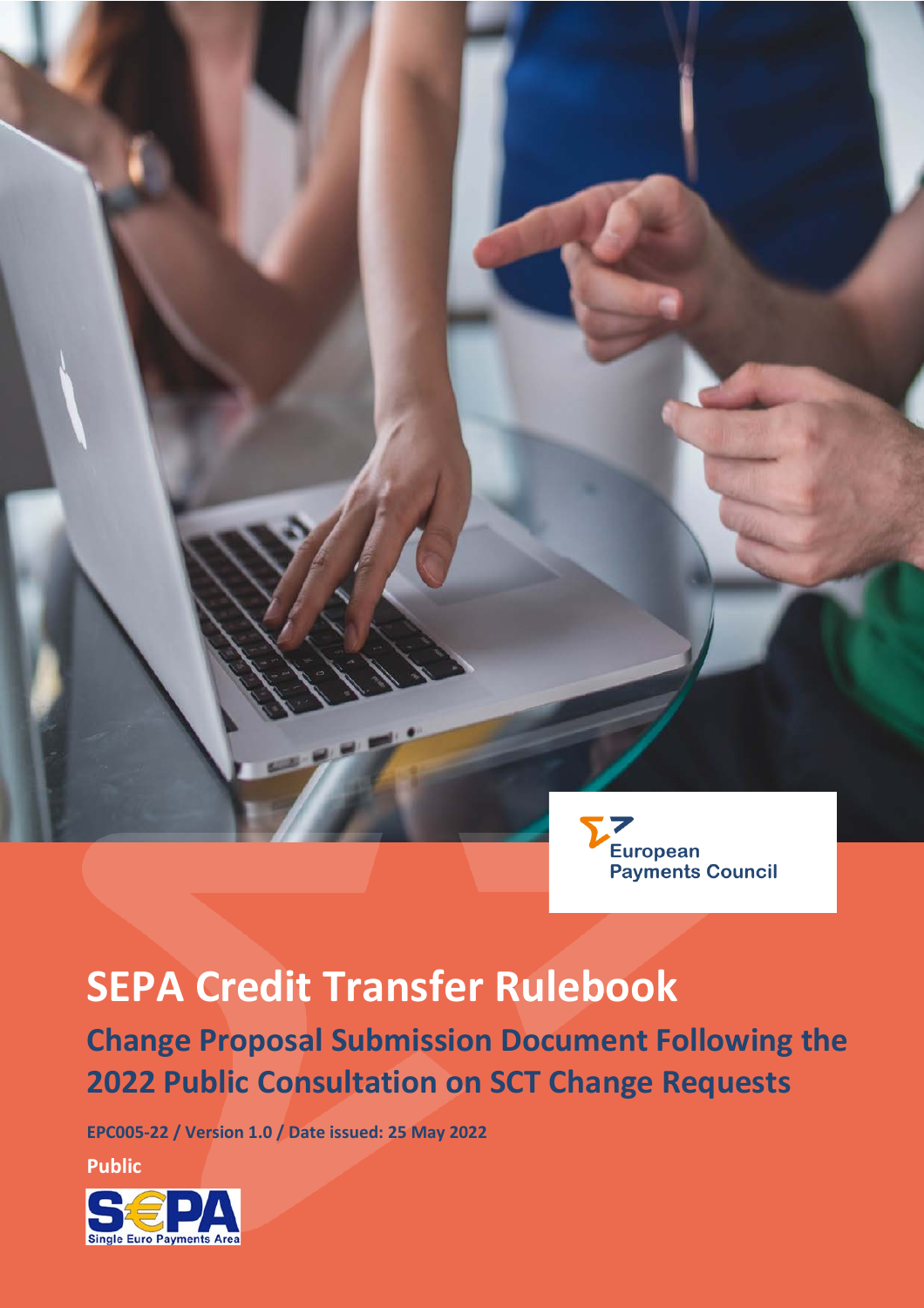# **Change Proposal Submission Document on 2022 SCT Change**

**Requests**

**EPC005-22 Version 1.0 Date issued: 25 May 2022**



#### **European Payments Council AISBL**

Cours Saint-Michel, 30 - B - 1040 Brussels T +32 2 733 35 33 Entreprise N°0873.268.927 secretariat@epc-cep.eu

# **Table of Contents**

| $\mathbf{1}$   |       |                                                                                                                 |  |
|----------------|-------|-----------------------------------------------------------------------------------------------------------------|--|
|                | 1.1   |                                                                                                                 |  |
|                | 1.2   | EPC SEPA PAYMENT SCHEME RULEBOOK RELEASE MANAGEMENT - IMPORTANT NOTICE TO ALL SEPA STAKEHOLDERS  4              |  |
|                | 1.3   |                                                                                                                 |  |
| $\overline{2}$ |       |                                                                                                                 |  |
|                |       |                                                                                                                 |  |
| 3              |       |                                                                                                                 |  |
|                | 3.1   |                                                                                                                 |  |
|                | 3.2   | SUMMARY OF CHANGE REQUESTS AND THE EXPRESSED SUPPORT FOLLOWING THE PUBLIC CONSULTATION 10                       |  |
|                | 3.3   | SUMMARY OF CHANGES FOR INCLUSION IN THE NEXT VERSION OF THE SCT RULEBOOK TO BE ALIGNED WITH THE SEPA REGULATION |  |
|                |       |                                                                                                                 |  |
| 4              |       | MAJOR CHANGE REQUEST DETAILS, THE RELATED PUBLIC CONSULTATION COMMENTS AND THE SEMWG                            |  |
|                |       |                                                                                                                 |  |
|                | 4.1   |                                                                                                                 |  |
|                | 4.1.1 |                                                                                                                 |  |
|                | 4.1.2 |                                                                                                                 |  |
|                | 4.1.3 |                                                                                                                 |  |
|                | 4.1.4 |                                                                                                                 |  |
|                |       |                                                                                                                 |  |
|                | 4.2.1 |                                                                                                                 |  |
|                | 4.2.2 |                                                                                                                 |  |
|                | 4.2.3 | SEMWG change proposal and explicit public consultation comments received 16                                     |  |
|                | 4.2.4 |                                                                                                                 |  |
|                |       |                                                                                                                 |  |
|                | 4.3.1 |                                                                                                                 |  |
|                | 4.3.2 |                                                                                                                 |  |
|                | 4.3.3 | SEMWG change proposal and explicit public consultation comments received  18                                    |  |
|                | 4.3.4 |                                                                                                                 |  |
|                |       |                                                                                                                 |  |
|                | 4.4.1 |                                                                                                                 |  |
|                | 4.4.2 |                                                                                                                 |  |
|                | 4.4.3 | SEMWG change proposal and explicit public consultation comments received  19                                    |  |
|                | 4.4.4 |                                                                                                                 |  |
|                |       |                                                                                                                 |  |
|                | 4.5.1 |                                                                                                                 |  |
|                | 4.5.2 |                                                                                                                 |  |
|                | 4.5.3 | SEMWG change proposal and explicit public consultation comments received  21                                    |  |
|                | 4.5.4 |                                                                                                                 |  |
|                |       |                                                                                                                 |  |
|                | 4.6.1 |                                                                                                                 |  |
|                | 4.6.2 |                                                                                                                 |  |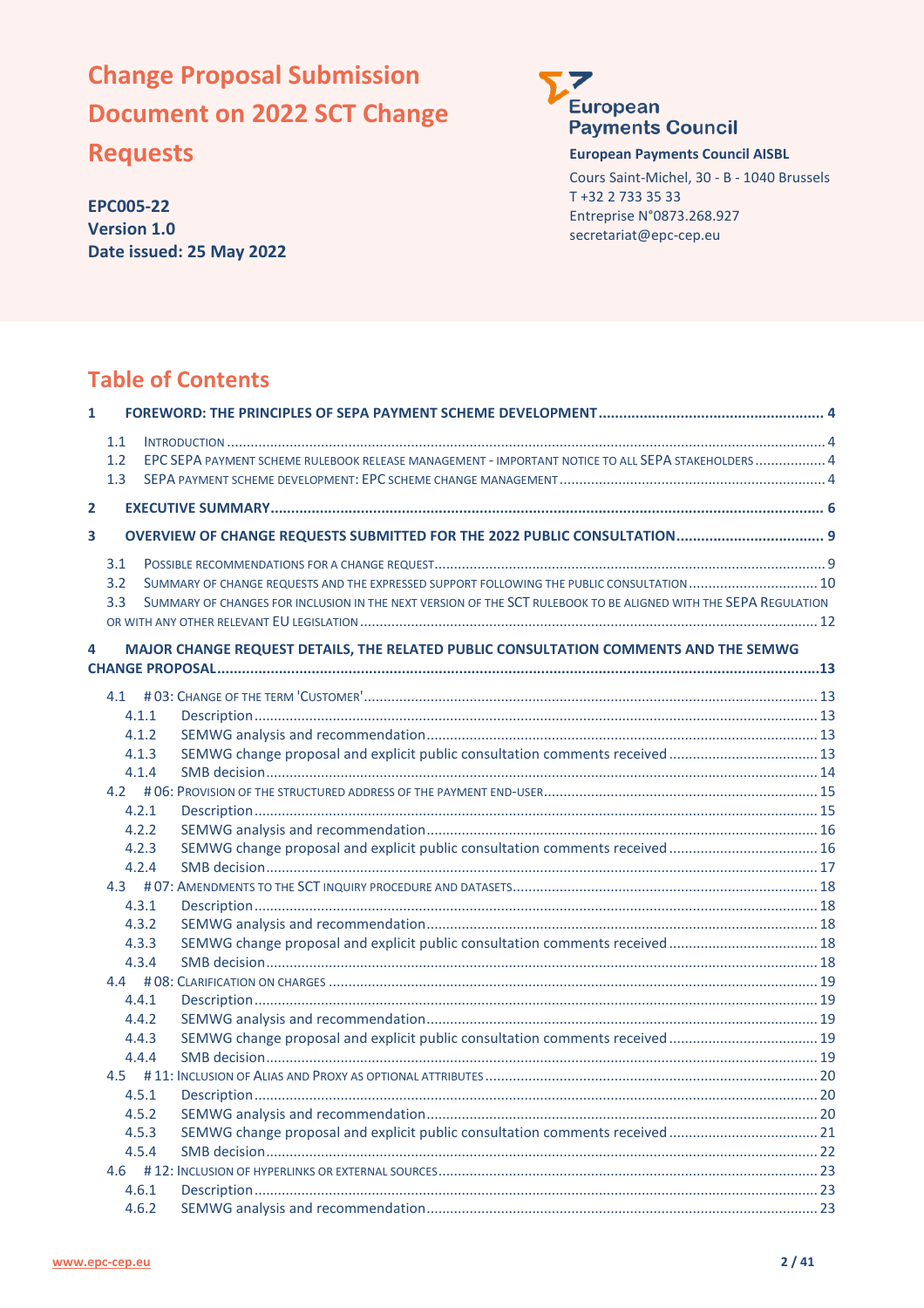

|   | 4.6.3  | SEMWG change proposal and explicit public consultation comments received  23        |  |
|---|--------|-------------------------------------------------------------------------------------|--|
|   | 4.6.4  |                                                                                     |  |
|   |        |                                                                                     |  |
|   | 4.7.1  |                                                                                     |  |
|   | 4.7.2  |                                                                                     |  |
|   | 4.7.3  |                                                                                     |  |
|   | 4.7.4  |                                                                                     |  |
|   |        |                                                                                     |  |
|   | 4.8.1  |                                                                                     |  |
|   | 4.8.2  |                                                                                     |  |
|   | 4.8.3  |                                                                                     |  |
|   | 4.8.4  |                                                                                     |  |
|   |        |                                                                                     |  |
|   | 4.9.1  |                                                                                     |  |
|   | 4.9.2  |                                                                                     |  |
|   | 4.9.3  |                                                                                     |  |
|   | 4.9.4  |                                                                                     |  |
|   |        |                                                                                     |  |
|   | 4.10.1 |                                                                                     |  |
|   | 4.10.2 |                                                                                     |  |
|   | 4.10.3 | SEMWG change proposal and explicit public consultation comments received 31         |  |
|   | 4.10.4 |                                                                                     |  |
|   |        |                                                                                     |  |
|   | 4.11.1 |                                                                                     |  |
|   | 4.11.2 |                                                                                     |  |
|   | 4.11.3 | SEMWG change proposal and explicit public consultation comments received 33         |  |
|   | 4.11.4 |                                                                                     |  |
|   |        |                                                                                     |  |
|   | 4.12.1 |                                                                                     |  |
|   | 4.12.2 |                                                                                     |  |
|   | 4.12.3 | SEMWG change proposal and explicit public consultation comments received  35        |  |
|   | 4.12.4 |                                                                                     |  |
|   |        |                                                                                     |  |
|   | 4.13.1 |                                                                                     |  |
|   | 4.13.2 |                                                                                     |  |
|   | 4.13.3 | SEMWG change proposal and explicit public consultation comments received 37         |  |
|   | 4.13.4 |                                                                                     |  |
| 5 |        | CHANGES PERTAINING TO THE IMPACT OF THE SEPA REGULATION OR ANY OTHER EU LEGISLATION |  |
|   |        |                                                                                     |  |
|   |        |                                                                                     |  |
| 6 |        |                                                                                     |  |
| 7 |        |                                                                                     |  |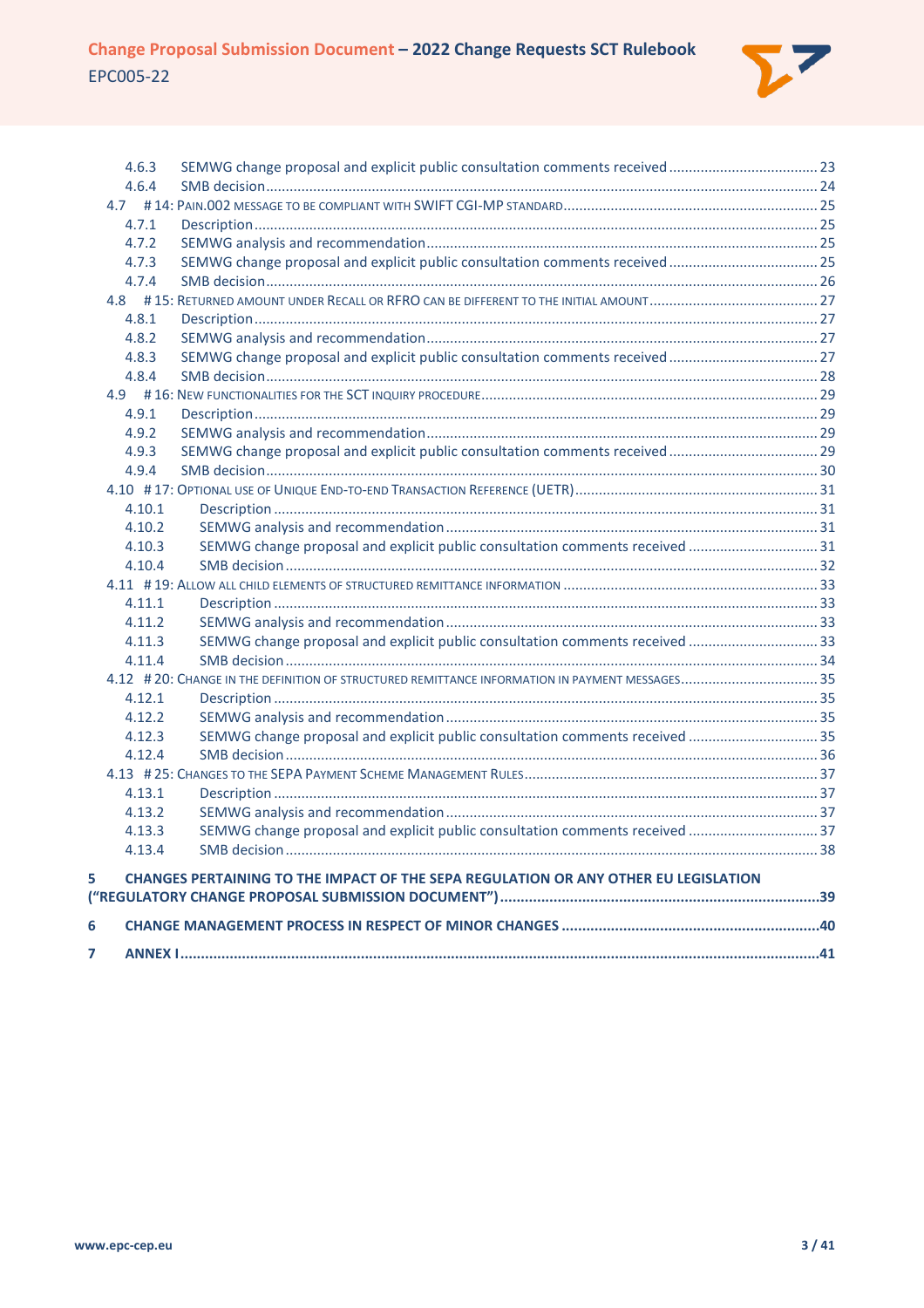

# <span id="page-3-0"></span>**1 Foreword: the Principles of SEPA Payment Scheme Development**

# <span id="page-3-1"></span>1.1 Introduction

This document contains the results and comments received on the change requests submitted for public consultation on possible modifications to be introduced into the SCT rulebook. It provides feedback to all stakeholders on the results of the 2022 public consultation.

The Single Euro Payments Area (SEPA) payment schemes, as set out in the SEPA Credit Transfer (SCT) and SEPA Direct Debit (SDD) rulebooks, evolve based on a transparent change management process adhered to by the European Payments Council (EPC).

This evolution reflects changes in market needs and updates of technical standards developed by international standardisation bodies, such as the International Organization for Standardization (ISO).

The principles governing the evolution of the SEPA payment schemes are set out in section four of th[e SEPA Payment Scheme Management Rules.](https://www.europeanpaymentscouncil.eu/document-library/rulebooks/sepa-payment-scheme-management-rules)

<span id="page-3-2"></span>1.2 EPC SEPA payment scheme rulebook release management - important notice to all SEPA stakeholders

The EPC publishes updated versions of the rulebooks at a minimum every two years in the month of November. In accordance with industry best practice, payment service providers (PSPs) and their suppliers therefore have sufficient lead time to address rulebook updates prior to such changes taking effect.

The 2023 versions of the SCT and SDD rulebooks will be published exceptionally on 25 May 2022. Based on the established release management cycle, these versions will take effect on 19 November 2023.

### <span id="page-3-3"></span>1.3 SEPA payment scheme development: EPC scheme change management

The first step in the EPC SEPA payment scheme change management cycle is the **introduction of change requests** to the schemes by any interested party.

In consideration of the change requests received, the EPC Scheme Evolution and Maintenance Working Group (SEMWG) develops a **public consultation document**, containing the change requests and the related SEMWG recommendations, per EPC SEPA payment scheme rulebook.

The preparation of the public consultation documents involves the analysis of the change requests received which may include, as appropriate, an impact analysis. Based on this analysis, the SEMWG issues a recommendation on how each change request should be handled.

All submitted change requests to modify the rulebooks received by the EPC are published through the public consultation documents on the EPC Website, permitting such a list to be openly viewed by all stakeholders. The public consultation documents are released for a **three-month public consultation** in the second quarter of the year. For the 2022 change management cycle, this was exceptionally done in the third quarter of 2021.

From the moment the three-month public consultation has ended, the SEMWG shall collect and consolidate the comments received from all EPC SEPA payment scheme participants and stakeholders during the public consultation. The SEMWG then analyses the expressed support and the comments received for each change request. After that, it develops **change proposals** based on the level of support and comments received from the public consultation.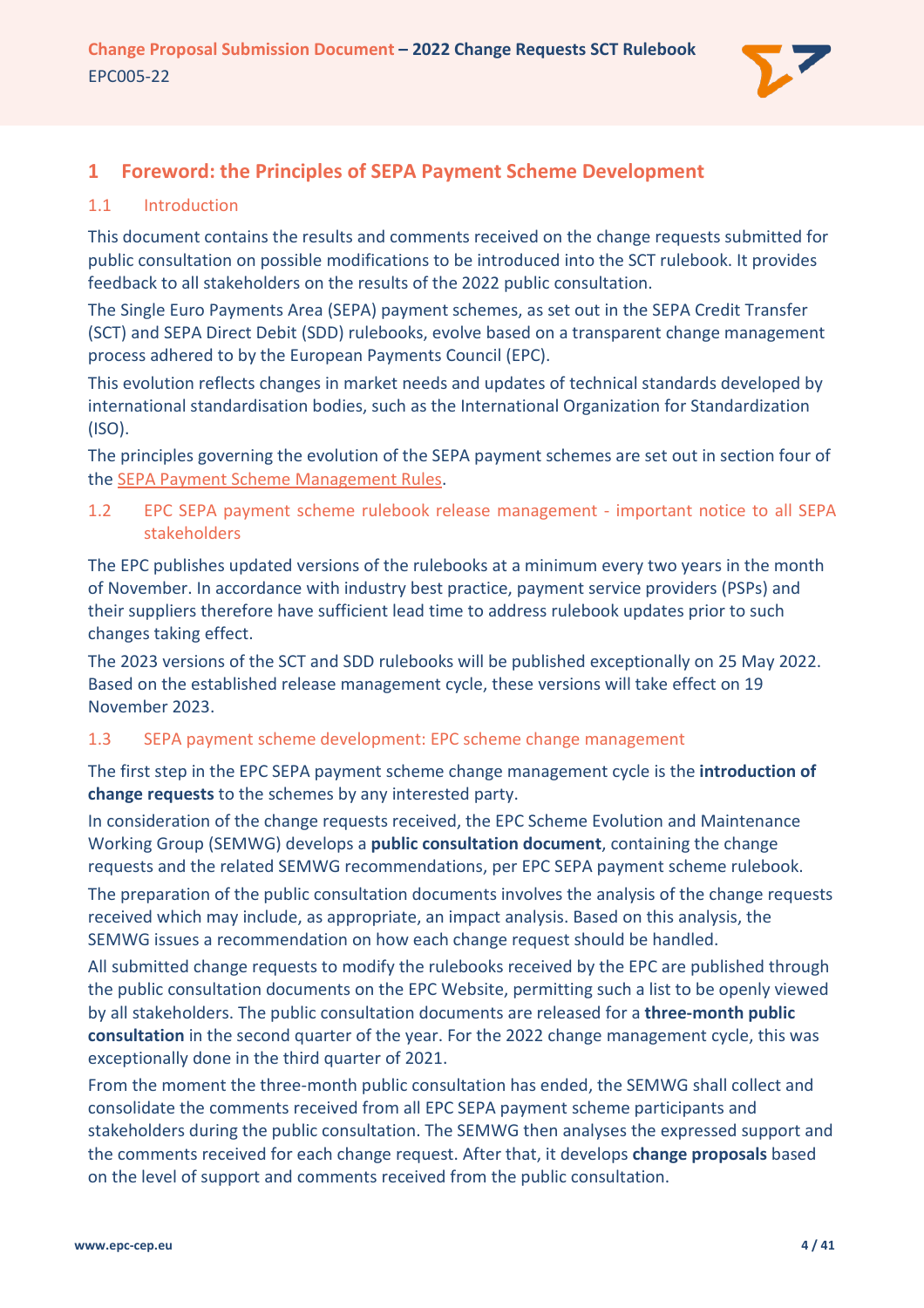

A change proposal as developed by the SEMWG may bring together more than one change, developed from one or more change requests.

The SEMWG consolidates the change proposals, along with each change request and the related comments received from the contributors during the public consultation, in the **change proposal submission document**.

The change proposal submission document is then submitted to the **EPC Scheme Management Board (SMB)**, the **EPC Scheme End-User Multi-Stakeholder Group (SEU MSG)** and the **EPC Scheme Technical Player Multi-Stakeholder Group (STP MSG)**.

The roles of the SEU MSG and the STP MSG are described in section 4.4 of the SEPA Payment Scheme Management Rules. The SEU MSG and the STP MSG formulate their respective positions and address them to the SMB. The SMB will have its final decision-making deliberations in accordance with section 4.2.5 of the SEPA Payment Scheme Management Rules.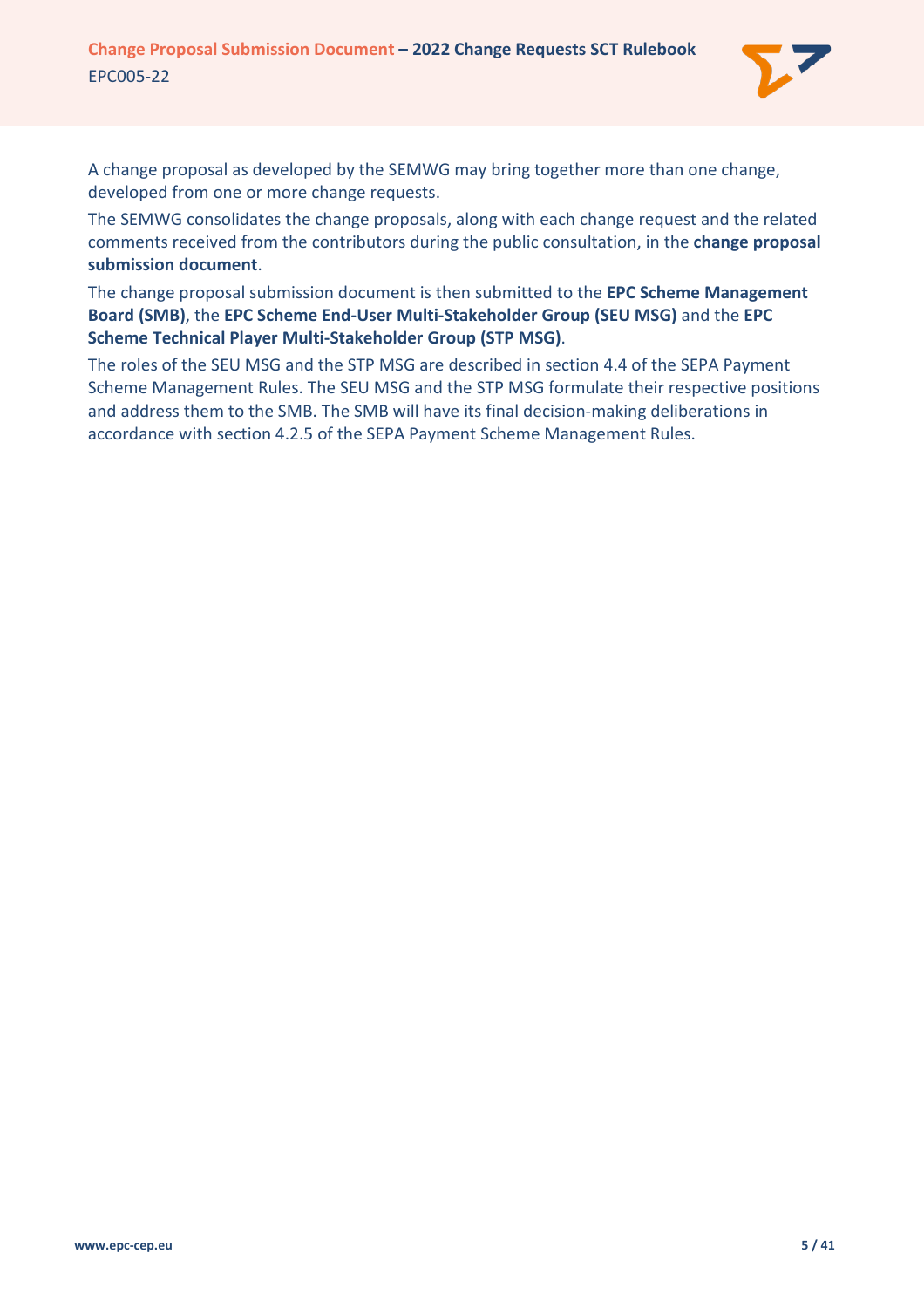

# <span id="page-5-0"></span>**2 Executive Summary**

This Change Proposal Submission Document (EPC005-22) describes that each stage of the 2022 SCT rulebook change management cycle, from the initiation to the public consultation, has been properly completed in respect of each change request submitted.

The first step in the change management cycle has been the **introduction of change requests** to the SCT scheme by any interested party. The deadline for receipt of such suggestions was 30 June 2021. The EPC received **13** change requests for major changes to be introduced into the SCT rulebook.

The **public consultation** on possible modifications to be introduced into the SCT rulebook, was held between 13 September and 11 December 2021. The EPC received input from 23 (communities of) PSPs and other stakeholders. Please refer to the [Annex I](#page-40-0) for the full list of contributors.

The documents circulated for the public consultation were the document SCT rulebook 2022 Change Request Public Consultation Document (EPC156-21) and the Response Template (EPC160- 21). Both documents have been made available on the [EPC Website.](https://www.europeanpaymentscouncil.eu/document-library/rulebooks/sepa-credit-transfer-rulebook-public-consultation-document-2022-change)

This Change Proposal Submission Document contains for each change request:

- a) A summary of the change request;
- b) The SEMWG analysis and the recommendation given for the public consultation;
- c) The comments received during the public consultation;
- d) The SEMWG change proposal submitted to the SMB, the SEU MSG and the STP MSG for their consideration;
- e) The SMB decision on each SEMWG change proposal.

The SMB took into account the position documents **EPC 038-22** and **EPC 039-22** from the SEU MSG and the STP MSG respectively when making its decision on each change request and the related SEMWG change proposal.

As a result of the 2022 SCT rulebook change management process, the SCT rulebook has been updated to include the following changes:

### A. 2022 change requests entering into force on 25 April 2023

On 25 April 2023, a new composition of the SMB will take up its mandate.

With respect to the SEPA Payment Scheme Management Rules being Annex II of each SEPA payment scheme rulebook, a new composition formula will be applied for allocating the seats of scheme participant-related SMB members. Also, more seats will be reserved for the scheme participant-related SMB members. As of 25 April 2023, the SMB will be renamed into the PSMB (Payment Scheme Management Board).

- B. 2022 change requests entering into force on 19 November 2023
- To formally enable the SEPA payment schemes to cater for both retail and Financial Institution-to-Financial Institution payment use cases, the term 'Customer' is replaced by the term 'Payment Service User' (PSU) including an appropriate definition for this new term.

The definitions of the terms 'Originator' and 'Beneficiary' are amended whereby also PSPs can take up these roles. Related to this, the definition of the term 'Payment Account' is changed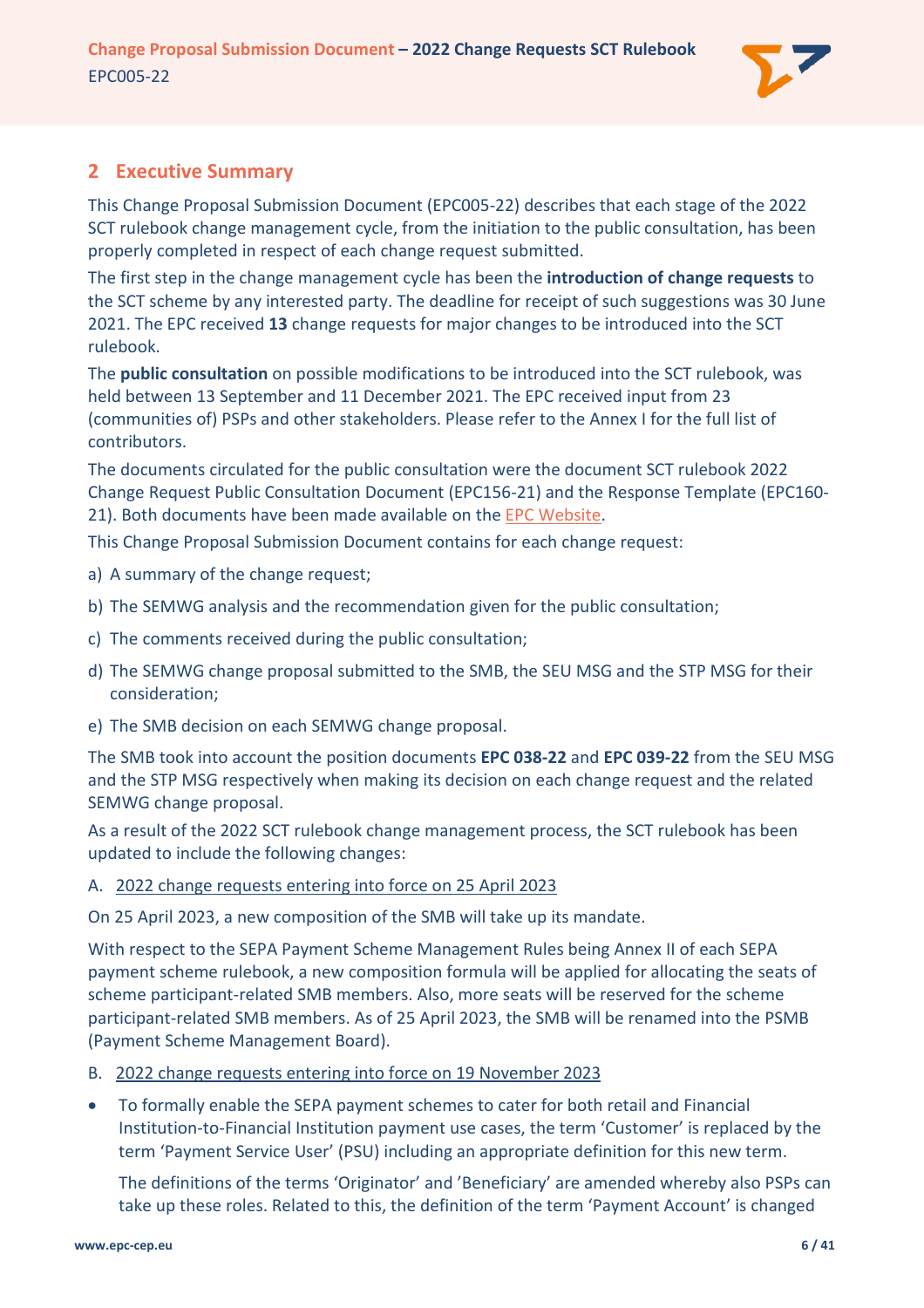

indicating that such account can be held by a PSP as well. Also, some obligations of the Originator PSP and of the Beneficiary PSP in the concerned rulebook sections 5.7 and 5.8 are amended.

• Provision of the structured address of the payment end-user:

As of 19 November 2023, payment end users are allowed to send a structured address of the payer and/or the payee in electronic Customer-to-PSP files based on at least the relevant EPC Customer-to-PSP Implementation Guidelines (IGs) for SEPA payments. From that same date, also scheme participants are allowed to provide structured addresses in their inter-PSP SEPA payment messages and r-transactions.

In view of the above, all scheme participants must be able to support the delivery of structured addresses when payment end users and scheme participants want a structured address in their outgoing and incoming SEPA payments. Scheme participants cannot reject SEPA payments only due to the inclusion of a structured address.

The use of an unstructured address will still be possible and supported by the SEPA payment schemes until November 2025.

- Extra clarifications about the charging principles.
- Inclusion of the Proxy/Alias of the payment account of the Originator and/or of the payment account of the Beneficiary as an optional attribute in certain datasets. This attribute is an element supplied by the Originator and cannot substitute the IBAN as unique identifier for a payment account.
- Amendments to the SCT inquiry procedure and datasets which formalise clarifications published by the EPC throughout the year 2021.

Important reminder: back in 2020, the SMB already decided upon the following changes for all four 2023 SEPA payment scheme rulebooks:

- Migrate all ISO 20022 standard-based XML payment messages used under the schemes, to the 2019 version of the ISO 20022 standard; and
- Align all attribute numbers in the scheme rulebooks as of the 2023 rulebooks.
- C. 2022 change requests entering into force in November 2025

With respect to the provision of the structured address of the payment end-user, the use of the structured address will become **mandatory** for Inter-PSP SEPA payment messages where applicable, and for payment end users when they send electronic Customer-to-PSP files based on at least the relevant EPC Customer-to-PSP IGs. The use of an unstructured address will no longer be allowed and will hence lead to rejects.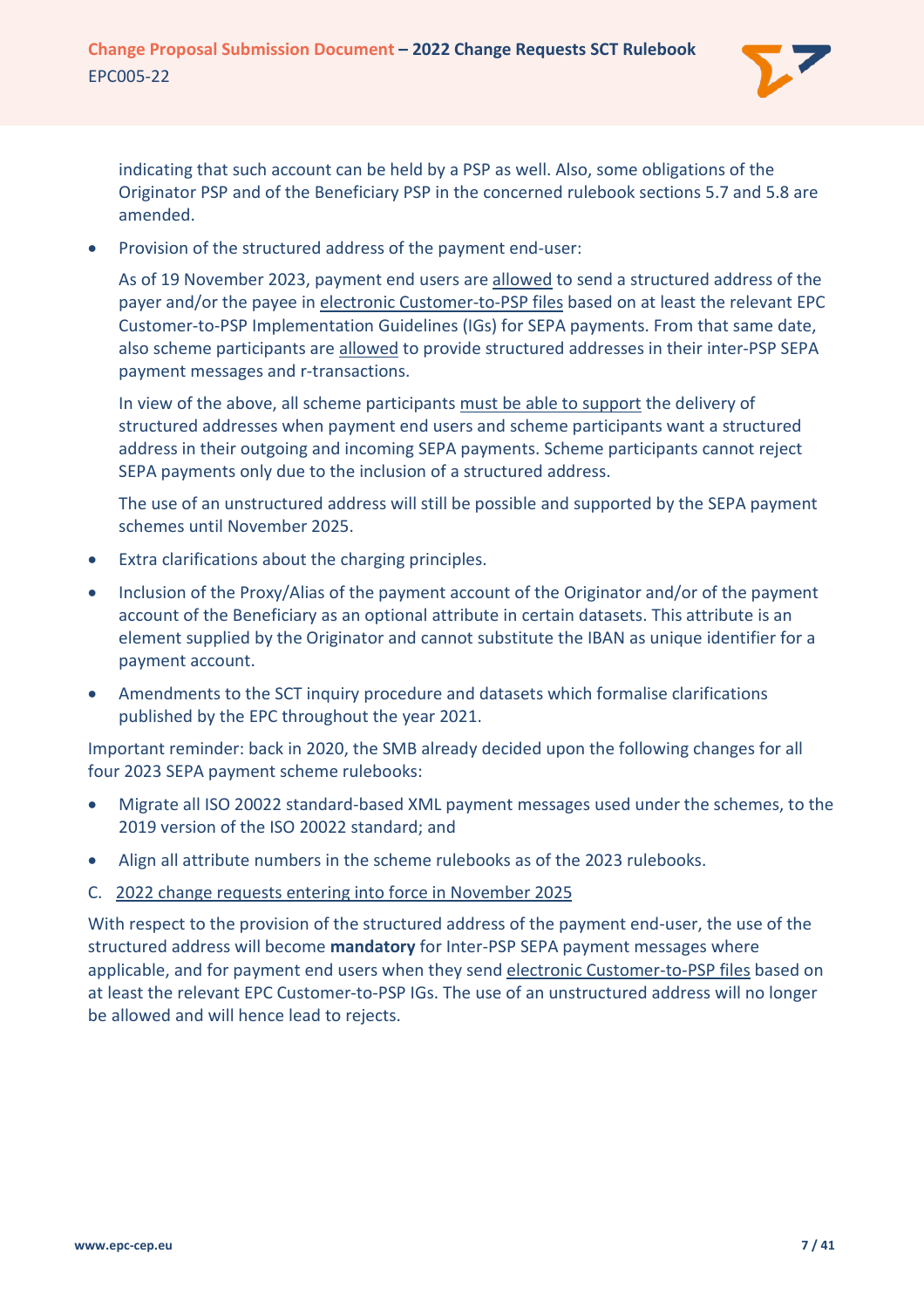

# **Overview of the 2022 SCT change requests and the final SMB decision**

| item | <b>Change request title</b>                                                          | <b>SMB decision</b>                                                                                                                                                          |
|------|--------------------------------------------------------------------------------------|------------------------------------------------------------------------------------------------------------------------------------------------------------------------------|
| 03   | Change of the term 'Customer'                                                        | For inclusion in the 2023 SCT<br>rulebook.                                                                                                                                   |
| 06   | Provision of the structured address of the<br>payment end-user                       | For inclusion in the 2023 and 2025<br>SCT rulebooks.                                                                                                                         |
| 07   | Amendments to the SCT inquiry procedure and<br>datasets                              | For inclusion in the 2023 SCT<br>rulebook.                                                                                                                                   |
| 08   | Clarification on charges                                                             | For inclusion in the 2023 SCT<br>rulebook.                                                                                                                                   |
| 11   | Inclusion of Alias and Proxy as optional attributes                                  | For inclusion in the 2023 SCT<br>rulebook.                                                                                                                                   |
| 12   | Inclusion of hyperlinks or external sources                                          | Not to be included in the 2023 SCT<br>rulebook.                                                                                                                              |
| 14   | Pain.002 message to be compliant with SWIFT<br><b>CGI-MP standard</b>                | Not to be included in the 2023 SCT<br>rulebook.                                                                                                                              |
| 15   | Returned amount under Recall or RFRO can be<br>different to the initial amount       | Not to be included in the 2023 SCT<br>rulebook.                                                                                                                              |
| 16   | New functionalities for the SCT inquiry procedure                                    | Not to be included in the 2023 SCT<br>rulebook.                                                                                                                              |
| 17   | Optional use of Unique End-to-end Transaction<br>Reference (UETR)                    | Not to be included in the 2023 SCT<br>rulebook.                                                                                                                              |
| 19   | Allow all child elements of structured remittance<br>information                     | Not to be included in the 2023 SCT<br>rulebook but instead incorporate this<br>suggestion into the implementation<br>guidelines entering into effect as of<br>November 2023. |
| 20   | Change in the definition of structured remittance<br>information in payment messages | Not to be included in the 2023 SCT<br>rulebook but instead incorporate this<br>suggestion into the implementation<br>guidelines entering into effect as of<br>November 2023. |
| 25   | Changes to the SEPA Payment Scheme<br><b>Management Rules</b>                        | Such decision is not within the remit<br>of the SMB. The EPC Board has taken<br>the following decision: for inclusion<br>in the SCT scheme as of April 2023.                 |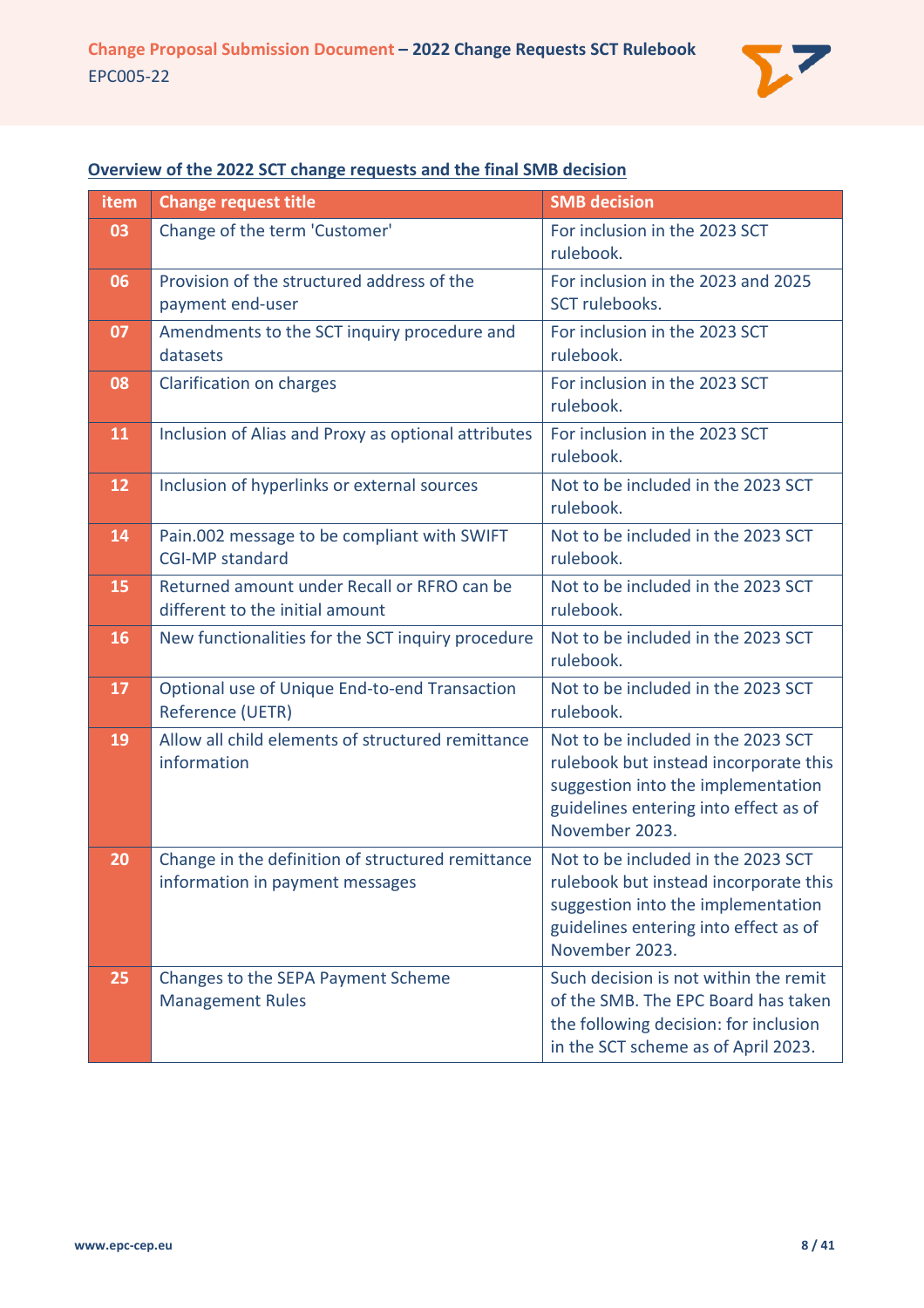

# <span id="page-8-0"></span>**3 Overview of Change Requests Submitted for the 2022 Public Consultation**

All change requests to the SCT rulebook were reviewed by the SEMWG.

This section lists the change requests which were presented for public consultation along with the recommendation given by the SEMWG for each change request.

## <span id="page-8-1"></span>3.1 Possible recommendations for a change request

Each recommendation reflects one of the options detailed in points a) through f) below:

- a) The change request is **already provided for** in the scheme: no action is necessary for the EPC.
- b) The change request **should be incorporated into the scheme**: the change request would become part of the scheme and the rulebook would be amended accordingly.
- c) The change request should be included in the scheme as an **optional feature**:
	- The new feature is optional and the rulebook would be amended accordingly;
	- $\bullet$  Each scheme participant<sup>[1](#page-8-2)</sup> may decide to offer the feature to its customers, or not.
- d) The change request is **not considered fit for SEPA wide use** and could be handled as an additional optional service (AOS) by interested communities:
	- The proposed new feature would not be included in the rulebook or in the implementation guidelines released by the EPC with regard to the rulebook;
	- The development of AOS is out of scope of the EPC. The EPC does however publish declared AOS arrangements on its website for information;
	- The EPC may consider the inclusion of AOS arrangements, if supported by enough communities, in a future version of the rulebook.
- e) The change request **cannot** be part of the existing scheme for one of the following reasons:
	- It is technically impossible;
	- It is not feasible (explained on a case by case basis);
	- It is out of scope of the EPC;
	- It does not comply with the SEPA Regulation<sup>[2](#page-8-3)</sup> or any other relevant EU legislation.
- f) The change request may be considered for the development of a **new scheme**:
	- The change request reflects major changes which cannot be integrated into an existing scheme;
	- To develop the change request further, i.e. to develop a new scheme, the following requirements must be met:
		- o The benefits of the new scheme for payment end users are demonstrated prior to the launch of the development phase;
		- o It is demonstrated that enough stakeholders will make use of the new scheme;
		- o A cost-benefit analysis is provided;
		- o It complies with the SEPA Regulation or any other relevant Regulation.

<span id="page-8-2"></span><sup>&</sup>lt;sup>1</sup> A scheme participant is a payment service provider which has formally adhered to an EPC SEPA payment scheme.

<span id="page-8-3"></span><sup>&</sup>lt;sup>2</sup> Regulation (EU) No 260/2012 establishing technical and business requirements for credit transfers and direct debits in euro and amending Regulation (EC) No 924/2009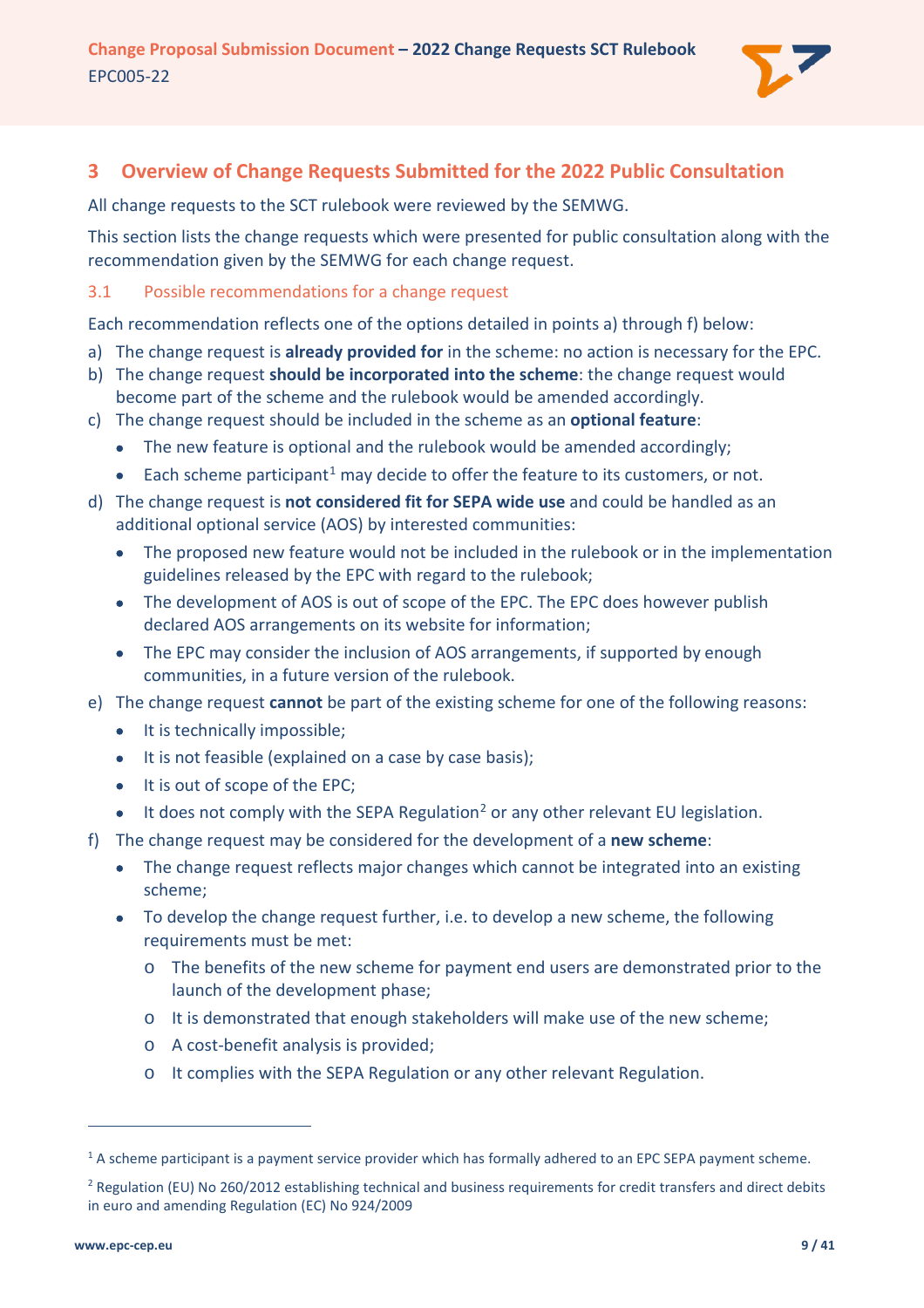

#### <span id="page-9-0"></span>3.2 Summary of change requests and the expressed support following the public consultation

The two tables below express the level of support from the contributors to the EPC SEMWG recommendations presented during the public consultation. The list of contributors can be found in [Annex I](#page-40-0) at the end of this document.

The tables summarise the responses from the (national communities of) scheme participants and the other contributors respectively for each change request. The contributors were requested to indicate in the response template if they support the SEMWG recommendation ("Yes") or not ("No"). They also had the choice to express no position on the change request or on the SEMWG recommendation ("No Opinion"). **The number of "No Opinion" positions have not been taken into account when determining the level of support for each change request.**

Please note that contributors may have expressed a "Yes", a "No" or a "No Opinion" position without having provided further comments. The section "Explicit public consultation comments received" for each change request under section [4](#page-12-0) will only report the explicit comments received from each contributor but not a simple "Yes", a "No" or a "No Opinion" position itself without any other comment of that contributor.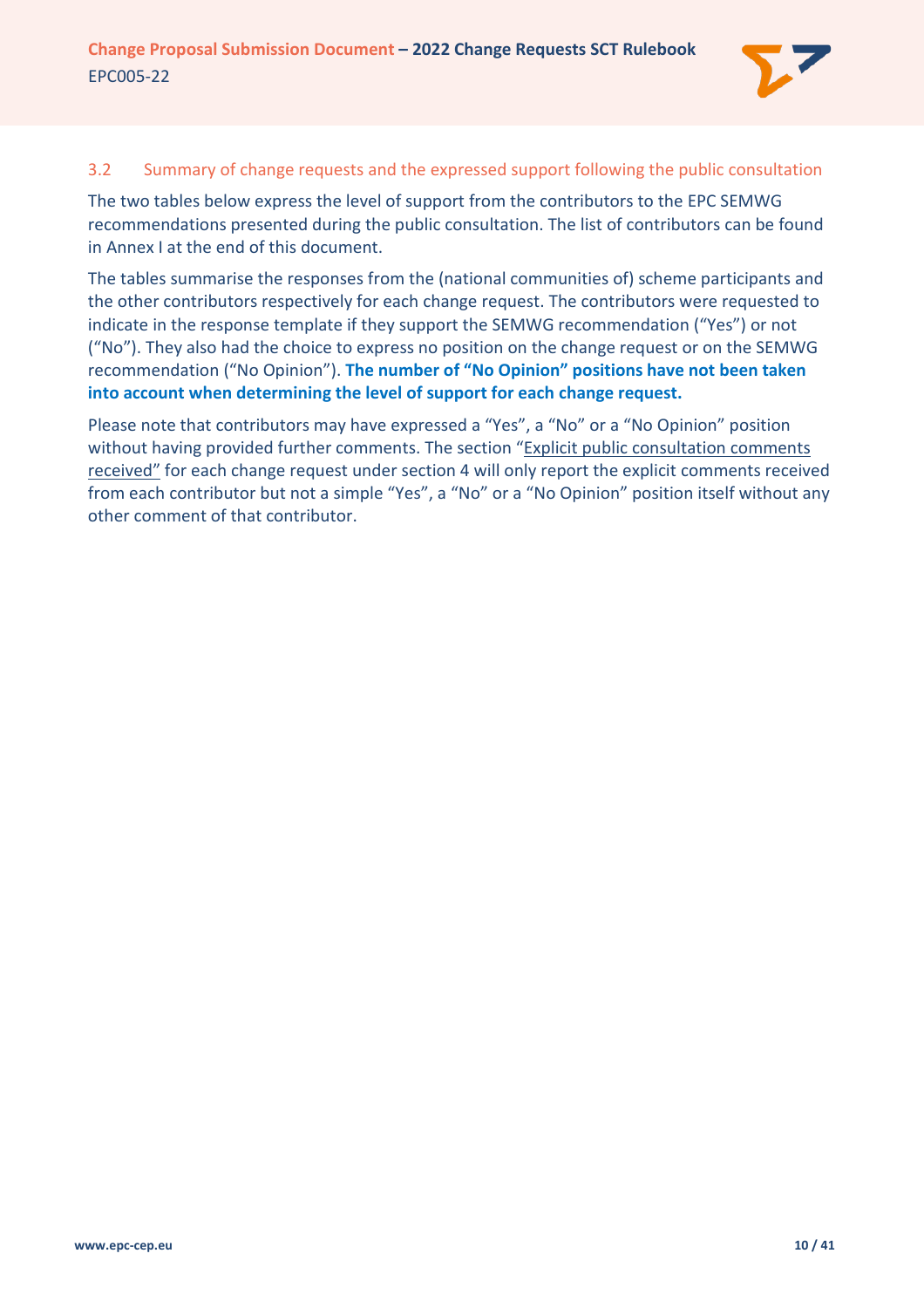

| Item |                                                                                   |                            | <b>EPC SEMWG recommendation</b>                       | Count | Count | Count "No | Total | <b>Percentage "Yes"</b> |
|------|-----------------------------------------------------------------------------------|----------------------------|-------------------------------------------------------|-------|-------|-----------|-------|-------------------------|
|      | Change request title                                                              | <b>Topic</b>               |                                                       | "Yes" | "No"  | Opinion"  |       | in total responses      |
|      | Change of the term 'Customer'                                                     | Terminology                | Inclusion into the scheme (option b) as of Nov 2023   | 18    |       |           |       | 100%                    |
|      | Provision of the structured address of the payment end-user                       | Use of structured data     | Inclusion into the scheme (option b) as of Nov 2023   | 17    |       |           |       | 89%                     |
|      | Amendments to the SCT inquiry procedure and datasets                              | Inquiries                  | Inclusion into the scheme (option b) as of Nov 2023   | 17    |       |           |       | 94%                     |
|      | Clarification on charges                                                          | Charging                   | Inclusion into the scheme (option b) as of Nov 2023   | 18    |       |           |       | 100%                    |
|      | Inclusion of Alias and Proxy as optional attributes                               | <b>Alias/Proxy details</b> | Inclusion into the scheme (option b) as of Nov 2023   | 14    |       |           |       | 78%                     |
| 12   | Inclusion of hyperlinks or external sources                                       | <b>External sources</b>    | Cannot be part of the existing scheme (option e)      | 16    |       |           |       | 100%                    |
|      | Pain.002 message to be compliant with SWIFT CGI-MP standard                       | Use of standards           | Cannot be part of the existing scheme (option e)      | 16    |       |           | 20    | 100%                    |
| 15   | Returned amount under Recall or RFRO can be different to the initial amount       | R-transactions             | Cannot be part of the existing scheme (option e)      | 17    |       |           |       | 100%                    |
| 16   | New functionalities for the SCT inquiry procedure                                 | Inquiries                  | Cannot be part of the existing scheme (option e)      | 15    |       |           | 20    | 88%                     |
|      | Optional use of Unique End-to-end Transaction Reference (UETR)                    | <b>New attributes</b>      | Cannot be part of the existing scheme (option e)      | 14    |       |           | 20    | 82%                     |
| 19   | Allow all child elements of structured remittance information                     | Use of structured data     | Cannot be part of the existing scheme (option e)      | 15    |       |           | 20    | 88%                     |
| 20   | Change in the definition of structured remittance information in payment messages | Use of structured data     | Cannot be part of the existing scheme (option e)      | 16    |       |           | 20    | 94%                     |
| 25   | Changes to the SEPA Payment Scheme Management Rules                               | <b>Internal Rules</b>      | Inclusion into the scheme (option b) as of April 2023 | 19    |       |           |       | 95%                     |

# Table 1 **Scheme participants**: summary of change requests and the support expressed during the public consultation

# Table 2 **Other contributors:** summary of change requests and the support expressed during the public consultation

| <b>Item</b> |                                                                                   |                         | <b>EPC SEMWG recommendation</b>                                            | Count | Count        | Count "No | Total | <b>Percentage "Yes"</b> |
|-------------|-----------------------------------------------------------------------------------|-------------------------|----------------------------------------------------------------------------|-------|--------------|-----------|-------|-------------------------|
|             | <b>Change request title</b>                                                       |                         | <b>Topic</b>                                                               |       | "No"         | Opinion"  |       | in total responses      |
|             | Change of the term 'Customer'                                                     | Terminology             | Inclusion into the scheme (option b) as of Nov 2023                        |       |              |           |       | 100%                    |
|             | Provision of the structured address of the payment end-user                       |                         | Use of structured data Inclusion into the scheme (option b) as of Nov 2023 |       | $\mathbf{0}$ |           |       | 100%                    |
|             | Amendments to the SCT inquiry procedure and datasets                              | Inquiries               | Inclusion into the scheme (option b) as of Nov 2023                        |       |              |           |       | 100%                    |
|             | Clarification on charges                                                          | <b>Charging</b>         | Inclusion into the scheme (option b) as of Nov 2023                        |       | $\mathbf{0}$ |           |       | 100%                    |
| 11          | Inclusion of Alias and Proxy as optional attributes                               | Alias/Proxy details     | Inclusion into the scheme (option b) as of Nov 2023                        |       |              |           |       | 100%                    |
| 12          | Inclusion of hyperlinks or external sources                                       | <b>External sources</b> | Cannot be part of the existing scheme (option e)                           |       |              |           |       | 100%                    |
| 14          | Pain.002 message to be compliant with SWIFT CGI-MP standard                       | Use of standards        | Cannot be part of the existing scheme (option e)                           |       |              |           |       | 100%                    |
| 15          | Returned amount under Recall or RFRO can be different to the initial amount       | R-transactions          | Cannot be part of the existing scheme (option e)                           |       |              |           |       | 100%                    |
| 16          | New functionalities for the SCT inquiry procedure                                 | Inquiries               | Cannot be part of the existing scheme (option e)                           |       | 0            |           |       | 100%                    |
| 17          | Optional use of Unique End-to-end Transaction Reference (UETR)                    | New attributes          | Cannot be part of the existing scheme (option e)                           |       |              |           |       | 67%                     |
| 19          | Allow all child elements of structured remittance information                     | Use of structured data  | Cannot be part of the existing scheme (option e)                           |       |              |           |       | 100%                    |
| 20          | Change in the definition of structured remittance information in payment messages |                         | Use of structured data Cannot be part of the existing scheme (option e)    |       |              |           |       | 50%                     |
| 25          | Changes to the SEPA Payment Scheme Management Rules                               | <b>Internal Rules</b>   | Inclusion into the scheme (option b) as of April 2023                      |       |              |           |       | 100%                    |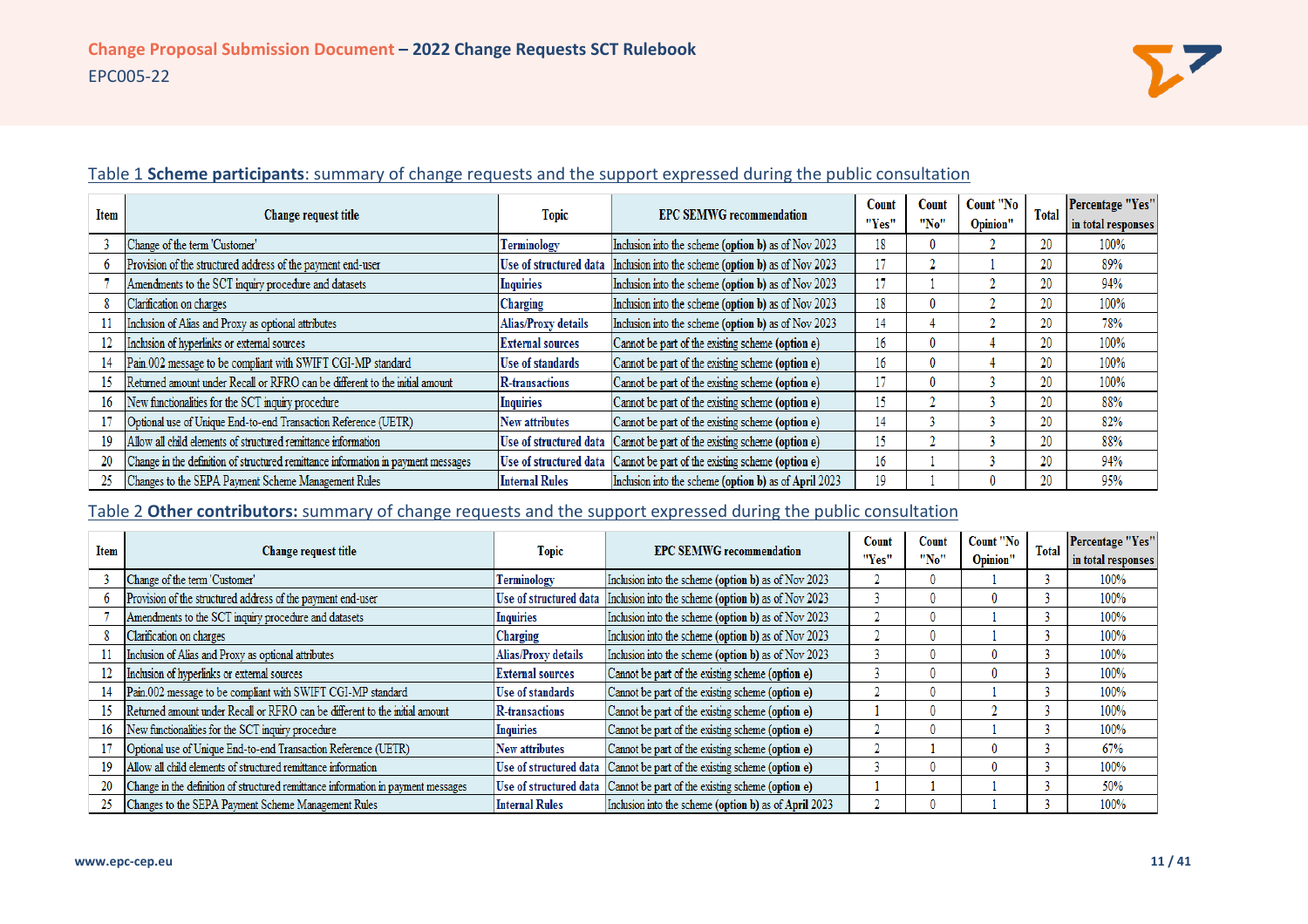

<span id="page-11-0"></span>3.3 Summary of changes for inclusion in the next version of the SCT rulebook to be aligned with the SEPA Regulation or with any other relevant EU legislation

No change item was identified at the time of the start of the public consultation that required a change to the SCT rulebook due to a particular EU legislation.

No items have been identified that require a change to the SCT scheme rulebook due to any EU legislation.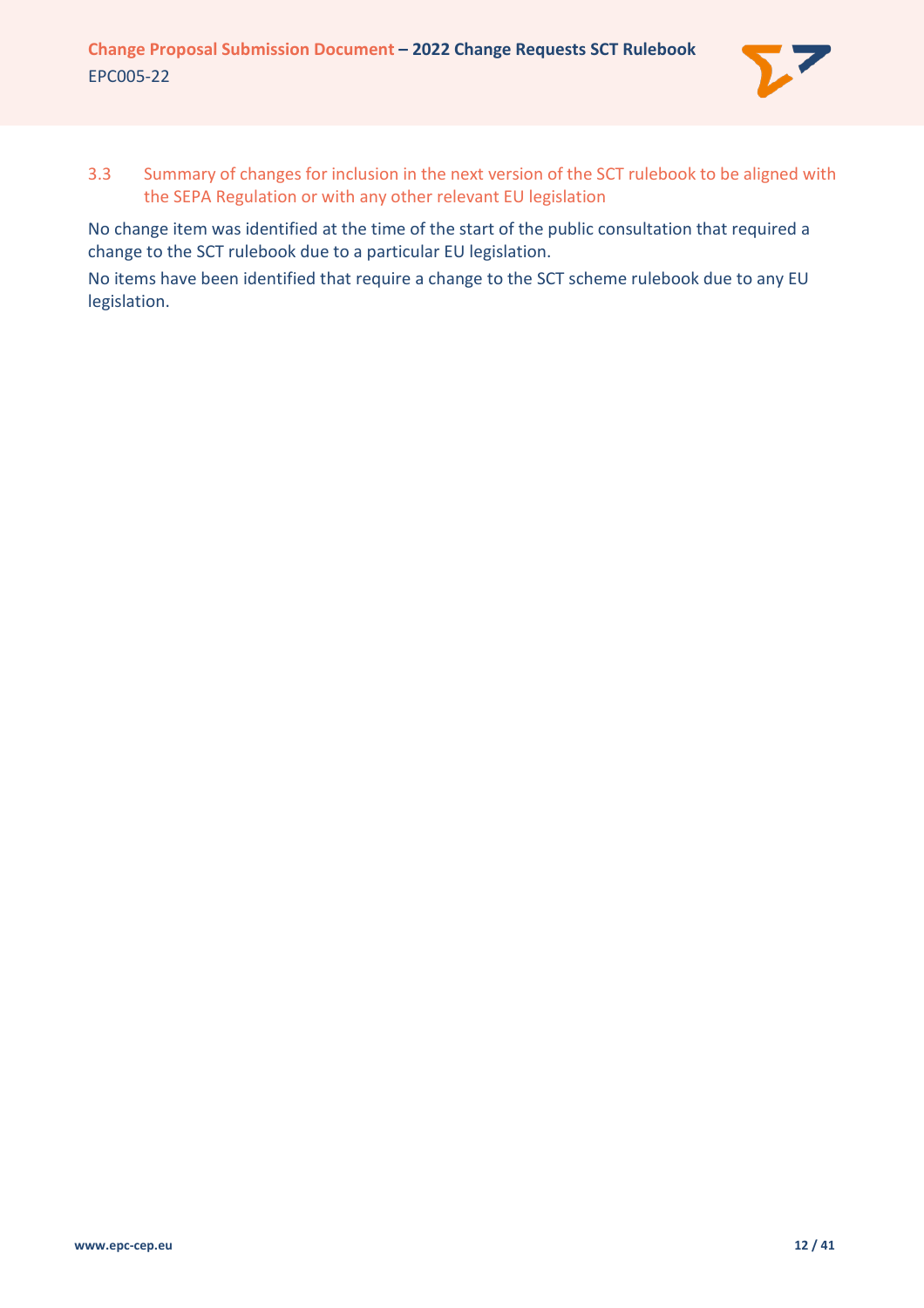

# <span id="page-12-0"></span>**4 Major Change Request Details, the Related Public Consultation Comments and the SEMWG Change Proposal**

# <span id="page-12-1"></span>4.1 # 03: Change of the term 'Customer'

## <span id="page-12-2"></span>4.1.1 Description

This change request was made by the EPC secretariat.

As of the 2021 rulebook, the term 'Customer' is currently defined as *"A physical or legal entity that is not active in the business of providing payment accounts used for the execution of payments and that is therefore not eligible for scheme participation"*.

The definition in the 2021 rulebook and its limitation does not make sufficiently clear that also a PSP may act in the capacity of an Originator or Beneficiary under the rules of the scheme. A good example are the payments an PSP makes with respect to salary payments, office rent etc.

Furthermore, reflections have been made on whether the scheme should cater also for use cases in which PSPs are making use of the payment scheme as Originator and/or as Beneficiary in the context of Financial Institution – to – Financial Institution (Fi2Fi) payments, and whether the term 'Customer' is appropriate in such context.

In order to adapt the rulebook to support the case of a PSP acting as Originator/Beneficiary in both, retail and Fi2Fi use cases, while complying with applicable law, the suggestion is to:

- i) replace the term 'Customer' with the term 'Payment Service User' ('PSU'), and define it on the basis of the definition of 'PSU' provided under the Payment Services Directive (PSD2). This will clearly identify who can take up the role of PSU and the relevant legal framework applicable to them;
- ii) amend the terms 'Originator' and 'Beneficiary' to cover use-cases in which a PSP is making use of the scheme in an Fi2Fi context;
- iii) amend the term 'Payment Account' to clarify that a payment account should be used also in the context of an Fi2Fi payment, and
- iv) amend Sections 5.7 and 5.8 to ensure that that PSPs wishing to make use of the scheme for Fi2Fi transactions as Originator/Beneficiary do so in full compliance with the rules of the scheme, while being subject to applicable law.

# <span id="page-12-3"></span>4.1.2 SEMWG analysis and recommendation

The SEMWG suggests incorporating the change request into the scheme (**option b**) entering into effect as of **November 2023**.

### <span id="page-12-4"></span>4.1.3 SEMWG change proposal and explicit public consultation comments received

### **SEMWG change proposal**

The vast majority of EPC scheme participants (via national communities or via individual comments) and other contributors to the 2022 public consultation supported the SEMWG recommendation that this change request can be part of the scheme.

Therefore, the SEMWG proposes to include this change request in the 2023 SCT rulebook version 1.0.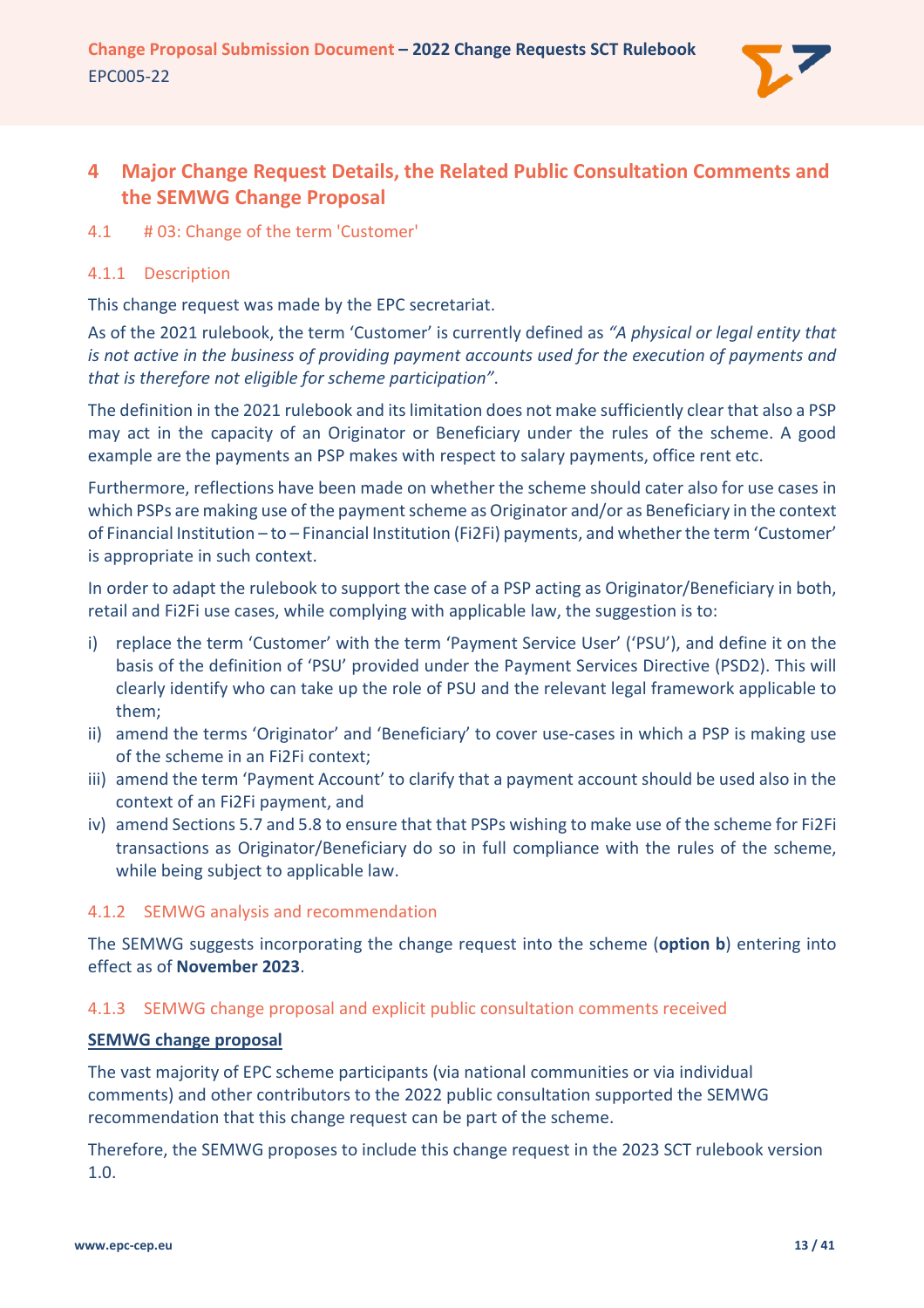

### **Explicit public consultation comments received**

| <b>Contributor</b>               | <b>Comments received</b>                                                                                                                                                                                                                                                      |
|----------------------------------|-------------------------------------------------------------------------------------------------------------------------------------------------------------------------------------------------------------------------------------------------------------------------------|
| <b>French Banking Federation</b> | Yes. We agree with the proposed change request as it is<br>mentioned that the new definition will allow to cover the<br>financial to financial (Fi2Fi) use case in which two PSPs make<br>payment as an originator or a beneficiary on behalf of their<br>ultimate customers. |
|                                  | Such definition will be appropriate to cover upcoming solution<br>aiming to address the customer to merchant use cases. A PSP<br>should be allowed to use the scheme as it acts in the role of<br>customer.                                                                   |

#### <span id="page-13-0"></span>4.1.4 SMB decision

For inclusion in the 2023 SCT rulebook.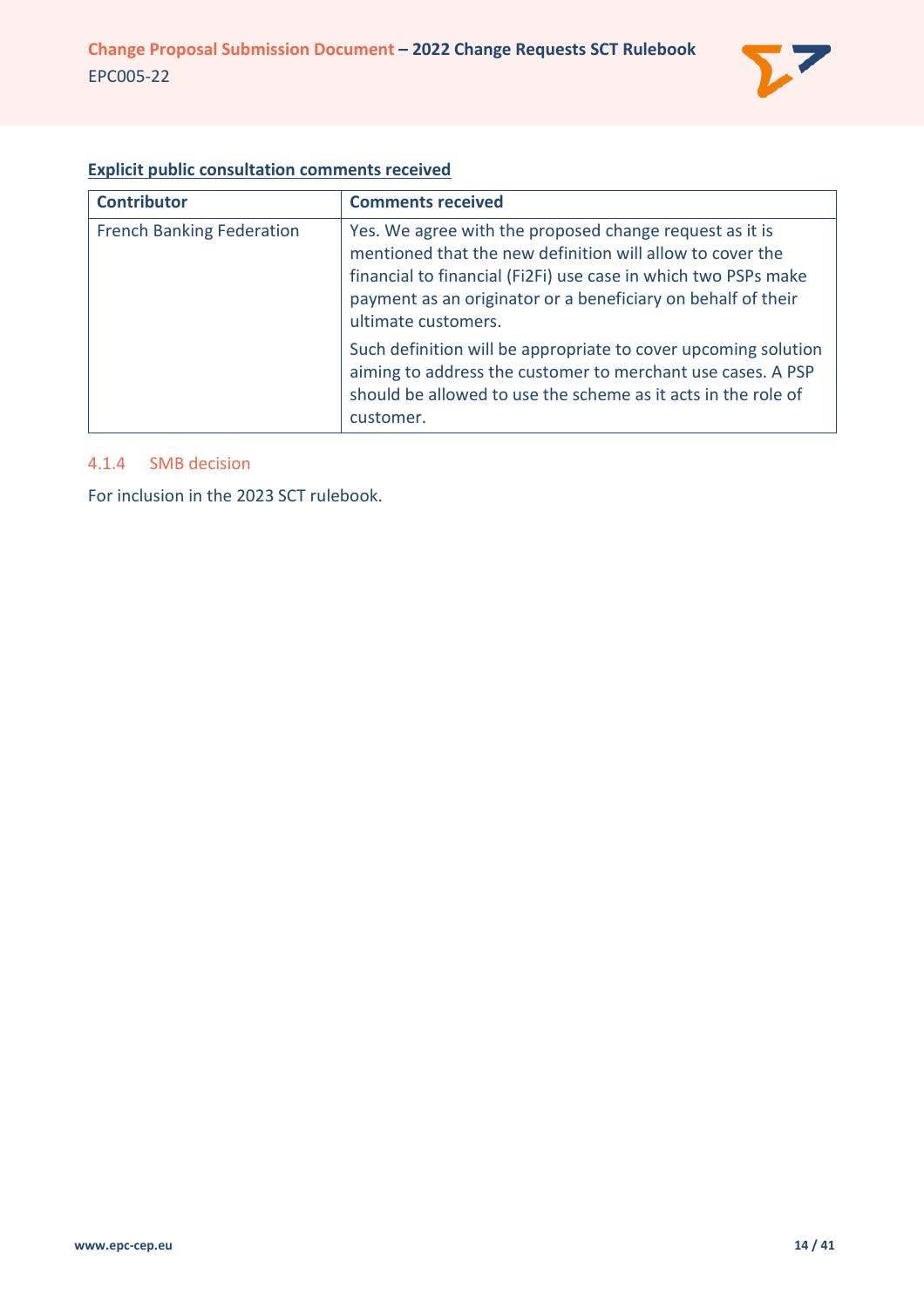

#### <span id="page-14-0"></span>4.2 # 06: Provision of the structured address of the payment end-user

#### <span id="page-14-1"></span>4.2.1 Description

This change request was made by the SEMWG.

The first part of the suggestion is **to allow** payment end users to send a **structured** address of

- The payer (i.e. the Originator in SCT and SCT Inst transactions, and the Debtor in SDD Core and SDD B2B transactions); and/or
- The payee (i.e. the Beneficiary in SCT and SCT Inst transactions, and the Creditor in SDD Core and SDD B2B transactions)

in electronic Customer-to-PSP files based on at least the relevant EPC Customer-to-PSP Implementation Guidelines for SCT, SCT Inst, SDD Core and SDD B2B transactions **as of November 2023.** From that same date, also SEPA payment scheme participants are allowed to provide structured addresses in their inter-PSP SEPA payment messages and r-transactions.

In view of the above, the second part of the suggestion is that as of the November 2023 SEPA payment scheme rulebooks, all scheme participants must be able to support the delivery of structured addresses when payment end users and scheme participants want a structured address in their outgoing and incoming SEPA payment transactions. From November 2023 onwards, scheme participants cannot reject SEPA payment transactions only due to the inclusion of a structured address.

The use of an unstructured address will still be possible and supported by the SEPA payment schemes until November 2025.

The period between November 2023 and November 2025 should be used by payment end users to upgrade their payment-related systems/applications and to organise the migration from the use of unstructured to structured addresses in their databases to avoid a big bang migration in November 2025 and possible rejects of SEPA payment transactions.

The third part of the suggestion is that as of the **November 2025** entry-into-force date of all SEPA payment scheme rulebooks, the use of the structured address will become **mandatory** for Inter-PSP SEPA payment messages where applicable, and for payment end users when they send electronic Customer-to-PSP files based at least on the relevant EPC Customer-to-PSP Implementation Guidelines. The use of an **unstructured** address will **no longer be allowed and will hence lead to rejects**.

With the exclusive use of structured addresses as of November 2025, the SEPA payment schemes will be aligned with the deadline set for the use of the structured address under the CBPR+ specifications. These specifications define how ISO 20022 should be used for cross-border payments and cash reporting on the SWIFT network. The SWIFT community decided to move cross-border and correspondent banking from SWIFT MT messages to ISO 20022 standard-based XML messages by November 2025.

The use of structured addresses in SEPA payment transactions, gives the potential to reduce errors in payment processing, regulatory screening, and reconciliation, thereby increasing the straightthrough-processing of SEPA payment transactions.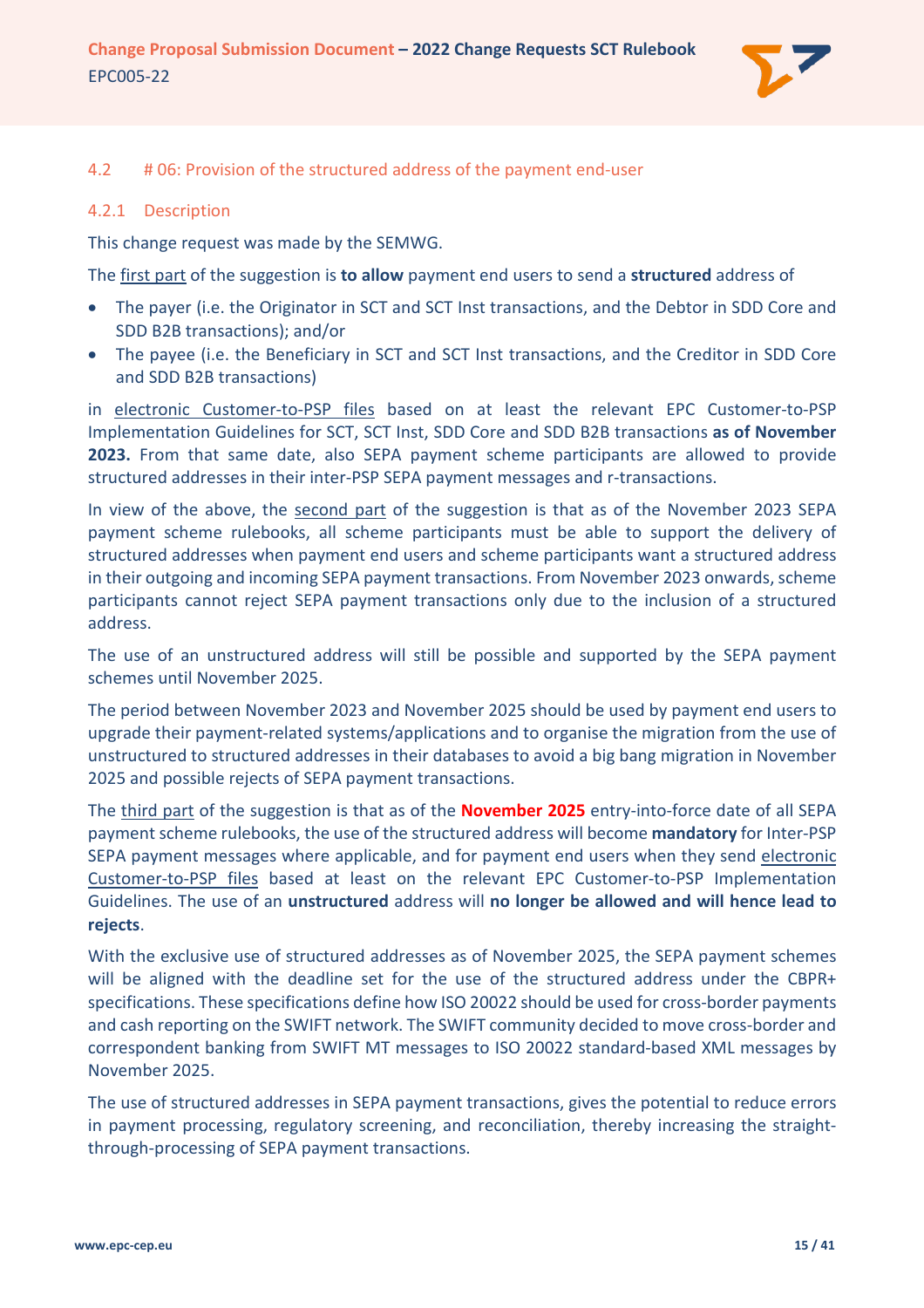

### <span id="page-15-0"></span>4.2.2 SEMWG analysis and recommendation

The SEMWG suggests incorporating the change request into the scheme (**option b**) as follows:

- As of November 2023: SEPA payment scheme participants must be able to support structured addresses when provided by the payment end user and/or the scheme participant; **and**
- As of November 2025: payment end users can only provide structured addresses in their electronic Customer-to-PSP files at least based on the relevant EPC Customer-to-PSP Implementation Guidelines; and all Inter-PSP SEPA payment messages must contain a structured address where applicable.

# <span id="page-15-1"></span>4.2.3 SEMWG change proposal and explicit public consultation comments received

### **SEMWG change proposal**

The vast majority of EPC scheme participants (via national communities or via individual comments) and other contributors to the 2022 public consultation supported the SEMWG recommendation that this change request can be part of the scheme.

Therefore, the SEMWG proposes to include this change request for inclusion in the:

- 2023 rulebook version 1.0: SEPA payment scheme participants must be able to support structured addresses when provided by the payment end user and/or the scheme participant.
- 2025 rulebook version 1.0: payment end users can only provide structured addresses in their electronic Customer-to-PSP files at least based on the relevant EPC Customer-to-PSP Implementation Guidelines; and all Inter-PSP SEPA payment messages must contain a structured address where applicable.

| <b>Contributor</b>                 | <b>Comments received</b>                                                                                                                                                                                                                                                                                                                                                                                                                                                                                                                                                                                                                                                                                                                                                                                                                      |
|------------------------------------|-----------------------------------------------------------------------------------------------------------------------------------------------------------------------------------------------------------------------------------------------------------------------------------------------------------------------------------------------------------------------------------------------------------------------------------------------------------------------------------------------------------------------------------------------------------------------------------------------------------------------------------------------------------------------------------------------------------------------------------------------------------------------------------------------------------------------------------------------|
| <b>French Banking Federation</b>   | No. No consensus has been found among French PSPs on this<br>matter.                                                                                                                                                                                                                                                                                                                                                                                                                                                                                                                                                                                                                                                                                                                                                                          |
| <b>Italian Banking Association</b> | Yes. The ongoing work on the guidelines/clarifications is<br>important to drive the migration from non-structured<br>addresses to Structured ones, in order to mitigate the<br>customer impacts during the transition period. The possibility<br>to handle the structured and the non-structured addresses<br>together until 2025 (mostly for bulk payments) should be<br>deeply analysed in order to assess properly the IT impacts.<br>Furthermore, during the transition period, it should be clearly<br>defined which address is relevant if both (structured and non-<br>structured) are filled in (if this circumstance is possible).<br>From 2025 on, it should be clarified at which point of the<br>payment chain the reject will be initiated (e.g., by the CSMs?).<br>The impact on the client reporting should also be evaluated. |
| <b>Oracle Software</b>             | Yes. We support the use of structured addresses, for the<br>following reasons:<br>- It will benefit the bank statement reconciliation process.<br>Additional structured data will result in higher automatic                                                                                                                                                                                                                                                                                                                                                                                                                                                                                                                                                                                                                                  |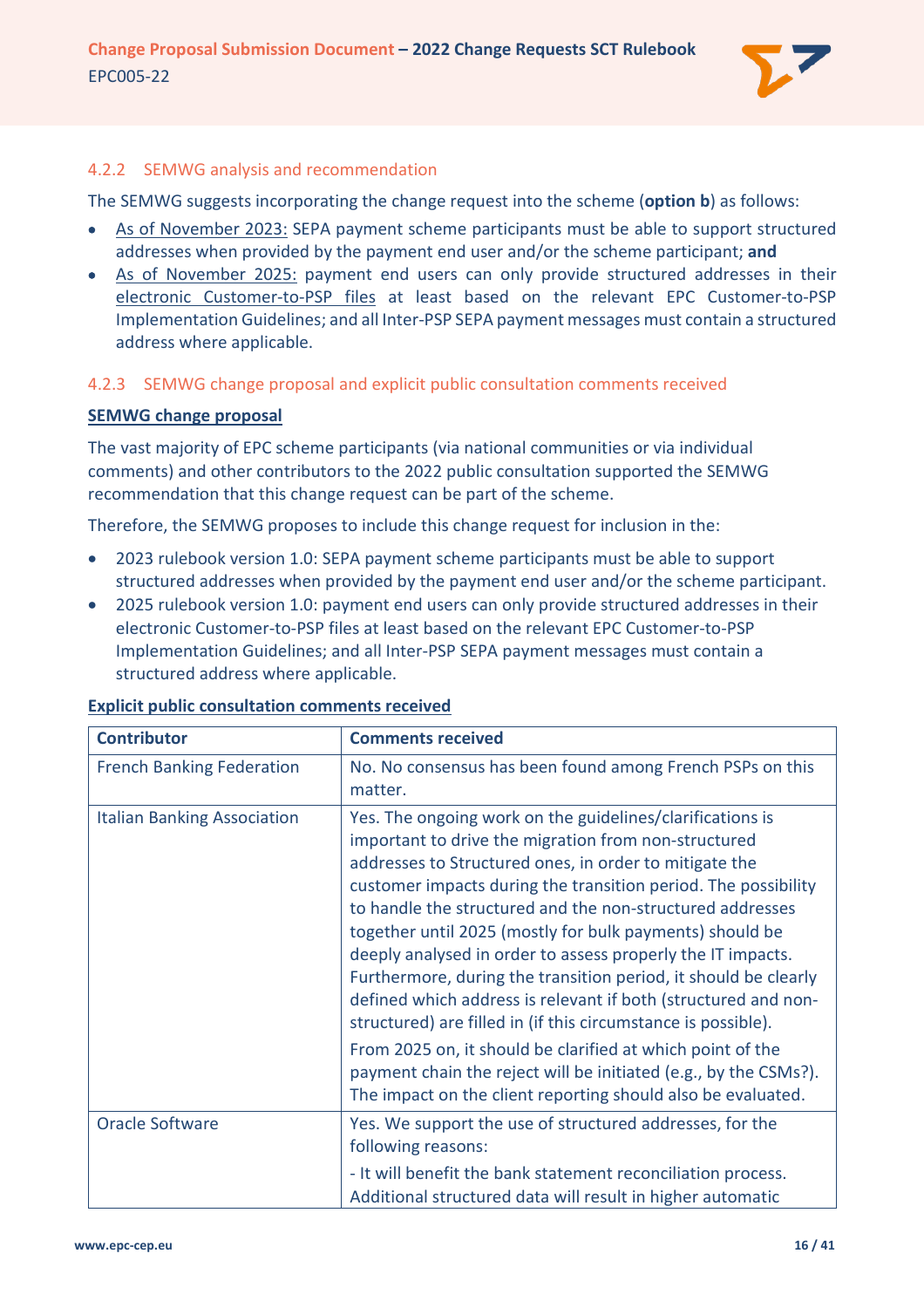

| <b>Contributor</b>               | <b>Comments received</b>                                                                                                                                                                                                      |
|----------------------------------|-------------------------------------------------------------------------------------------------------------------------------------------------------------------------------------------------------------------------------|
|                                  | reconciliation rates between payments and invoices, that will<br>eventually lead to lower manual work.                                                                                                                        |
|                                  | - It will reduce the risk of incorrect payments. Structured<br>address data ensures a higher level of payee identification and<br>validation, resulting in lower risk of companies performing<br>payments to the wrong payee. |
| <b>Spanish Banking Community</b> | No. We think that it is not necessary to implement this<br>measure, it would have a great impact on customers.                                                                                                                |

### <span id="page-16-0"></span>4.2.4 SMB decision

For inclusion in the 2023 and 2025 SCT rulebooks.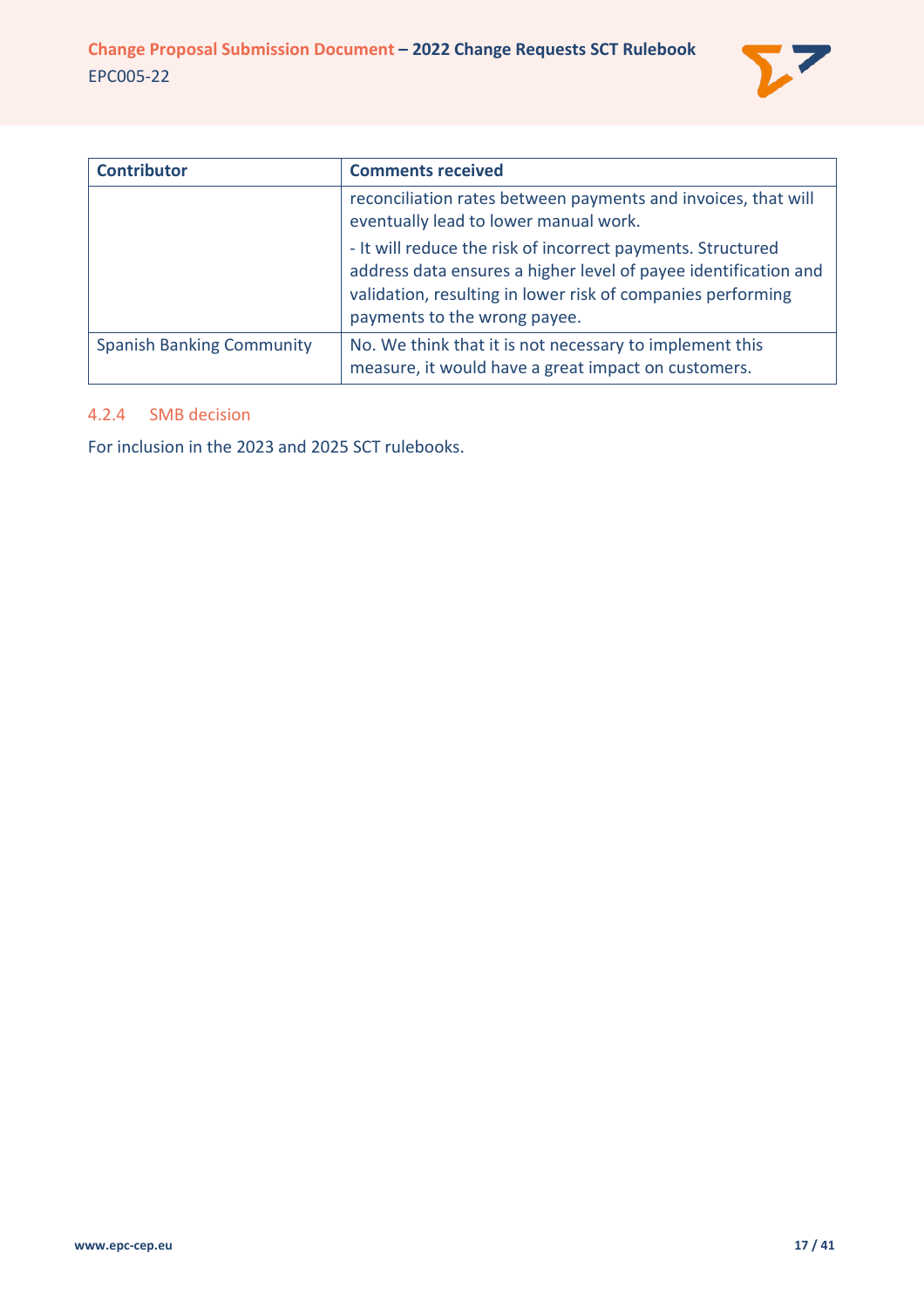

# <span id="page-17-0"></span>4.3 # 07: Amendments to the SCT inquiry procedure and datasets

#### <span id="page-17-1"></span>4.3.1 Description

This change request was made by the SEMWG.

In the run-up to the 21 November 2021 go-live date of the 2021 SCT scheme rulebook, the EPC received several clarification requests about the new dataset DS-11 '*Inter-PSP Fee and/or Compensation Payment Dataset'* which the Originator PSP can use as of November 2021 to pay the Beneficiary PSP a fee and any interest compensation to finally resolve a SCT inquiry.

In response to these clarification requests, in May 2021 the EPC publishe[d errata to the 2021 Version](https://www.europeanpaymentscouncil.eu/document-library/implementation-guidelines/sepa-credit-transfer-scheme-inter-psp-implementation)  [1.0 SCT IGs \(EPC080-21\)](https://www.europeanpaymentscouncil.eu/document-library/implementation-guidelines/sepa-credit-transfer-scheme-inter-psp-implementation) and in June 2021 [the version 1.7 of the Clarification Paper on SEPA Credit](https://www.europeanpaymentscouncil.eu/document-library/clarification-paper/clarification-paper-sepa-credit-transfer-and-sepa-instant)  [Transfer and SEPA Instant Credit Transfer Scheme Rulebooks \(EPC131-17\).](https://www.europeanpaymentscouncil.eu/document-library/clarification-paper/clarification-paper-sepa-credit-transfer-and-sepa-instant)

Both documents provide the SCT scheme participants with (among others) further clarifications on the implementation of the underlying pacs message for DS-11, on specific business rules in the SCT scheme rulebook and on usage rules in the implementation guidelines (IGs).

With this change request, the EPC proposes to include the clarifications from EPC 080-21 and EPC 131-17 about DS-11 in the 2023 scheme rulebook version.

### <span id="page-17-2"></span>4.3.2 SEMWG analysis and recommendation

The SEMWG suggests incorporating the change request into the scheme (**option b**) entering into effect as of **November 2023**.

### <span id="page-17-3"></span>4.3.3 SEMWG change proposal and explicit public consultation comments received

#### **SEMWG change proposal**

The vast majority of EPC scheme participants (via national communities or via individual comments) and other contributors to the 2022 public consultation supported the SEMWG recommendation that this change request can be part of the scheme.

Therefore, the SEMWG proposes to include this change request in the 2023 SCT rulebook version 1.0.

#### **Explicit public consultation comments received**

| <b>Contributor</b>                  | <b>Comments received</b>          |
|-------------------------------------|-----------------------------------|
| <b>Bank Association of Slovenia</b> | No. Amendments are not necessary. |

### <span id="page-17-4"></span>4.3.4 SMB decision

For inclusion in the 2023 SCT rulebook.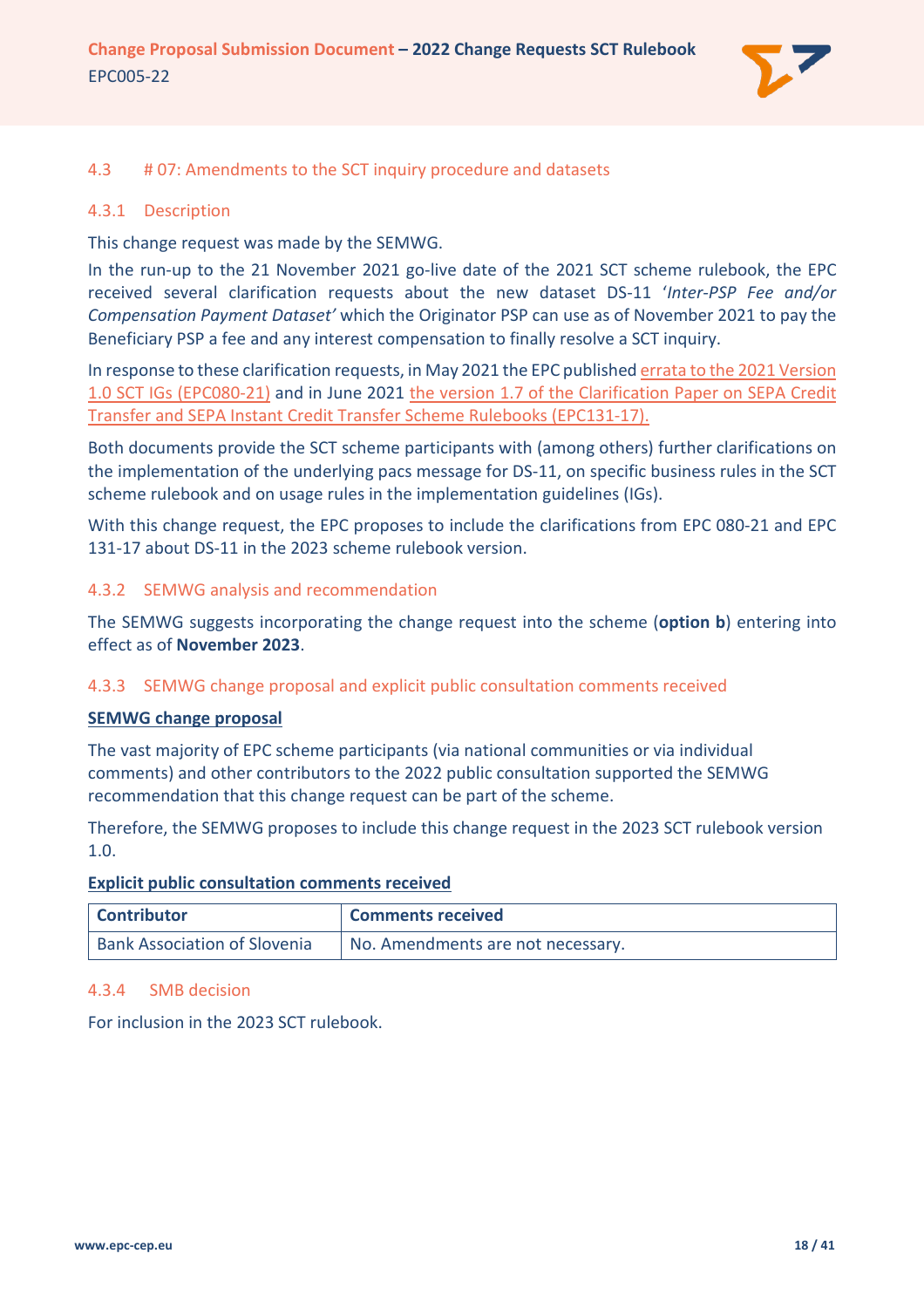

#### <span id="page-18-0"></span>4.4 # 08: Clarification on charges

#### <span id="page-18-1"></span>4.4.1 Description

This change request was made by the EPC Legal Support Group (LSG).

The contributor points out that charges are entirely out of the scope of the SEPA payment scheme rulebooks. They are subject to the PSPs' commercial charging policies, which depending on where the PSP(s) involved in the transaction is/are located, are subject to applicable law.

For intra-EEA SEPA transactions occurring between PSPs located in different EEA countries, these policies are subject to the Regulation (EC) 924/2009 requiring that charges for cross-border payments within the EEA are the same as those for payments of the same value and in the same currency within a (EEA) Member State.

This is not the case for transactions to/from a PSP located in a non-EEA SEPA country, which being third countries from the European law perspective are not subject to the provisions of the Regulation (EC) 924/2009. Accordingly, charges within and to/from a non-EEA SEPA country remain only subject to applicable national law and the relevant transparency and information requirements between scheme participants and their customers under the SEPA payment scheme rulebooks.

The contributor suggests a few changes to the rulebook for transparency and clarification purposes.

#### <span id="page-18-2"></span>4.4.2 SEMWG analysis and recommendation

The SEMWG suggests incorporating the change request into the scheme (**option b**) entering into effect as of **November 2023**.

### <span id="page-18-3"></span>4.4.3 SEMWG change proposal and explicit public consultation comments received

#### **SEMWG change proposal**

The vast majority EPC scheme participants (via national communities or via individual comments) and other contributors to the 2022 public consultation supported the SEMWG recommendation that this change request can be part of the scheme.

Therefore, the SEMWG proposes to include this change request in the 2023 SCT rulebook version 1.0.

| <b>Contributor</b>        | <b>Comments received</b>                                    |
|---------------------------|-------------------------------------------------------------|
| <b>Portuguese Banking</b> | Yes. Please note that Regulation (EC) 924/2009 was replaced |
| Association               | by Regulation (EU) 2021/1230 of 14 July 2021.               |

### **Explicit public consultation comments received**

#### <span id="page-18-4"></span>4.4.4 SMB decision

For inclusion in the 2023 SCT rulebook.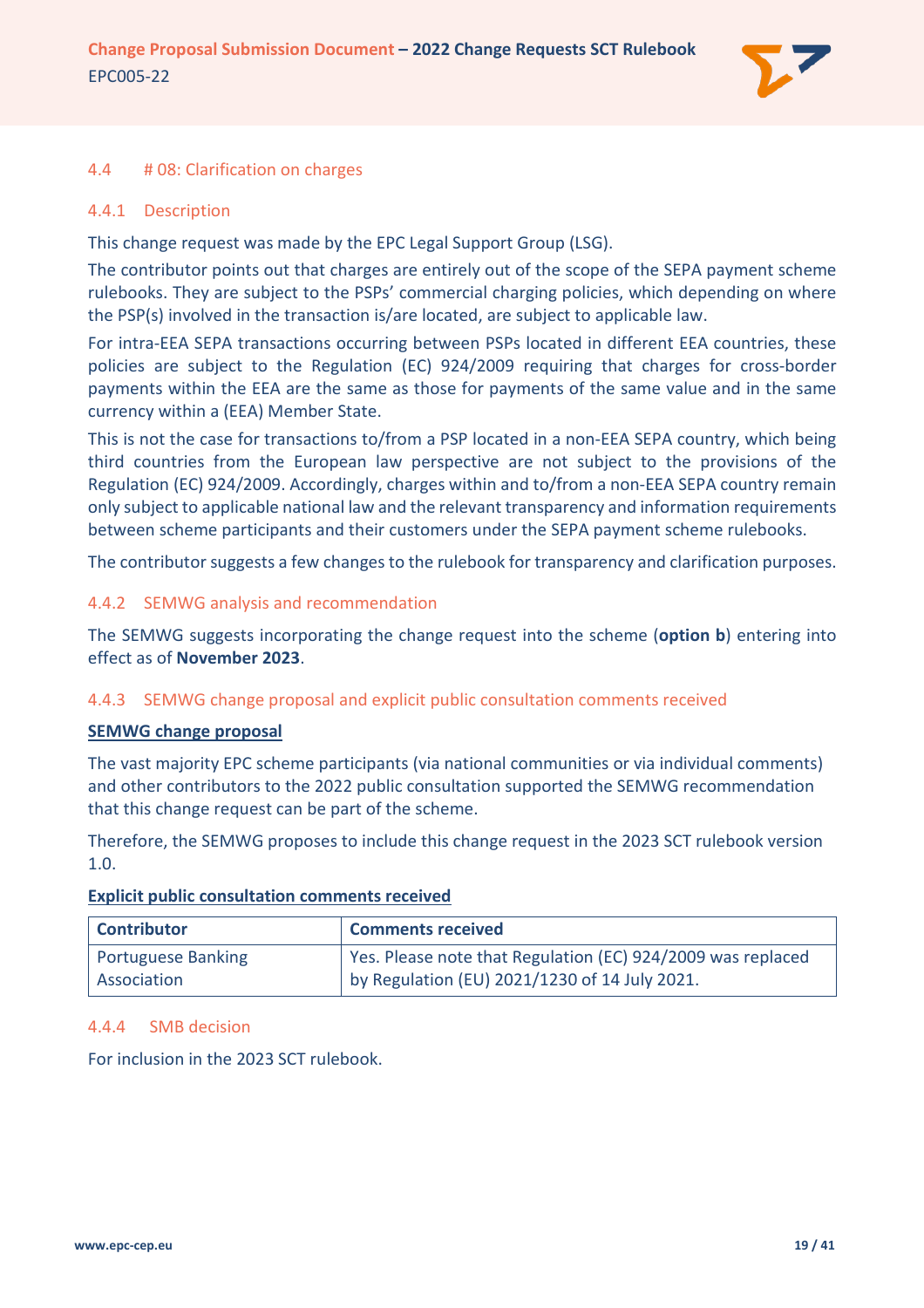

#### <span id="page-19-0"></span>4.5 # 11: Inclusion of Alias and Proxy as optional attributes

#### <span id="page-19-1"></span>4.5.1 Description

This change request was made by the Nordic Payments Council.

The contributor suggests including an Alias and a Proxy as **optional** attributes in the SCT scheme in

- The Customer-to-PSP space via the dataset DS-01 Customer-to-PSP SEPA Credit Transfer Information;
- The inter-PSP space via the datasets DS-02 Inter-PSP Payment Dataset and DS-03 Reject or Return SEPA Credit Transfer;
- The PSP-to-Customer space via the dataset DS-04 PSP-to-Customer SEPA Credit Transfer Information.

The Alias and Proxy do not replace the IBAN but are an addition to the IBAN, at least for the inter-PSP payment dataset.

An Alias or Proxy can be used on the Originator side when the Originator uses an Alias or Proxy in relation to the Originator's account in the payment initiation, and on the Beneficiary's side using an Alias or Proxy to identify the Beneficiary's account instead of using an IBAN.

The change request describes in detail e.g., the current use of such Aliases and Proxies in the Nordic countries, the potential business benefits, and the impact for the Customer-to-PSP and the inter-PSP space.

#### <span id="page-19-2"></span>4.5.2 SEMWG analysis and recommendation

The SEMWG suggests incorporating the change request into the scheme (**option b**) entering into effect as of November 2023 on the condition that the Originator is given the possibility to validate the IBAN linked to that Alias/Proxy, prior to the formal approval of the instruction unless the Originator and the Originator PSP agreed upfront on another arrangement (e.g., through an amendment of the general terms and conditions). Under the SEPA Regulation, the Funds Transfer Regulation (FTR) and PSD2, the IBAN is the only relevant unique identifier of a payment account.

Furthermore, the PSPs should have an agreement with their customers in relation to the treatment and the use of the data provided under such Alias/Proxy i.e. if it is to be used for the purpose to initiate the payment and/or to forward it to the Beneficiary PSP and/or the Beneficiary concerned.

The combined analysis of the SEPA Regulation (Article 5) and of the FTR (Article 4), clarifies that the basis for a payment transfer within the EEA remains the IBAN. An Alias/Proxy would constitute additional information to the unique identifier.

Nevertheless, pursuant to the provisions of Article 88 (5) PSD2, and as clarified by the EU Court of Justice, if a payment order is executed in accordance with an IBAN, provided by a payment service user (PSU), that does not correspond to the payee's name (or, in this case, Alias/Proxy) indicated by that PSU, the PSPs involved in the transaction will still only remain liable for the execution of a payment made in accordance with the IBAN.

Accordingly, the law generally does not prevent the possibility that an IBAN is accompanied by/paired with an Alias/Proxy, as long as the Alias/Proxy does not substitute the IBAN as unique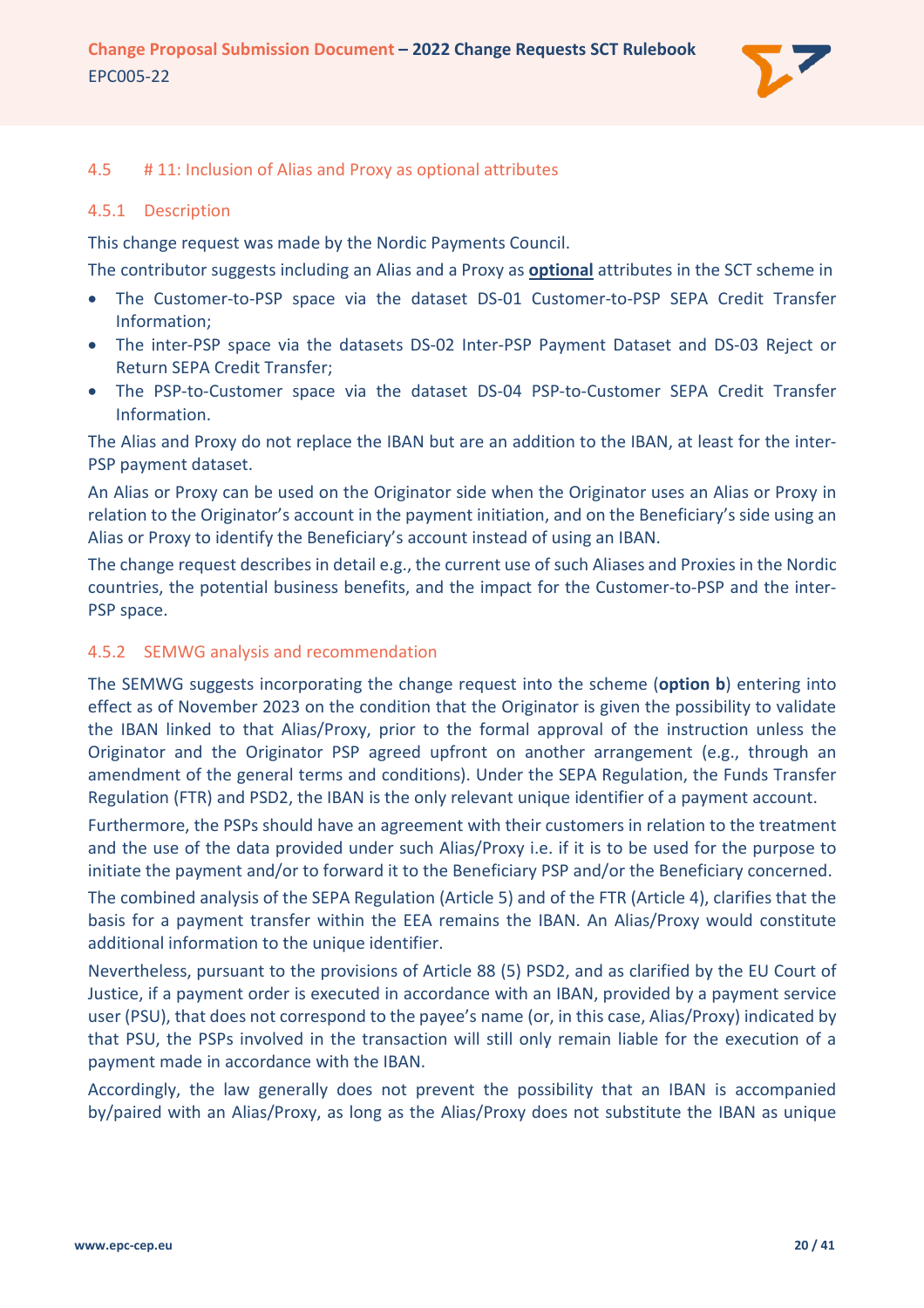

identifier for the payment transfer and provided that the possibility to use such Alias/Proxy is given in a way that does not create liability shifts under Article 88, PSD2.

# <span id="page-20-0"></span>4.5.3 SEMWG change proposal and explicit public consultation comments received

## **SEMWG change proposal**

The vast majority of EPC scheme participants (via national communities or via individual comments) and other contributors to the 2022 public consultation supported the SEMWG recommendation that this change request can be part of the scheme.

Therefore, the SEMWG proposes to include this change request in the 2023 SCT rulebook version 1.0.

| <b>Contributor</b>                 | <b>Comments received</b>                                                                                                                                                                                                                                                                                                                                                    |
|------------------------------------|-----------------------------------------------------------------------------------------------------------------------------------------------------------------------------------------------------------------------------------------------------------------------------------------------------------------------------------------------------------------------------|
| <b>Dutch Payments Association</b>  | No. We can only support the optional use of an alias and/or<br>proxy in case the Rules applied to DS-04 will be adapted in<br>such a way that a Beneficiary PSP may drop the received<br>optional attributes related to alias and/or proxy, and not make<br>them available to a Beneficiary who uses an interface which<br>does not comply with the ISO 20022 XML standard. |
| Febelfin Belgium                   | No.                                                                                                                                                                                                                                                                                                                                                                         |
|                                    | - The ordering party doesn't necessarily know the beneficiaries<br>Alias/Proxy AND legal name.                                                                                                                                                                                                                                                                              |
|                                    | - The feature is optional. What in case of beneficiary bank?                                                                                                                                                                                                                                                                                                                |
| <b>French Banking Federation</b>   | Yes. Can bring added value to both parties (originator and<br>beneficiary).                                                                                                                                                                                                                                                                                                 |
|                                    | For the originator and their PSP, it will allow a smooth<br>initiation of a SCT INST.                                                                                                                                                                                                                                                                                       |
|                                    | For the beneficiary it can be a useful extra-information to<br>mention in account or transactions reporting especially in<br>countries whereby originator IBAN is not allowed to be<br>communicated to the beneficiary.                                                                                                                                                     |
|                                    | Anyhow requires beforehand to check the compliance with<br>GDPR.                                                                                                                                                                                                                                                                                                            |
| <b>Italian Banking Association</b> | Yes. A majority of our member banks support this change<br>request.                                                                                                                                                                                                                                                                                                         |
|                                    | However, some banks highlight that the usage of<br>aliases/proxies should remain outside the scope of the scheme<br>or should be developed as an Additional Optional Service.<br>Anyhow, it should be considered that the added value of this<br>proposal is linked to the take-off of innovative services (such<br>as solutions based on the new SRTP scheme).             |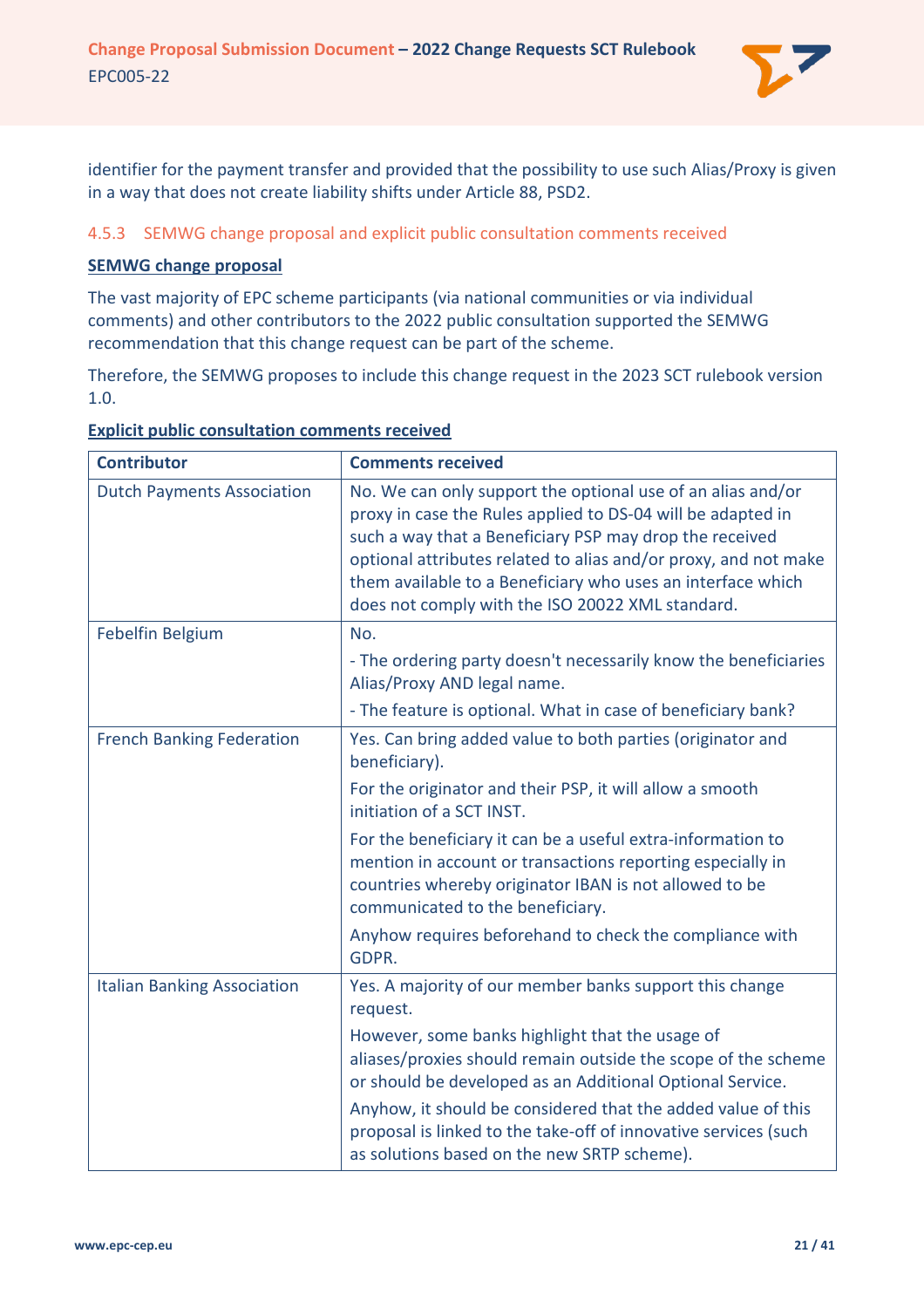

| <b>Contributor</b>                   | <b>Comments received</b>                                                                                                                                                                                                                                                                                                                                                                                                             |
|--------------------------------------|--------------------------------------------------------------------------------------------------------------------------------------------------------------------------------------------------------------------------------------------------------------------------------------------------------------------------------------------------------------------------------------------------------------------------------------|
| Liechtenstein Bankers<br>Association | No. We only support the change request under the following<br>condition: Alias / Proxy may only be optional / supplementary<br>field contents but must not be used as a substitute for an<br>IBAN.                                                                                                                                                                                                                                   |
| Oracle Software                      | Yes. We support the inclusion of alias / proxy bank option in<br>the Rulebooks, to avoid country-specific approaches. We have<br>identified a growing number of countries implementing alias /<br>proxies (Australia, India and Brazil) taking their own approach.<br>Country-specific variations are challenging for ERP software<br>vendors and their customers to provide and maintain.<br>Therefore, we promote standardization. |
| <b>Spanish Banking Community</b>     | No. The use of an alias or proxy instead of the IBAN would add<br>new validations and complexity to the operation in certain<br>circumstances.                                                                                                                                                                                                                                                                                       |

# <span id="page-21-0"></span>4.5.4 SMB decision

For inclusion in the 2023 SCT rulebook.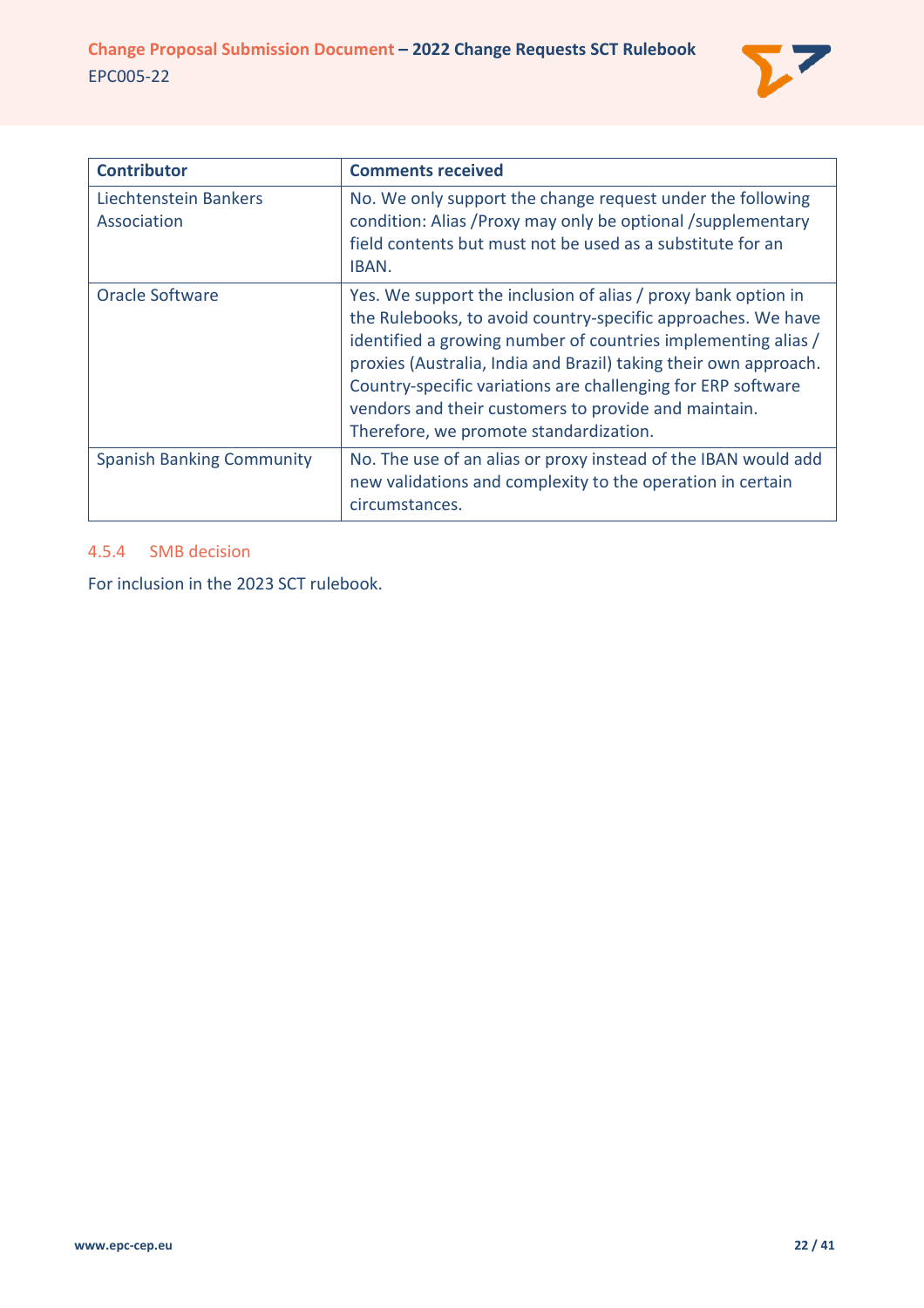

## <span id="page-22-0"></span>4.6 # 12: Inclusion of hyperlinks or external sources

### <span id="page-22-1"></span>4.6.1 Description

This change request was made by the Nordic Payments Council.

The contributor suggests allowing pointers/references (e.g., URLs) to external sources, in the remittance information attribute of a single standard SCT instruction and of an SCT instruction supporting the Extended Remittance Information (ERI) option.

Adding a reference to an external source avoids having a large payment message. Currently, in addition to the information covered in the payment message itself, the Beneficiary often receives further details about the payment through yet another channel (e.g., e-mail).

The contributor reports use-cases and scenarios in which such pointers/references can add value.

With respect to the legal and security aspects of such pointer/reference, the contributor points out that the liability is on the Originator/Originator PSP but this needs further legal investigation.

On the other hand, to guarantee that such reference points to a trustworthy and secure environment that can be accessed by the Beneficiary via the Beneficiary PSP, a proper agreement must be in place between the Originator and the Originator PSP before the Originator can add pointers/references in the remittance information.

The current SCT Customer-to-PSP and Inter-PSP implementation guidelines set restrictions for the character set i.e. the contents must not start or end with a'/' and must not contain '//'. The current character set specifications would then have to be changed to include such pointers/references in the payment message.

### <span id="page-22-2"></span>4.6.2 SEMWG analysis and recommendation

The SEMWG recommends not taking forward the change request (**option e**).

It is concerned about legal, liability and security issues and the costs associated to it. Since the payment message would only carry the information about the location at which further information related to the payment is stored, the content and form of this extra information is beyond any checking procedures of the involved scheme participants.

Therefore, scheme participants should not be held responsible for any compliance-or liability sensitive contents stored in such locations.

Furthermore, the EPC itself proposed a similar change request in a previous scheme rulebook change management cycle with respect to extended remittance information. That change request received insufficient support from various stakeholders.

On the other hand, the SEMWG sees no issue if such pointer/reference information is transported **as plain text** (not an active hyperlink) in the Remittance Information attribute.

### <span id="page-22-3"></span>4.6.3 SEMWG change proposal and explicit public consultation comments received

### **SEMWG change proposal**

The vast majority of EPC scheme participants (via national communities or via individual comments) and other contributors to the 2022 public consultation supported the SEMWG recommendation that this change request cannot be part of the scheme.

Therefore, the SEMWG proposes not to include this change request in the 2023 SCT rulebook version 1.0.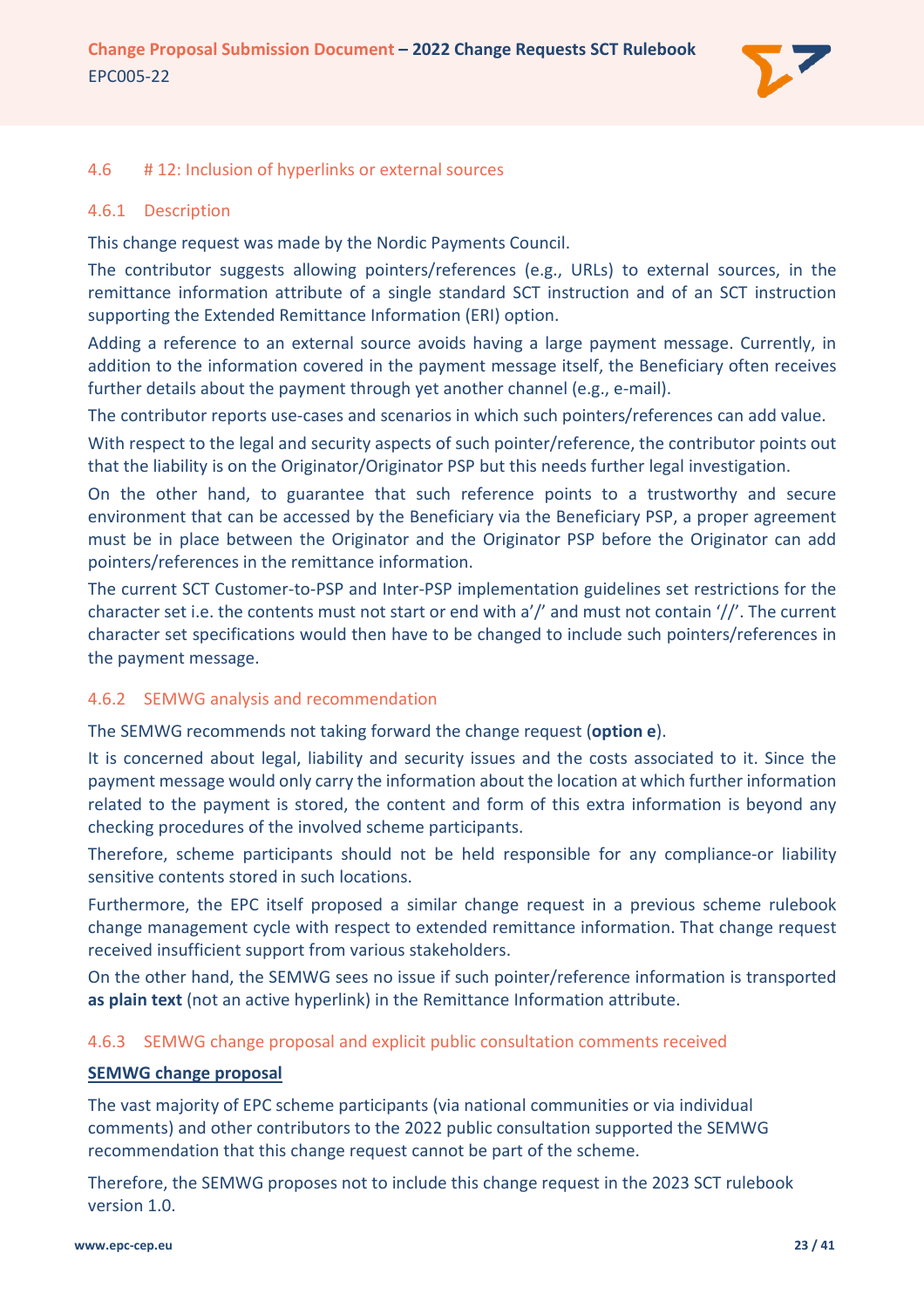

| <b>Contributor</b>                                                 | <b>Comments received</b>                                                                                                                                                                                                                                                                     |
|--------------------------------------------------------------------|----------------------------------------------------------------------------------------------------------------------------------------------------------------------------------------------------------------------------------------------------------------------------------------------|
| Finance Finland (on behalf of<br>the Finnish banking<br>community) | Yes. Should be investigated more in the SEMWG.                                                                                                                                                                                                                                               |
| <b>Italian Banking Association</b>                                 | Yes. The usage of the hyperlinks must remain outside the<br>perimeter of the scheme, mainly for security reasons.                                                                                                                                                                            |
| <b>Oracle Software</b>                                             | Yes. Relying on external sources for bank statement processing<br>and payment reconciliation is an unacceptable risk for<br>companies. Therefore, we do not support the inclusion of<br>hyperlinks or external sources, for the following reasons:                                           |
|                                                                    | - During the bank statement reconciliation process, external<br>sources must be available in real-time. Not being able to<br>access those sources instantaneously will lead to reconciliation<br>errors or will jeopardize their entire reconciliation process<br>running into fatal errors. |
|                                                                    | - Bank statements can contain multiple payments that might<br>direct to multiple external sources. Accessing multiple external<br>sources will lead to performance issues and longer processing<br>times, given all transactions must be loaded and<br>communication lines must be secured.  |
|                                                                    | - There is a risk of different and unstructured formats, that not<br>can be read without specific configuration. Companies are<br>forced to ongoing maintenance of formats, leading into higher<br>operational costs.                                                                        |
|                                                                    | - There is a risk of hyperlinks leading to malicious websites or<br>fishing hyperlinks that will execute spyware or ransomware<br>software or steel data from source systems.                                                                                                                |
|                                                                    | Besides, the ISO20022 payment framework provides enough<br>data elements to store structured data to improve the bank<br>statement auto reconciliation rate.                                                                                                                                 |

# **Explicit public consultation comments received**

# <span id="page-23-0"></span>4.6.4 SMB decision

Not to be included in the 2023 SCT rulebook.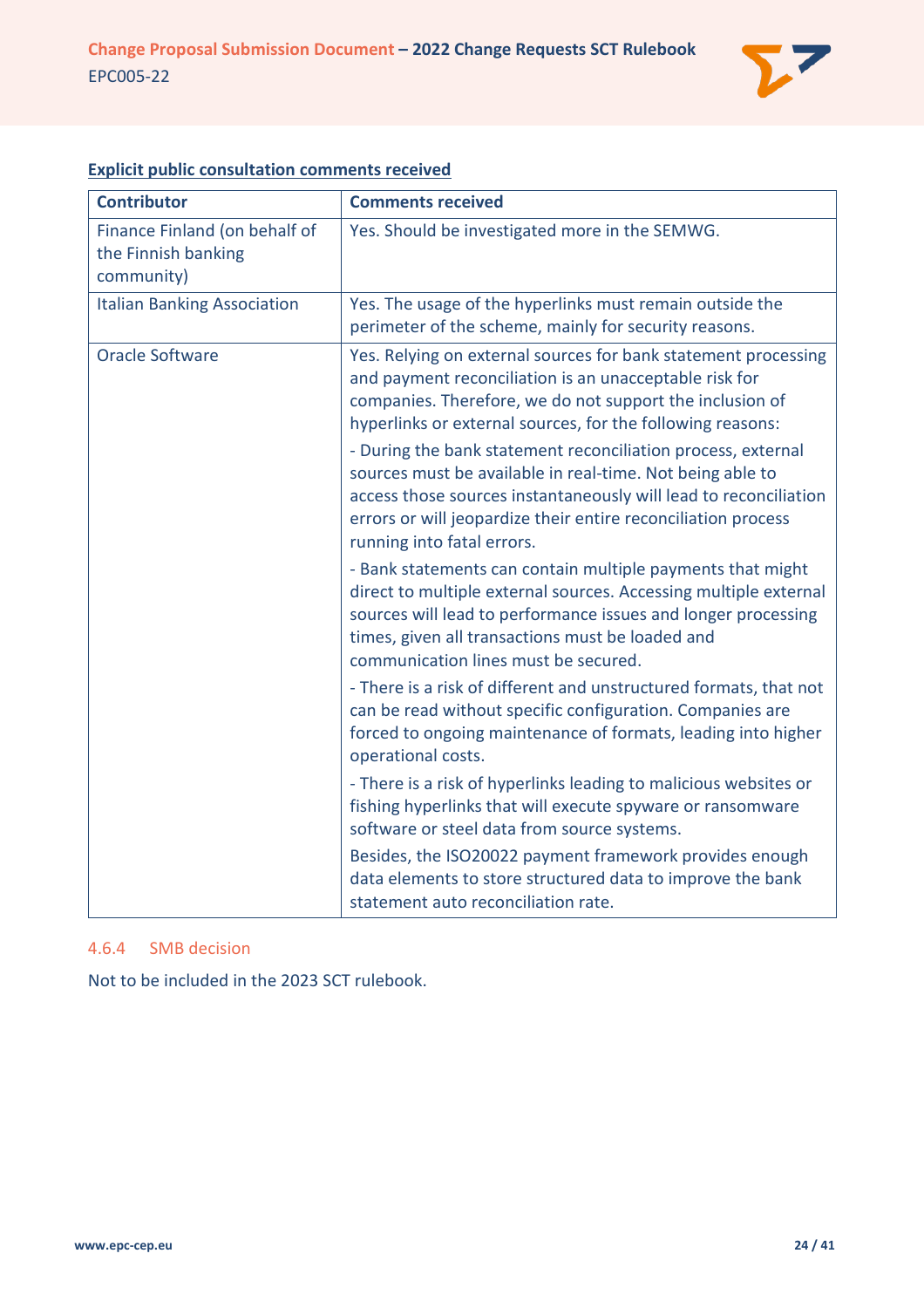

## <span id="page-24-0"></span>4.7 # 14: Pain.002 message to be compliant with SWIFT CGI-MP standard

#### <span id="page-24-1"></span>4.7.1 Description

This change request was made by UniCredit AG Germany.

The contributor suggests that the pain.002.001.10 message should be compliant with the SWIFT Common Global Implementation (CGI)-MP standard, published in MyStandards.

The change request contains further technical details that apply only to the Customer-to-PSP implementation guidelines.

#### <span id="page-24-2"></span>4.7.2 SEMWG analysis and recommendation

The SEMWG recommends not taking forward the change request (**option e**).

For the suggestion to also allow PART as a valid status message, this is possible from a technical point of view. Code PART (PartiallyAccepted) already exists in ISO.

As for the suggestion to allow also additional info (on all statuses) for the status RJCT and ACWC to express more details to the Reject or changes, the rulebook currently foresees only RJCT. There is no need to add additional information for Reject reasons as stated in the rulebook.

As to also allow as an option – in addition to Reject – a positive pain.002 with the statuses ACTC, ACCP, ACWC, ACSC and ACCC, the scheme currently only describes Rejects and the implementation guidelines use pain.002 for indicating this Reject to the Originator. The actual suggestion is to use pain.002 as a processing status report with all the possibilities of a processing status report, i.e. also positive reports. This means that the rulebook should foresee this and give guidance. The SEMWG sees such status reports being a part of the internal processes developed by each PSP concerned.

### <span id="page-24-3"></span>4.7.3 SEMWG change proposal and explicit public consultation comments received

#### **SEMWG change proposal**

The vast majority of EPC scheme participants (via national communities or via individual comments) and other contributors to the 2022 public consultation supported the SEMWG recommendation that this change request cannot be part of the scheme.

Therefore, the SEMWG proposes not to include this change request in the 2023 SCT rulebook version 1.0.

| <b>Contributor</b> | <b>Comments received</b>                                                                                                                                          |
|--------------------|-------------------------------------------------------------------------------------------------------------------------------------------------------------------|
| Oracle Software    | Yes. We do not support this change request, for the following                                                                                                     |
|                    | reasons:                                                                                                                                                          |
|                    | - 'Reject' messages in its current form provide enough<br>information to make the required changes and being able to<br>re-submit the payment initiation request. |
|                    | - We do not see added value in supporting the 'Accept'                                                                                                            |
|                    | messages. Many systems consider submitted payment                                                                                                                 |
|                    | initiation request as being approved and settled, unless                                                                                                          |
|                    | rejected via a pain.002 message. 'Accept' messages will be                                                                                                        |
|                    | ignored. However, allowing 'Accept' messages, will lead to                                                                                                        |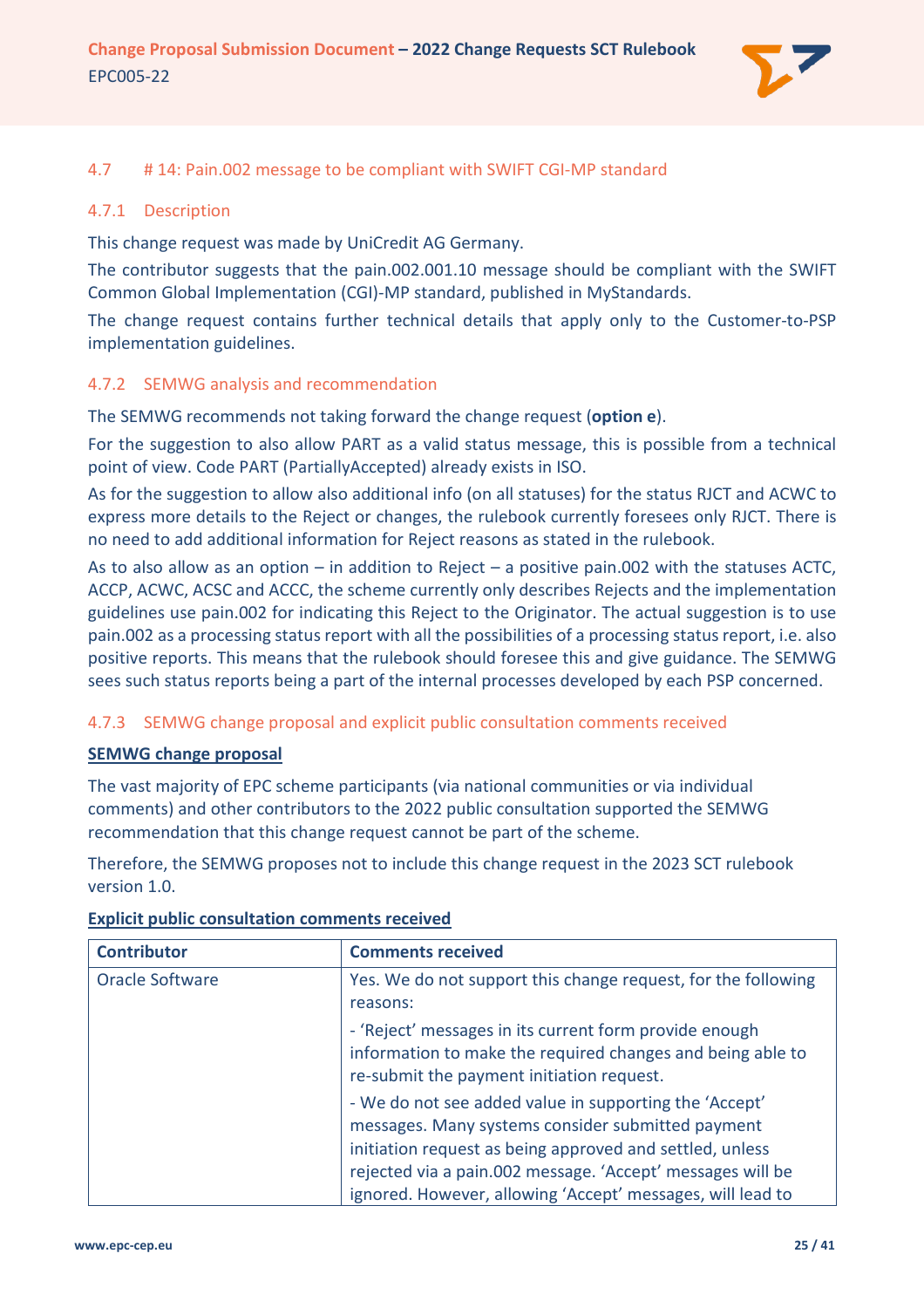

| <b>Contributor</b> | <b>Comments received</b>                                                                           |
|--------------------|----------------------------------------------------------------------------------------------------|
|                    | more payment messages to be processed, resulting in<br>additional payment message processing time. |

## <span id="page-25-0"></span>4.7.4 SMB decision

Not to be included in the 2023 SCT rulebook.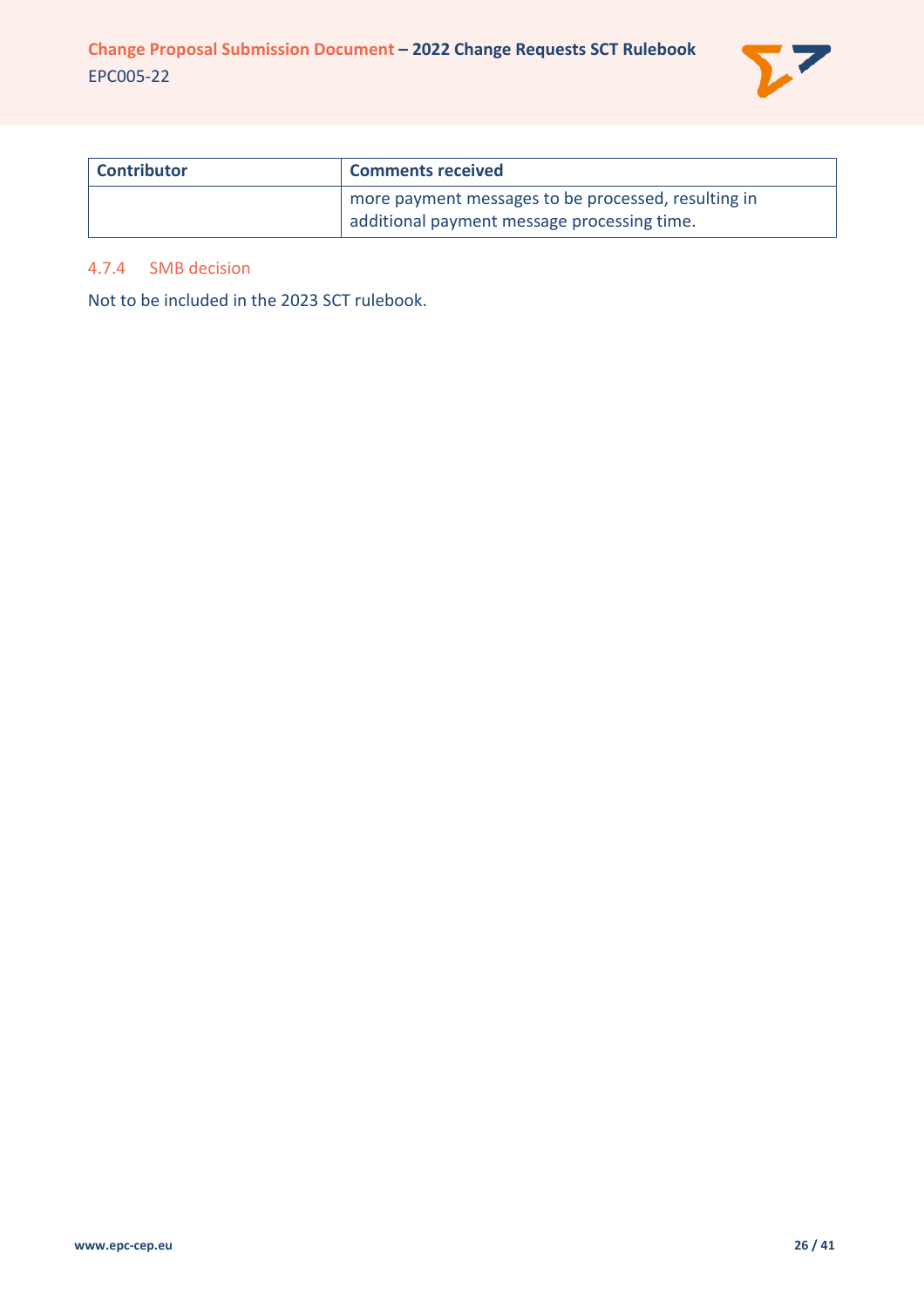

## <span id="page-26-0"></span>4.8 # 15: Returned amount under Recall or RFRO can be different to the initial amount

## <span id="page-26-1"></span>4.8.1 Description

This change request was made by Bits Norway on behalf of the Norwegian banking community. The SCT scheme foresees the Recall and the Request For Recall by the Originator (RFRO) procedures to request the transfer back of funds of an earlier made SCT transaction.

Under a Recall, the amount transferred back can differ from the original amount of the SCT transaction. The Beneficiary PSP may decide to charge a fee to the Originator PSP for this action.

Under an RFRO, the Beneficiary PSP debits the account of the Beneficiary with the original amount of the SCT transaction. In this case, The Beneficiary PSP may decide to charge a fee to the Originator PSP.

If the account of the Beneficiary is denominated in a currency other than euro, the amount in euro transferred back may differ from the original transaction amount in euro just due to a change in the currency exchange rate between the time of crediting the account of the Beneficiary and the point in time of transferring back the requested funds. The timespan between these two points in time can be up to 15 inter-PSP Business Days and even 13 months in case of a fraud claim.

The contributor's suggestion is to allow the Beneficiary PSP to transfer back a different euro amount under a Recall or an RFRO than the original euro amount due to currency exchange rate changes.

This change request does **not** take into consideration the current possibility for the Beneficiary PSP to charge a fee for having responded positively to the Recall/RFRO.

The contributor is of the view that this will increase the number of positive responses to a Recall/RFRO from scheme participants based in non-euro SEPA countries.

### <span id="page-26-2"></span>4.8.2 SEMWG analysis and recommendation

The SEMWG recommends not taking forward the change request (**option e**).

The section 2.4 of the rulebook stipulates that the process of any currency conversion by the Originator PSP or the Beneficiary PSP is not governed by the scheme.

### <span id="page-26-3"></span>4.8.3 SEMWG change proposal and explicit public consultation comments received

### **SEMWG change proposal**

The vast majority of EPC scheme participants (via national communities or via individual comments) and other contributors to the 2022 public consultation supported the SEMWG recommendation that this change request cannot be part of the scheme.

Therefore, the SEMWG proposes not to include this change request in the 2023 SCT rulebook version 1.0.

| <b>Contributor</b>                 | <b>Comments received</b>                                                        |
|------------------------------------|---------------------------------------------------------------------------------|
| <b>Italian Banking Association</b> | Yes. This change request is not supported for the following<br>reasons:         |
|                                    | 1) the exchange rate risk would be borne by the customers<br>(payer and payee): |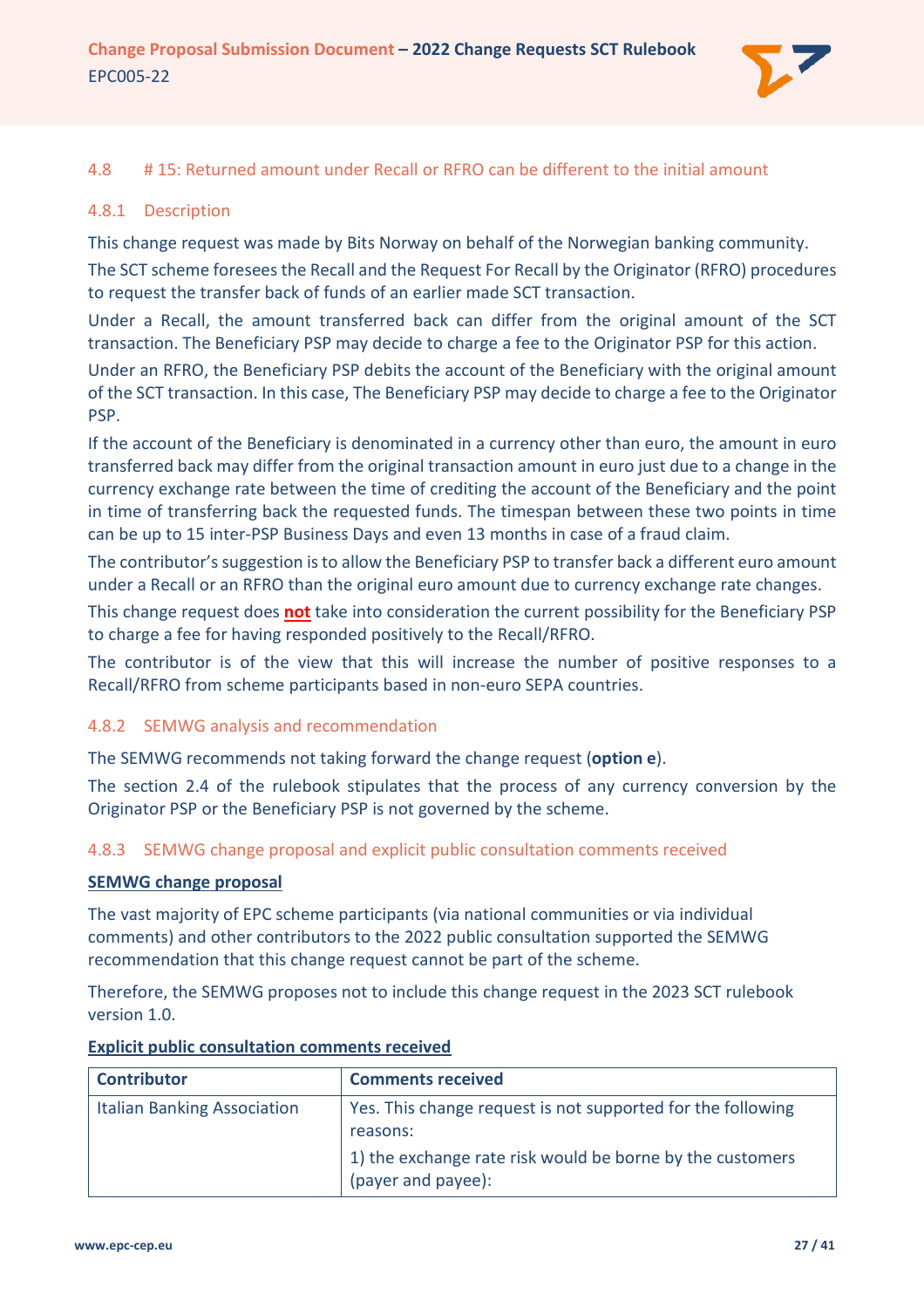

| <b>Contributor</b> | <b>Comments received</b>                                                                                                                                |
|--------------------|---------------------------------------------------------------------------------------------------------------------------------------------------------|
|                    | - the payer could bear the exchange rate fluctuation without<br>having any visibility/responsibility for the type of currency of<br>the payee's account |
|                    | - the payee could be debited with a different amount<br>depending from the exchange rate fluctuation                                                    |
|                    | 2) this change would pave the way for partial refunds making<br>the reconciliation process more complex.                                                |
|                    | The same negative response was given in the 2020 change<br>management cycle for a similar change request.                                               |

## <span id="page-27-0"></span>4.8.4 SMB decision

Not to be included in the 2023 SCT rulebook.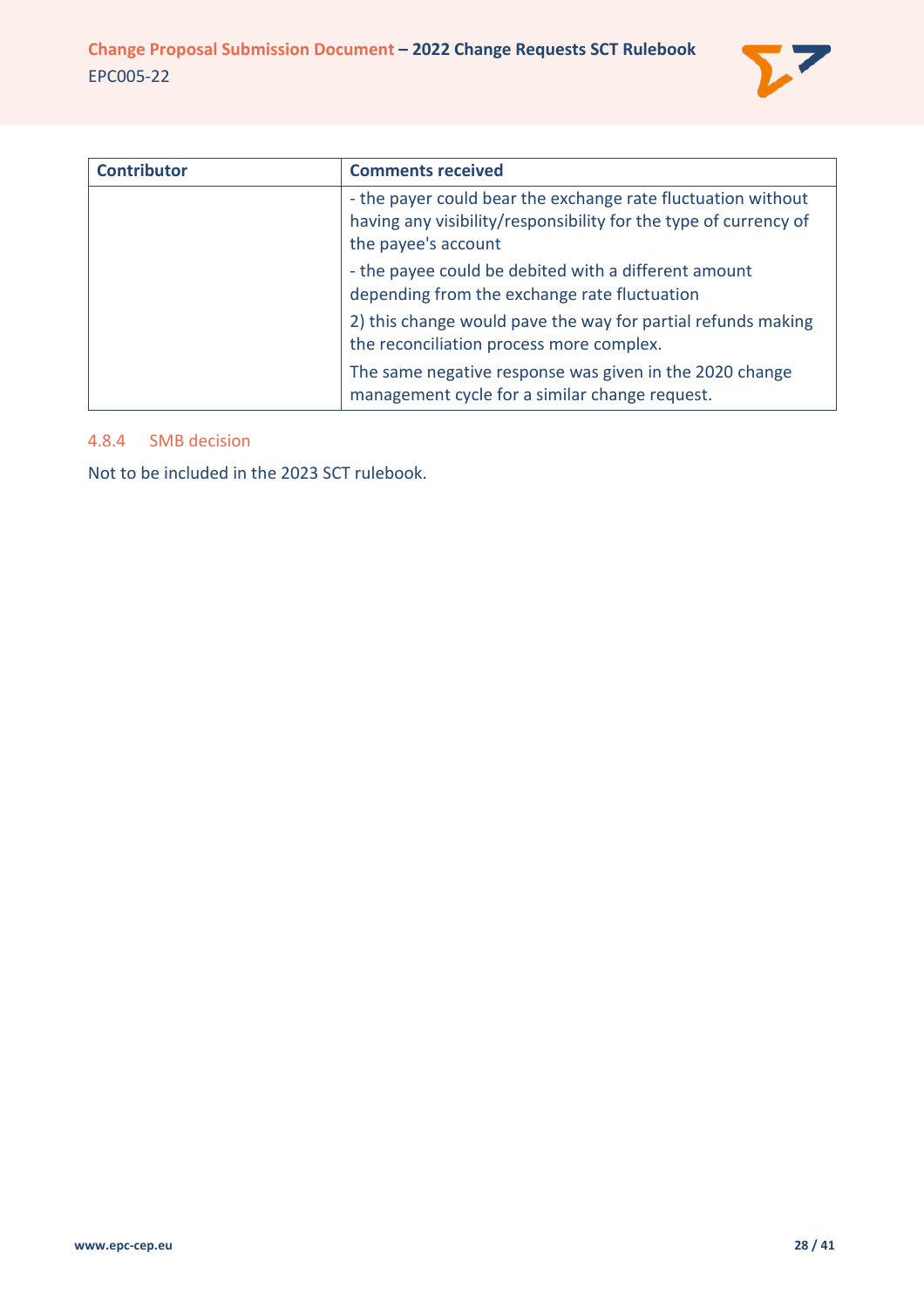

# <span id="page-28-0"></span>4.9 # 16: New functionalities for the SCT inquiry procedure

### <span id="page-28-1"></span>4.9.1 Description

This change request was made by Bits Norway on behalf of the Norwegian banking community.. Currently, the SCT inquiry procedure can be used by the Originator PSP for the following reasons only (defined in attribute AT-80):

- Claim of Non-Receipt
- Claim of Value Date Correction
- Request for Status Update (Tracer)

The contributor proposes adding functionalities to the inquiry procedure for the Beneficiary PSP so that it can inquire the Originator PSP about certain payment details related to e.g., regulatory screening, false hits or wrong names.

The change request describes some concrete payment situations that would benefit from such new functionalities.

# <span id="page-28-2"></span>4.9.2 SEMWG analysis and recommendation

The SEMWG recommends not taking forward the change request (**option e**).

The SEMWG cannot determine the concrete scale of the issues which the change request would try to resolve, the need/demand among PSPs to handle such issues via a SCT scheme rulebook procedure, and the implementation resources needed for such additional functionalities for all SCT scheme participants concerned. The SEMWG also doubts whether the Beneficiary PSP would really get a response from the Originator PSP within the execution time cycle of the SCT scheme.

Furthermore, the PSD2 Articles 88 (1) and (2) and Article 4 (33) define that the account identifier cannot be the name of the payment account holder, but only the account number (i.e. the IBAN) being a combination of letters, numbers or symbols specified to the payment service user by the PSP.

# <span id="page-28-3"></span>4.9.3 SEMWG change proposal and explicit public consultation comments received

### **SEMWG change proposal**

The vast majority of EPC scheme participants (via national communities or via individual comments) and other contributors to the 2022 public consultation supported the SEMWG recommendation that this change request cannot be part of the scheme.

Therefore, the SEMWG proposes not to include this change request in the 2023 SCT rulebook version 1.0.

| <b>Contributor</b>    | <b>Comments received</b>                                         |
|-----------------------|------------------------------------------------------------------|
| Bits on behalf of the | No. EPC should work closely with SWIFT in their CBPR+ work in    |
| Norwegian Banking     | order to coordinate input that will be relevant for SEPA wide    |
| Community             | use.                                                             |
|                       | We also want to add that in the EU 2015/847 (Funds Transfer      |
|                       | Regulation) it is a requirement to assist the Beneficiary PSP if |
|                       | they ask for additional input regarding the payment. This can    |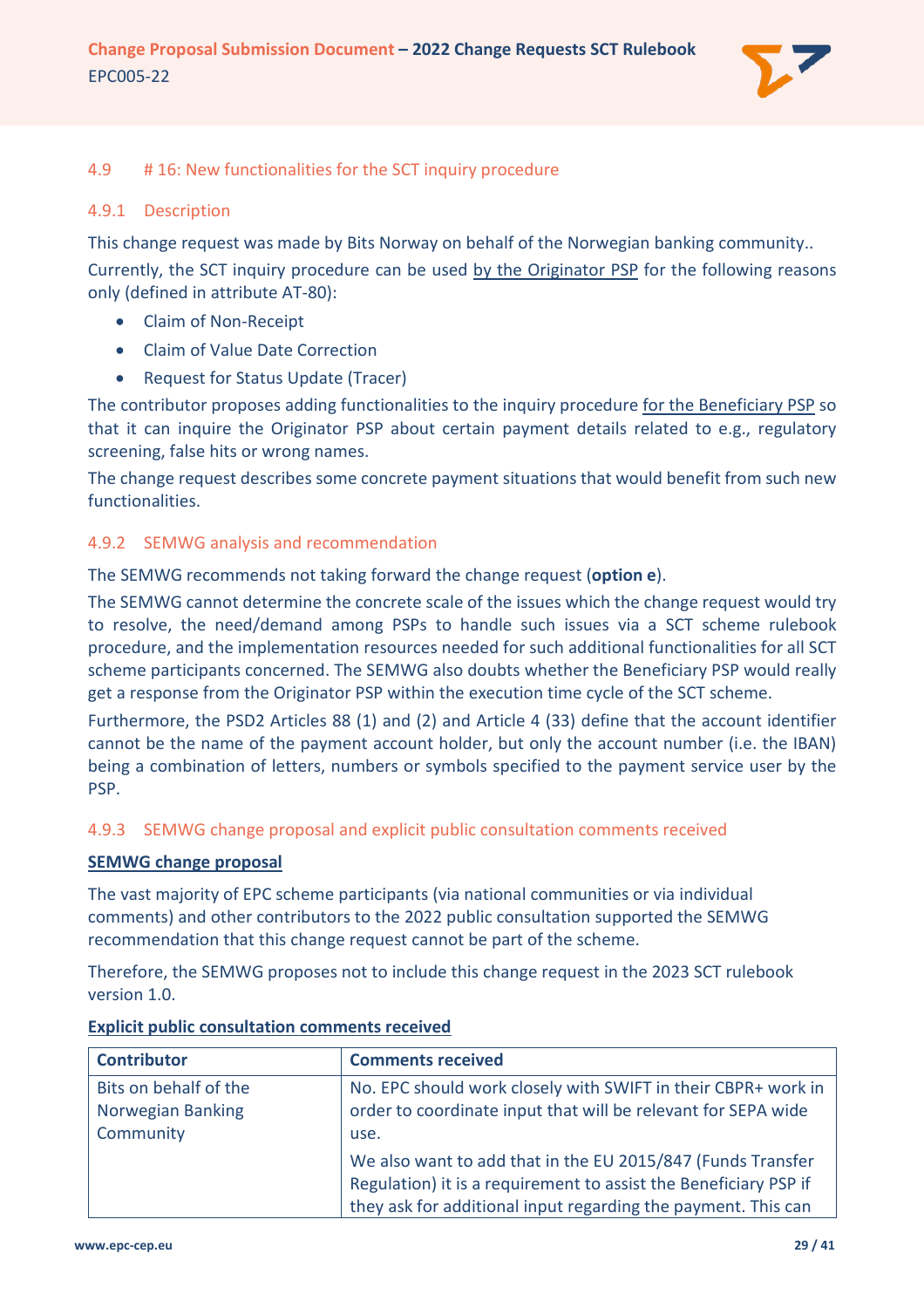

| <b>Contributor</b>                   | <b>Comments received</b>                                                                                                                                                                                                                                                                                                                                                                                                                                                                                                                                                                                                                                                                                                                                                                                                                                                                                             |
|--------------------------------------|----------------------------------------------------------------------------------------------------------------------------------------------------------------------------------------------------------------------------------------------------------------------------------------------------------------------------------------------------------------------------------------------------------------------------------------------------------------------------------------------------------------------------------------------------------------------------------------------------------------------------------------------------------------------------------------------------------------------------------------------------------------------------------------------------------------------------------------------------------------------------------------------------------------------|
|                                      | be of relevance when a PSP inside the Union is required to<br>send more details to a Beneficiary PSP outside (e.g. UK). Check<br>Article 5. ""By way of derogation from Article 4(1) and (2),<br>where all payment service providers involved in the payment<br>chain are established in the Union, transfers of funds shall be<br>accompanied by at least the payment account number of both<br>the payer and the payee or, where Article 4(3) applies, the<br>unique transaction identifier, without prejudice to the<br>information requirements laid down in Regulation (EU) No<br>260/2012, where applicable. 2. Notwithstanding paragraph 1,<br>the payment service provider of the payer shall, within three<br>working days of receiving a request for information from the<br>payment service provider of the payee or from the<br>intermediary payment service provider, make available the<br>following"" |
|                                      | In order to comply with this Article it is not correct that such<br>an Inquiry request cannot be part of the scheme.                                                                                                                                                                                                                                                                                                                                                                                                                                                                                                                                                                                                                                                                                                                                                                                                 |
| <b>Italian Banking Association</b>   | Yes. We do not believe there is a real need to introduce such<br>specific reason codes within the scheme. In addition, the<br>impacts should be better analyzed considering also that it<br>would not be possible for the Payer's PSP to give back all this<br>information to the Payee's PSP. Other instruments could be<br>used for this purpose (e.g. MT199 SWIFT messages).                                                                                                                                                                                                                                                                                                                                                                                                                                                                                                                                      |
| <b>National Westminster Bank Plc</b> | No. We can see the benefits of including these new<br>functionalities. It may bring efficiencies, quicker turnaround<br>time for responses, and also MT messages which are currently<br>used will be replaced in the coming years anyway.                                                                                                                                                                                                                                                                                                                                                                                                                                                                                                                                                                                                                                                                            |

# <span id="page-29-0"></span>4.9.4 SMB decision

Not to be included in the 2023 SCT rulebook.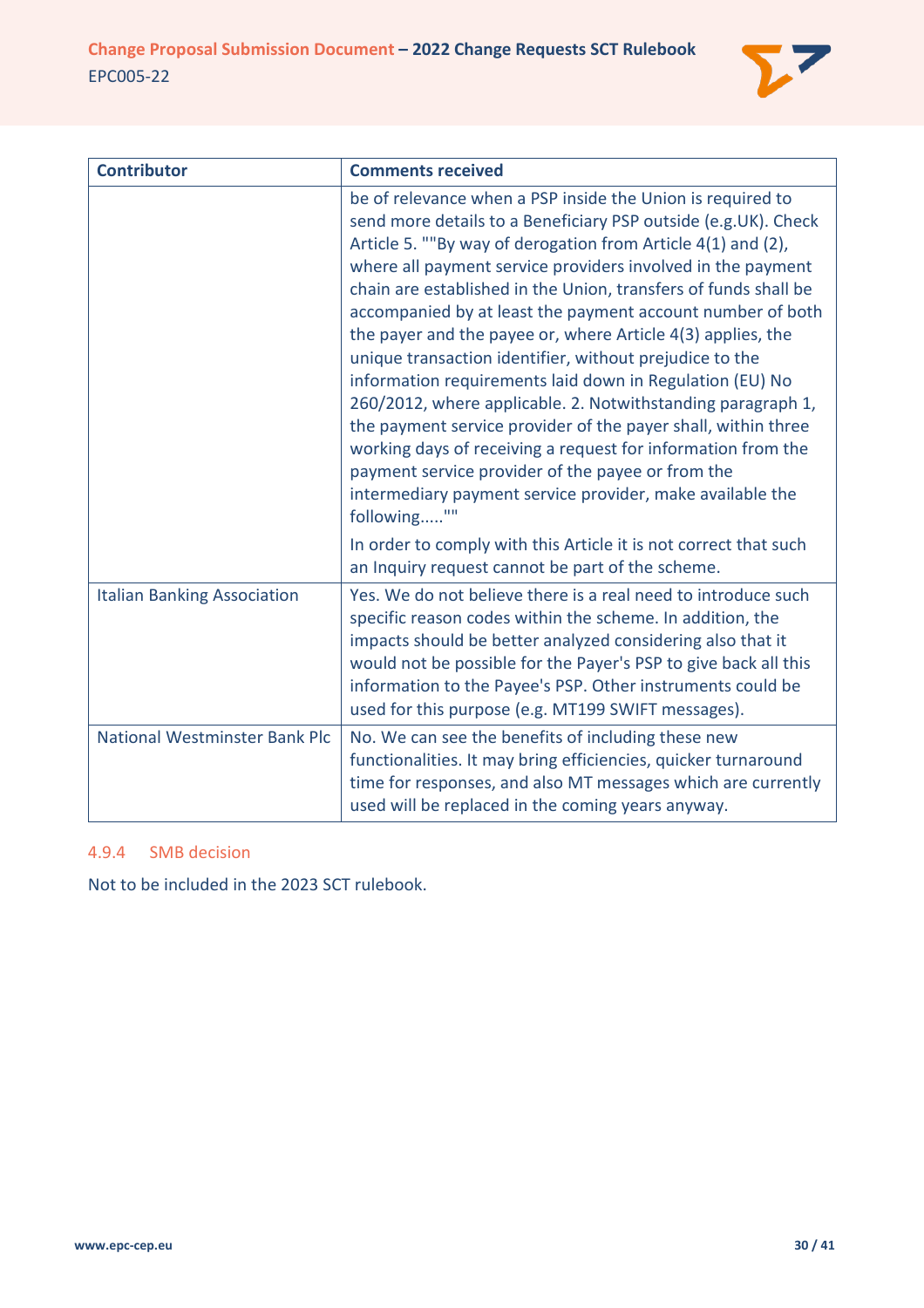

### <span id="page-30-0"></span>4.10 # 17: Optional use of Unique End-to-end Transaction Reference (UETR)

#### <span id="page-30-1"></span>4.10.1 Description

This change request was made by SIX on behalf of the Swiss banking community.

The contributor suggests **the option** for scheme participants to transmit the Unique End-to-end Transaction Reference (UETR) for an SCT transaction. The use of the UETR simplifies backend processes.

The SCT scheme migrates to the 2019 version of the ISO 20022 standard by November 2023 whereby this ISO version supports the UETR.

#### <span id="page-30-2"></span>4.10.2 SEMWG analysis and recommendation

The SEMWG recommends not taking forward the change request (**option e**).

The information about the payment status cannot be limited to just the use of a field. It also requires governance on how to use and to interpret such a field. Furthermore, there may be no need for such payment tracker for SEPA transactions as strict execution timelines for such payment transactions are defined by EU law and/or the SEPA payment schemes themselves.

### <span id="page-30-3"></span>4.10.3 SEMWG change proposal and explicit public consultation comments received

#### **SEMWG change proposal**

The vast majority of EPC scheme participants (via national communities or via individual comments) and other contributors to the 2022 public consultation supported the SEMWG recommendation that this change request cannot be part of the scheme.

Therefore, the SEMWG proposes not to include this change request in the 2023 SCT rulebook version 1.0.

| <b>Contributor</b>                                      | <b>Comments received</b>                                                                                                                                                                                                                                                                                                                                                                                                            |
|---------------------------------------------------------|-------------------------------------------------------------------------------------------------------------------------------------------------------------------------------------------------------------------------------------------------------------------------------------------------------------------------------------------------------------------------------------------------------------------------------------|
| Bits on behalf of the<br>Norwegian Banking<br>Community | No. We suggest using option d) since UETR could be handled<br>as an AOS. UETR will become a new data element - something<br>similar to the Alias/Proxy in the ISO 2019 version.                                                                                                                                                                                                                                                     |
|                                                         | In addition we think that connected to this CR it is relevant to<br>point at what the European Commission has said: "The EC calls<br>for the adoption of global international messaging standards<br>such as ISO 20022 at the latest by end 2022, and encourages<br>the use of SWIFT's Global Payment Initiative (GPI), which<br>facilitates the tracking of cross-border payments in real time<br>for participating institutions." |
| Form3, Back Office Technology<br>Limited                | No. This field is part of the ISO 20022 XML 2019 version and it<br>will be used for TARGET Consolidation - RTGS - as well as for<br>GPI, Cross-border payments. As such, participants could reuse<br>it for SEPA schemes, optionally, as well.                                                                                                                                                                                      |
| <b>Italian Banking Association</b>                      | Yes. From our perspective there is no real need to introduce<br>this new identifier in the SCT scheme. The introduction of a                                                                                                                                                                                                                                                                                                        |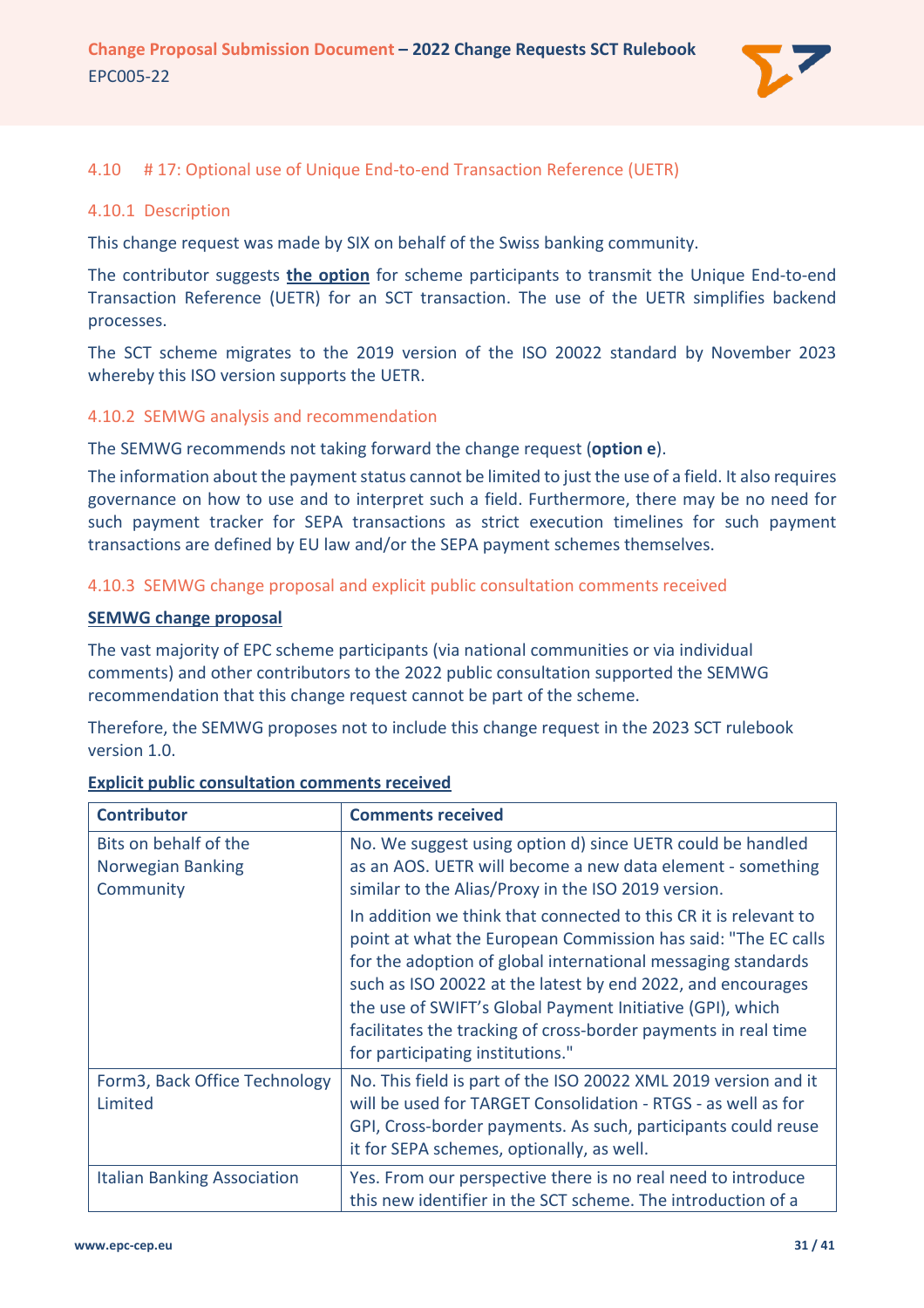

| <b>Contributor</b>                                         | <b>Comments received</b>                                                                                                                                                                                                                                                                                                                                                                                                                                                                                                                                                                                       |
|------------------------------------------------------------|----------------------------------------------------------------------------------------------------------------------------------------------------------------------------------------------------------------------------------------------------------------------------------------------------------------------------------------------------------------------------------------------------------------------------------------------------------------------------------------------------------------------------------------------------------------------------------------------------------------|
|                                                            | new reference, compared to the already used Transaction<br>Identifier, would be expensive and redundant.                                                                                                                                                                                                                                                                                                                                                                                                                                                                                                       |
| Liechtenstein Bankers<br>Association                       | No. We support the adjustments proposed by SIX as part of<br>the SCT scheme migration to the 2019 version of the ISO<br>20022 standard by November 2023.                                                                                                                                                                                                                                                                                                                                                                                                                                                       |
| <b>Oracle Software</b>                                     | Yes. We do not support this change request, for the following<br>reasons:                                                                                                                                                                                                                                                                                                                                                                                                                                                                                                                                      |
|                                                            | - The current ISO20022 scheme contains enough end-to-end<br>identifiers which will identify the payment and is being<br>supported by all parties within the payment scheme.                                                                                                                                                                                                                                                                                                                                                                                                                                    |
|                                                            | - Enabling the UETR data element will not result in higher<br>automatic bank statement reconciliation rates.                                                                                                                                                                                                                                                                                                                                                                                                                                                                                                   |
| SIX BBS on behalf of the Swiss<br><b>Banking Community</b> | No. The UETR in itself is only a unique reference that, if<br>created correctly, enables end-to-end identification of a<br>transaction. Whether this reference is used for tracking or for<br>research is not yet defined. With the increasing use of the<br>UETR in other systems, it makes sense in our view to open this<br>field also for SEPA transactions. Even if this would not require<br>an adjustment in the rule book, the UETR should be included in<br>the IG as an optional field. Nevertheless, an inclusion in the<br>rule book might be beneficial in order to define or limit the<br>usage. |

### <span id="page-31-0"></span>4.10.4 SMB decision

Not to be included in the 2023 SCT rulebook.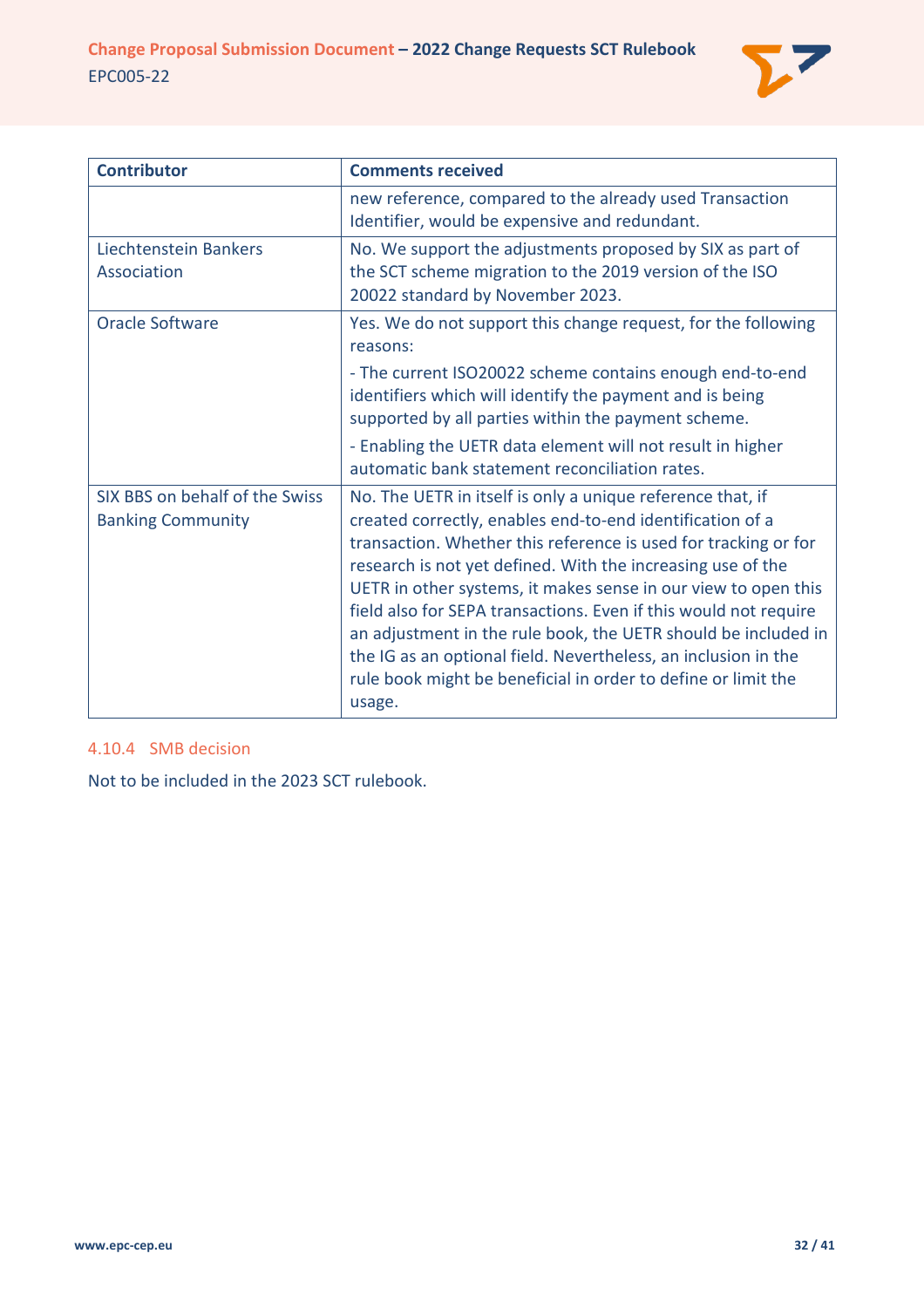

### <span id="page-32-0"></span>4.11 # 19: Allow all child elements of structured remittance information

#### <span id="page-32-1"></span>4.11.1 Description

This change request was made by SIX on behalf of the Swiss banking community.

The contributor proposes that all child elements of "Structured Remittance Information" are allowed. These new elements should have the "white shading" as part of SEPA but not part of the SEPA core service.

#### <span id="page-32-2"></span>4.11.2 SEMWG analysis and recommendation

The SEMWG recommends not taking forward the change request (**option e**) and suggests instead incorporating the suggestion into the implementation guidelines entering into effect as of November 2023.

The SEMWG assumes that the request is related to new elements under 'Remittance information/Structured' as included in the 2019 version of the ISO 20022 standard.

The EPC always shows all elements which are at the same level as an element used under the concerned EPC SEPA payment scheme.

The 2019 version of the ISO 20022 standard has two new elements: Tax Remittance and Garnishment Remittance. These will become white elements. If the EPC assumption is correct, then this change request will be covered in the implementation guidelines.

#### <span id="page-32-3"></span>4.11.3 SEMWG change proposal and explicit public consultation comments received

#### **SEMWG change proposal**

The vast majority of EPC scheme participants (via national communities or via individual comments) and other contributors to the 2022 public consultation supported the SEMWG recommendation that this change request cannot be part of the scheme.

Therefore, the SEMWG proposes not to include this change request in the 2023 SCT rulebook version 1.0 and proposes instead incorporating this suggestion into the implementation guidelines entering into effect as of November 2023.

| <b>Contributor</b>                   | <b>Comments received</b>                                                                                                                                                                                                                                                                                      |
|--------------------------------------|---------------------------------------------------------------------------------------------------------------------------------------------------------------------------------------------------------------------------------------------------------------------------------------------------------------|
| <b>Italian Banking Association</b>   | Yes. We do not believe there is a real need to introduce these<br>new elements of the Structured Remittance Information in the<br>scheme. Our member banks did not receive specific requests<br>from their customers about these new elements in order to<br>include more info in the remittance information. |
| Liechtenstein Bankers<br>Association | No. We support the adjustments proposed by SIX as part of<br>the SCT scheme migration to the 2019 version of the ISO<br>20022 standard by November 2023.                                                                                                                                                      |
| <b>Oracle Software</b>               | Yes. We do not support this change request, for the following<br>reasons:<br>- Companies require a low level of manual intervention during<br>the bank statement reconciliation process, as this is a                                                                                                         |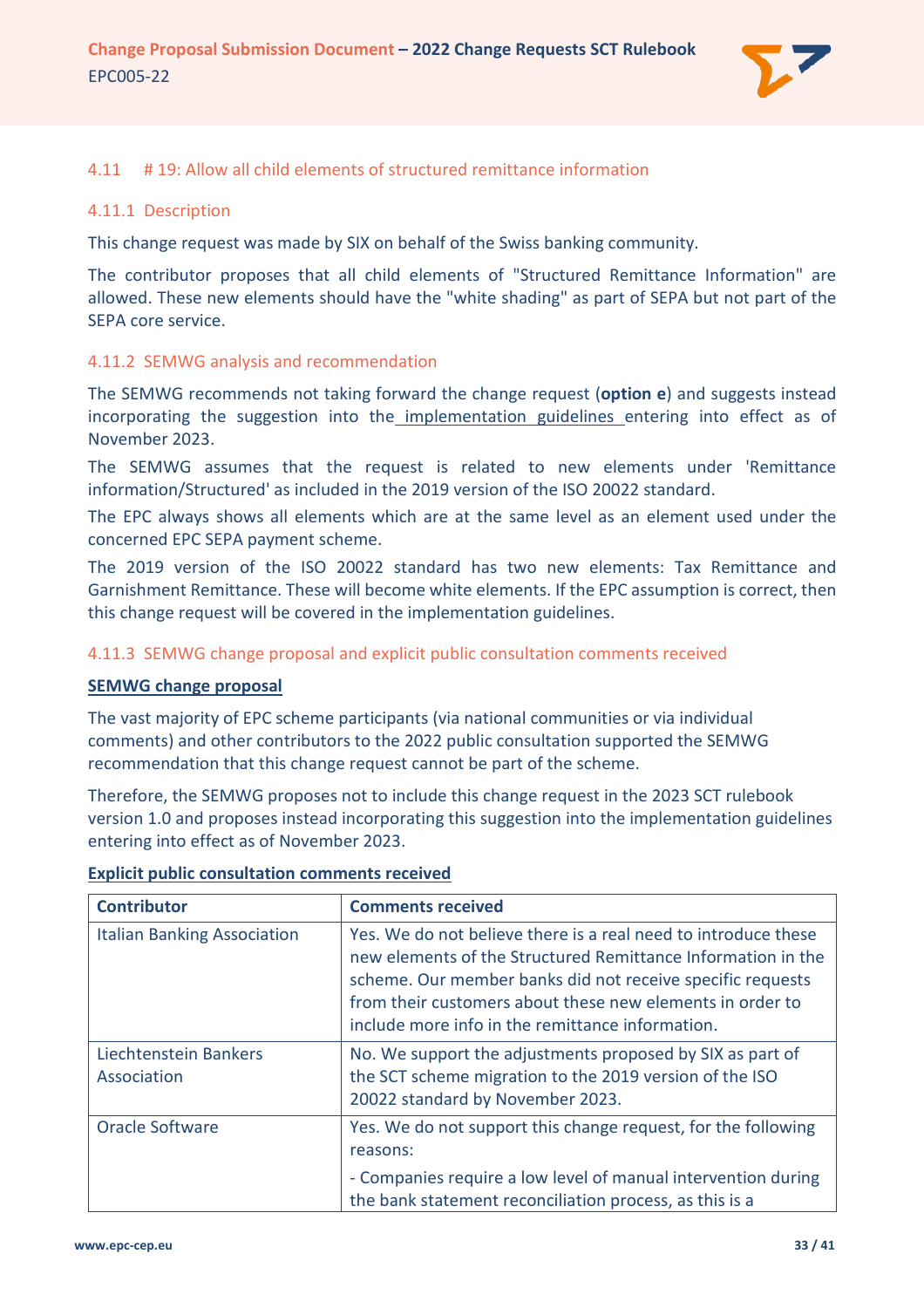

| <b>Contributor</b>                                         | <b>Comments received</b>                                                                                                                                                                                                                                                                                                                                               |
|------------------------------------------------------------|------------------------------------------------------------------------------------------------------------------------------------------------------------------------------------------------------------------------------------------------------------------------------------------------------------------------------------------------------------------------|
|                                                            | laborious and costly process. Structured Remittance<br>Information improves the automatic bank statement<br>reconciliation rate. However, more Structured Remittance<br>data elements will not automatically lead to higher auto<br>reconciliation rates. Often less, but commonly used, data<br>elements lead to an optimized level of reconciliation<br>information. |
|                                                            | - More child structured data elements have a negative impact<br>on performance and maintenance, especially for customers<br>with medium or high volume of incoming payments.                                                                                                                                                                                           |
|                                                            | - Performance: More potential structured data elements lead<br>to large reconciliation identification matrixes which need to<br>identify the type of structured data element and link the value<br>to the appropriate invoice value.                                                                                                                                   |
|                                                            | - Maintenance: A large list of potential, non-commonly used,<br>structured data elements lead to the implementation and<br>maintenance of complex reconciliation matrixes, as these<br>structured data elements need to be allocated to the<br>appropriate values in the transactions.                                                                                 |
| PSA Payment Services Austria<br>GmbH                       | Yes. The SEMWG should stipulate the counting of the<br>structured remittance information to the contained business<br>data instead of the counting of necessary structure tags to<br>enable the same content length as in unstructured remittance<br>information.                                                                                                      |
| SIX BBS on behalf of the Swiss<br><b>Banking Community</b> | No. We still believe, that at least a general remark is needed in<br>the rulebook. The CR suggest to add the new blocks as yellow<br>elements. As in other market practices the limitation should be<br>based on the business data without tag.<br>The details can covered in the IG.                                                                                  |

# <span id="page-33-0"></span>4.11.4 SMB decision

Not to be included in the 2023 SCT rulebook but instead incorporate this suggestion into the implementation guidelines entering into effect as of November 2023.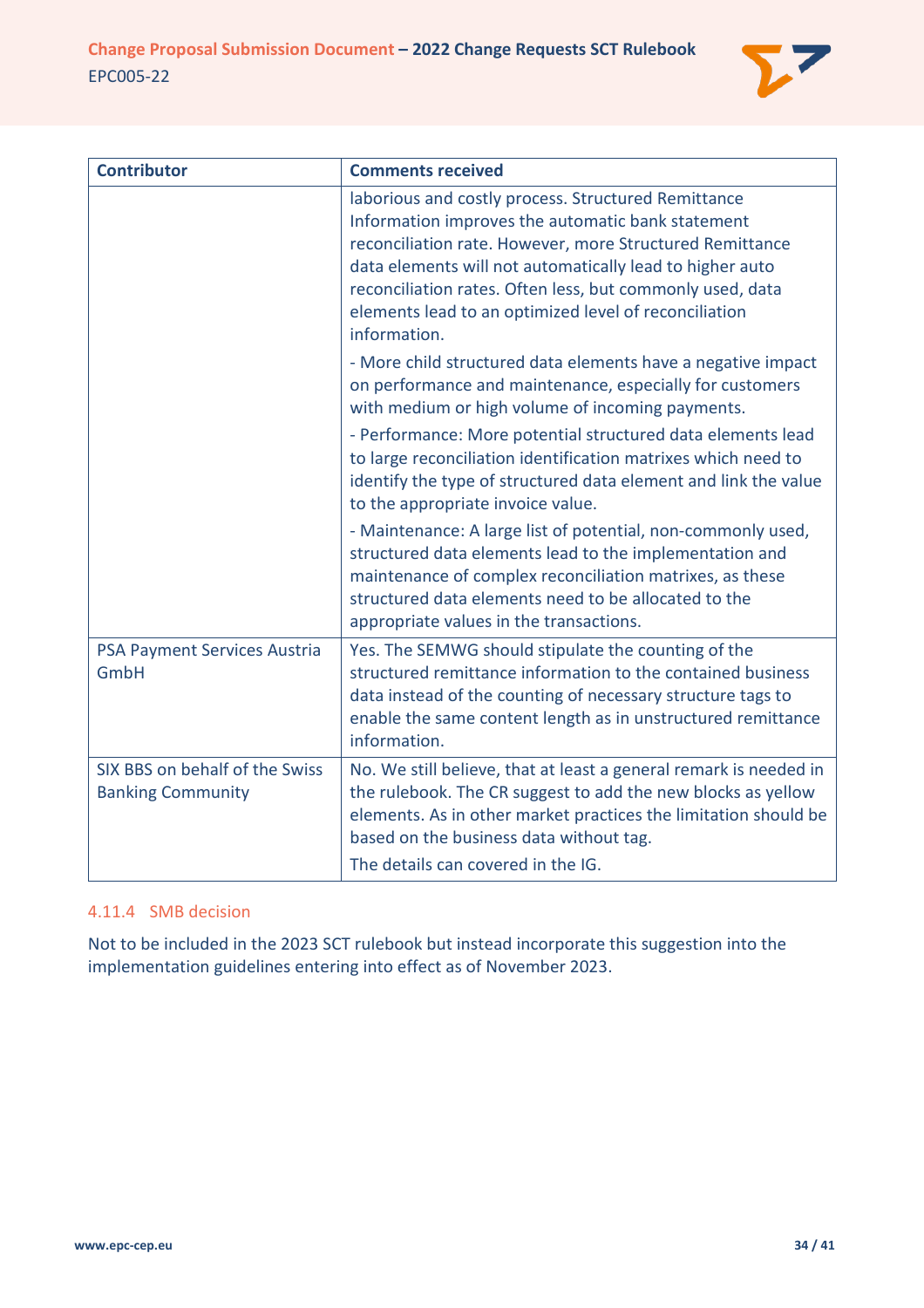

### <span id="page-34-0"></span>4.12 # 20: Change in the definition of structured remittance information in payment messages

#### <span id="page-34-1"></span>4.12.1 Description

This change request was made by SIX on behalf of the Swiss banking community.

The contributor proposes the following changes in the definition of the structured remittance information for the Customer-to-PSP and inter-PSP messages:

- Element "Issuer" filled with "ISO": then the element "Reference" must be filled with the ISO 11649 reference;
- Element "Issuer" filled with any other information than "ISO": the element "Reference" can include any reference;
- Element "Issuer" not used: current definition.

### <span id="page-34-2"></span>4.12.2 SEMWG analysis and recommendation

The SEMWG recommends not taking forward the change request (**option e**) and suggests instead incorporating the suggestion into the implementation guidelines entering into effect as of November 2023.

The SEMWG assumes that the request aims to include an additional condition, which links the usage of the element "Issuer" with the element "Reference".

From a technical point of view this is possible. Additional usage rules would be required. The SEMWG can propose the following usage rule: *"Mandatory if 'Reference' is populated with an identifier issued or ruled by a known institution. E.g., "ISO" should be mentioned here if 'Reference' is populated with a RF Creditor Reference (ISO 11649)."*

#### <span id="page-34-3"></span>4.12.3 SEMWG change proposal and explicit public consultation comments received

#### **SEMWG change proposal**

The vast majority of EPC scheme participants (via national communities or via individual comments) and other contributors to the 2022 public consultation supported the SEMWG recommendation that this change request cannot be part of the scheme.

Therefore, the SEMWG proposes not to include this change request in the 2023 SCT rulebook version 1.0 and proposes instead incorporating the suggestion into the implementation guidelines entering into effect as of November 2023.

| <b>Contributor</b>                   | <b>Comments received</b>                                                                                                                                                               |
|--------------------------------------|----------------------------------------------------------------------------------------------------------------------------------------------------------------------------------------|
| <b>French Banking Federation</b>     | Yes. It is to be noted that the suggestion of incorporating this<br>change into the IGs may require a slight change in the RB (ERI<br>option section 2.7) to mention this possibility. |
| <b>Italian Banking Association</b>   | Yes. It should be clarified if this is a change of the definition<br>only with no other functional/technical impacts.                                                                  |
| Liechtenstein Bankers<br>Association | No. We support the adjustments proposed by SIX as part of<br>the SCT scheme migration to the 2019 version of the ISO<br>20022 standard by November 2023.                               |
| <b>Oracle Software</b>               | No. We support this change request, for the following reasons:                                                                                                                         |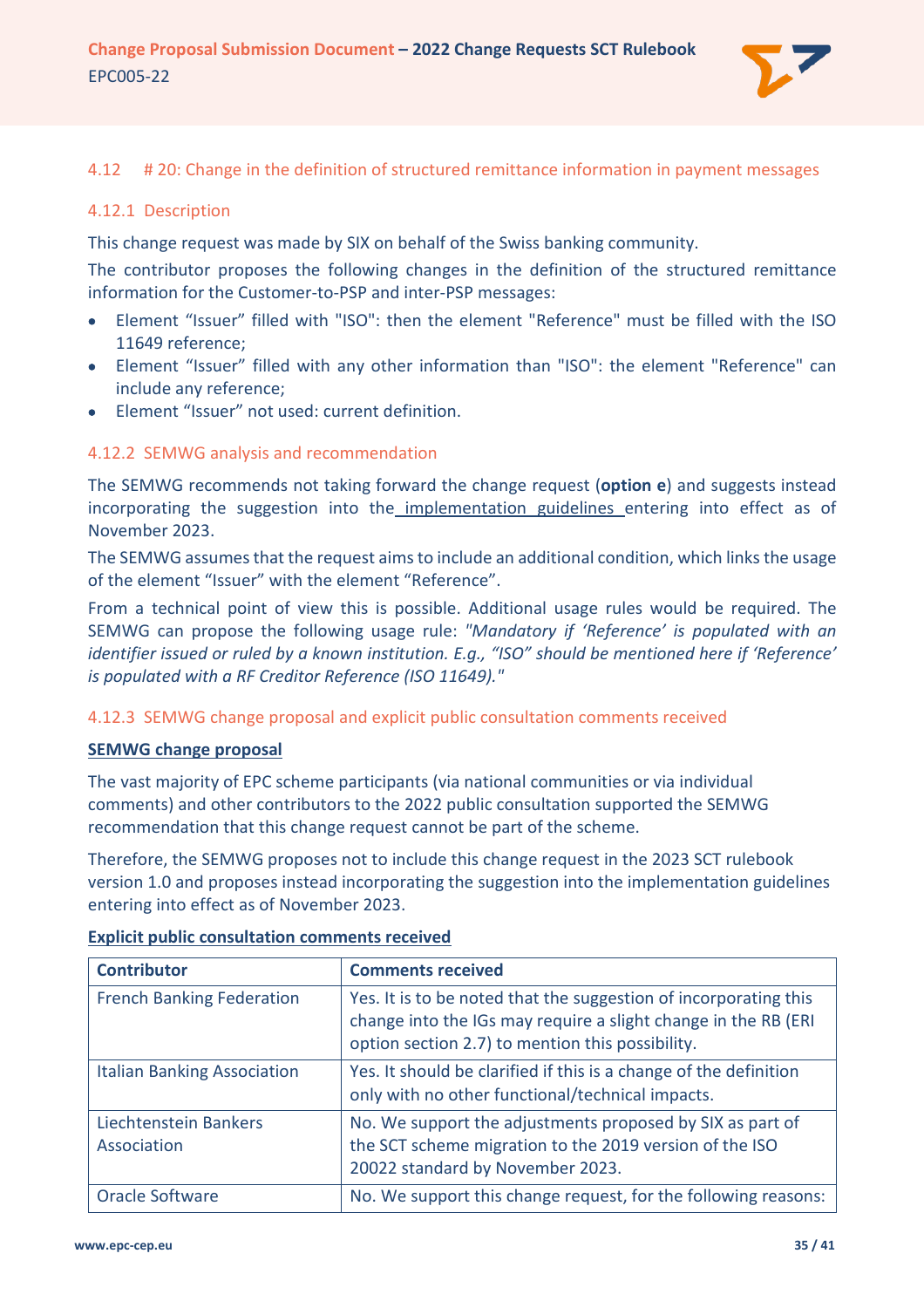

| <b>Contributor</b>                                         | <b>Comments received</b>                                                                                                                                                                                                                                                                                                                                                                                                                                 |
|------------------------------------------------------------|----------------------------------------------------------------------------------------------------------------------------------------------------------------------------------------------------------------------------------------------------------------------------------------------------------------------------------------------------------------------------------------------------------------------------------------------------------|
|                                                            | - Structured Remittance Codes improve the overall bank<br>statement reconciliation process. Manual reconciliation is a<br>laborious and costly process. Therefore, customers with high<br>volumes of incoming transactions are aiming on 90%<br>automatic reconciliation rates, to minimize the manual<br>intervention. Higher automatic reconciliation rates can be<br>achieved by utilizing artificial intelligence and the use of<br>structured data. |
|                                                            | - Structured Remittance Codes are unchanged whilst they<br>pass-through the entire payment chain. Incorrect codes will<br>lead to reconciliation errors, where laborious manual<br>intervention is required. Therefore, it is important that<br>Structured Remittance Codes are validated during entry of the<br>payment chain.                                                                                                                          |
|                                                            | - Software providers might validate Structured Remittance<br>Codes during entry or generation. However, it cannot be<br>assumed that this validation is 100% correct or that all<br>software solution provide this functionality. In such a case,<br>there is a risk that incorrect Structured Remittance Codes are<br>passed-through the payment chain.                                                                                                 |
|                                                            | - In the case of manual payment transactions submitted via<br>bank or PSP applications, it cannot be assumed that these<br>applications will validate the ISO11649 RF Structured<br>Remittance Code and therefore, as a result incorrect<br>Structured Remittance Codes would be passed-through the<br>payment chain.                                                                                                                                    |
| SIX BBS on behalf of the Swiss<br><b>Banking Community</b> | Yes. If the change request is covered in the IG, we are fine with<br>the SEMWG recommendation.                                                                                                                                                                                                                                                                                                                                                           |

# <span id="page-35-0"></span>4.12.4 SMB decision

Not to be included in the 2023 SCT rulebook but instead incorporate this suggestion into the implementation guidelines entering into effect as of November 2023.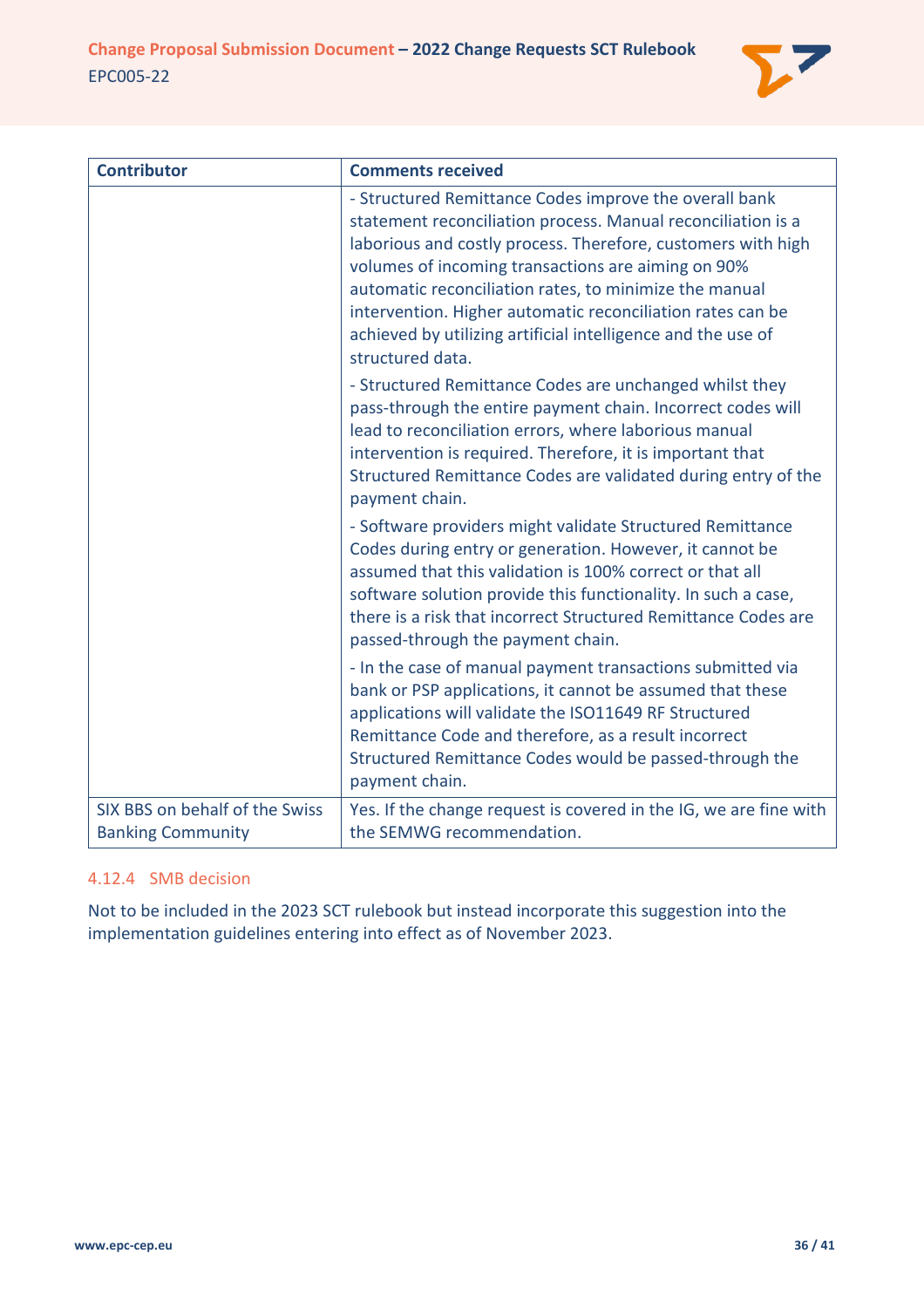

### <span id="page-36-0"></span>4.13 # 25: Changes to the SEPA Payment Scheme Management Rules

#### <span id="page-36-1"></span>4.13.1 Description

This change request was made by the EPC.

Each SEPA payment scheme rulebook contains an Annex II covering the SEPA Payment Scheme Management Rules ('Internal Rules'). The Internal Rules contain among others the Scheme Management Board (SMB) composition rules.

The EPC suggests renaming the SMB into the PSMB (Payment Scheme Management Board) and the SEMWG into the PSEMWG (Payment Scheme Evolution and Maintenance Working Group), in light of the creation of new payment-related schemes managed by the EPC.

Furthermore, the PSMB would be composed of up to 22 (instead of 20) representatives of SEPA payment scheme participants, subject to reaching individually or on a consolidated basis 3.5% (instead of 5%) of the following composition criterion: the total volume of credit transfers and direct debits of all national communities included with the geographical scope of the payment schemes.

At least 1 seat would be reserved for Payment Institutions and 1 seat for Electronic Money Institutions (even if they fail to reach the 3.5% threshold) (instead of 1 common seat for Payment Institutions and Electronic Money Institutions).

A cap of 4 (instead of 3) seats per national community from the euro area and 1 (unchanged) seat per national community from outside the euro area would apply.

### <span id="page-36-2"></span>4.13.2 SEMWG analysis and recommendation

The SEMWG suggests incorporating the change request into the scheme (**option b**) entering into effect as of the entry-into-force date of the new composition of the PSMB scheduled **at the end of April 2023**.

### <span id="page-36-3"></span>4.13.3 SEMWG change proposal and explicit public consultation comments received

#### **SEMWG change proposal**

The vast majority of EPC scheme participants (via national communities or via individual comments) and other contributors to the 2022 public consultation supported the SEMWG recommendation that this change request can be part of the scheme.

Therefore, the SEMWG proposes to include this change request in the scheme **as of April 2023**.

| <b>Contributor</b>                  | <b>Comments received</b>                                                                                                                                                                                                                                                                                        |
|-------------------------------------|-----------------------------------------------------------------------------------------------------------------------------------------------------------------------------------------------------------------------------------------------------------------------------------------------------------------|
| <b>Electronic Money Association</b> | Yes. We strongly support the proposed changes to the Internal<br>Rules to create an individual seat on the SMB for electronic<br>money issuers. Thus ensuring that the SMB composition<br>evolves to reflect all PSPs operating in the market.                                                                  |
| <b>French Banking Federation</b>    | Yes. French Banking community is not against the proposed<br>amendment of the PSMB composition rules. Anyhow we<br>would like to stress that at some point in time all members of<br>the future PSMB (included Payment Institutions and Electronic<br>Money Institutions) should be submitted to the same rules |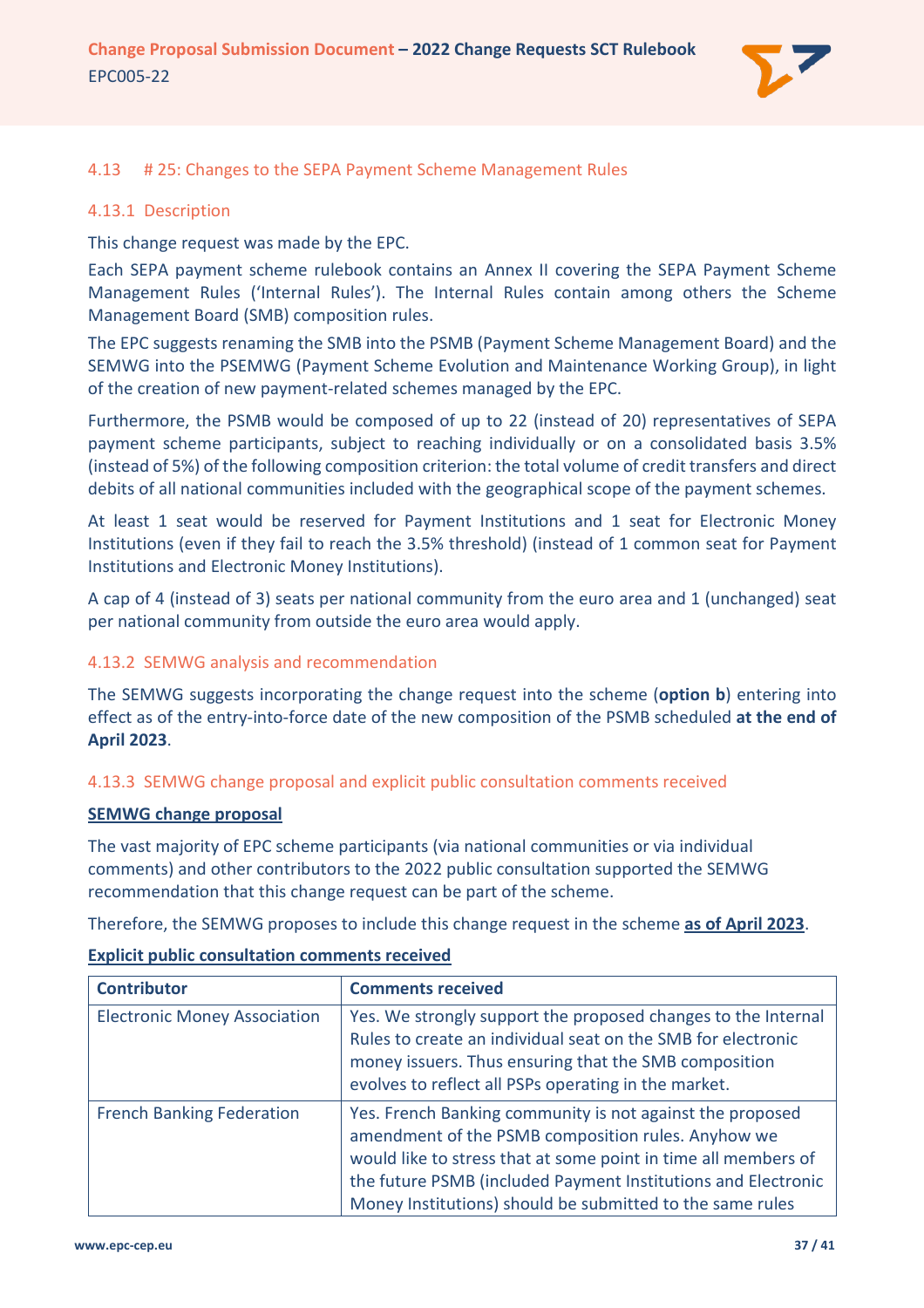

| <b>Contributor</b>            | <b>Comments received</b>                                                                                                                                                                                                                                                                                                                           |
|-------------------------------|----------------------------------------------------------------------------------------------------------------------------------------------------------------------------------------------------------------------------------------------------------------------------------------------------------------------------------------------------|
|                               | regarding the representation in term of seats on the basis of<br>the volume of SCT and SDD transactions.                                                                                                                                                                                                                                           |
| National Westminster Bank Plc | No. We agree with the renaming of the SMB to PSMB and that<br>it is composed of up to 22 representatives, subject to reaching<br>individually or on a consolidated basis 3.5% as outlined in the<br>proposal. We also would agree with at least 1 seat being<br>reserved for Payment Institutions and 1 seat for Electronic<br>Money Institutions. |
|                               | We do not agree with increasing the cap to 4 seats per<br>National Community from the euro area. The rationale and<br>benefits have not been outlined.                                                                                                                                                                                             |
|                               | We agree with the SEMWG being renamed to PSEMWG.                                                                                                                                                                                                                                                                                                   |
| Satispay Europe SA            | Yes. The change would allow more diversification and<br>representation for new players such as Payment Institution<br>and Electronic Money Institution.                                                                                                                                                                                            |

# <span id="page-37-0"></span>4.13.4 SMB decision

Such decision is not within the remit of the SMB. The EPC Board has taken the following decision: for inclusion in the SCT scheme as of **April** 2023.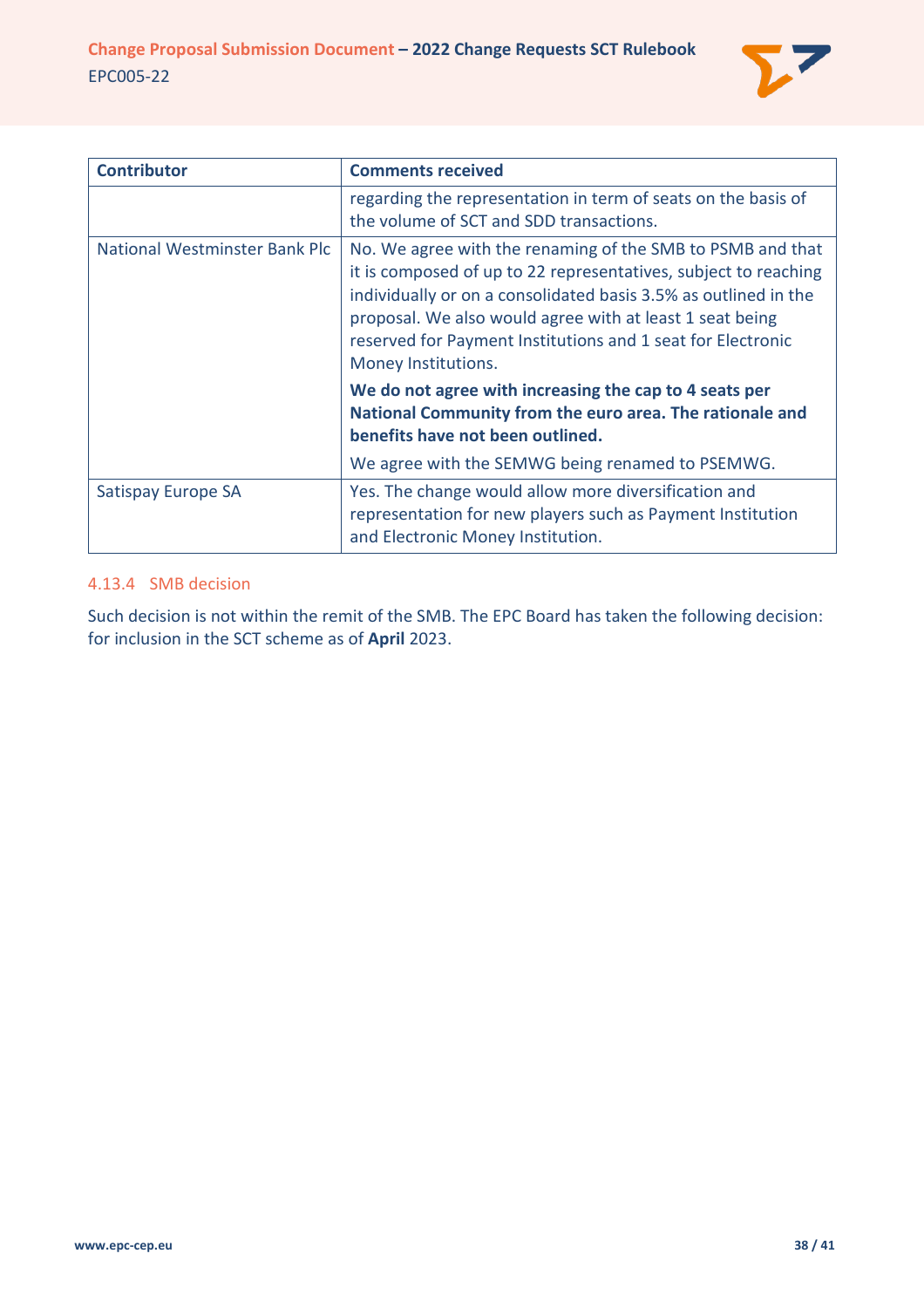

# <span id="page-38-0"></span>**5 Changes Pertaining to the Impact of the SEPA Regulation or any Other EU Legislation ("Regulatory Change Proposal Submission Document"[3](#page-38-1) )**

As the EPC is under the legal obligation to ensure compliance of the rulebooks with the SEPA Regulation or of any other EU legislation, proposed changes to the rulebooks under this section are not subject to a public consultation. They are included in this document for information.

## **At the start of the public consultation**

No change item was identified that required a change to the rulebook due to a particular EU legislation.

# **During or after the public consultation**

No new regulatory and payment scheme oversight matters were brought to the attention of the EPC.

<span id="page-38-1"></span><sup>3</sup> This section 5 contains the so-called Regulatory Change Proposal Submission Document as referred to in Section 4.2.9 of the SEPA Payment Scheme Management Rules.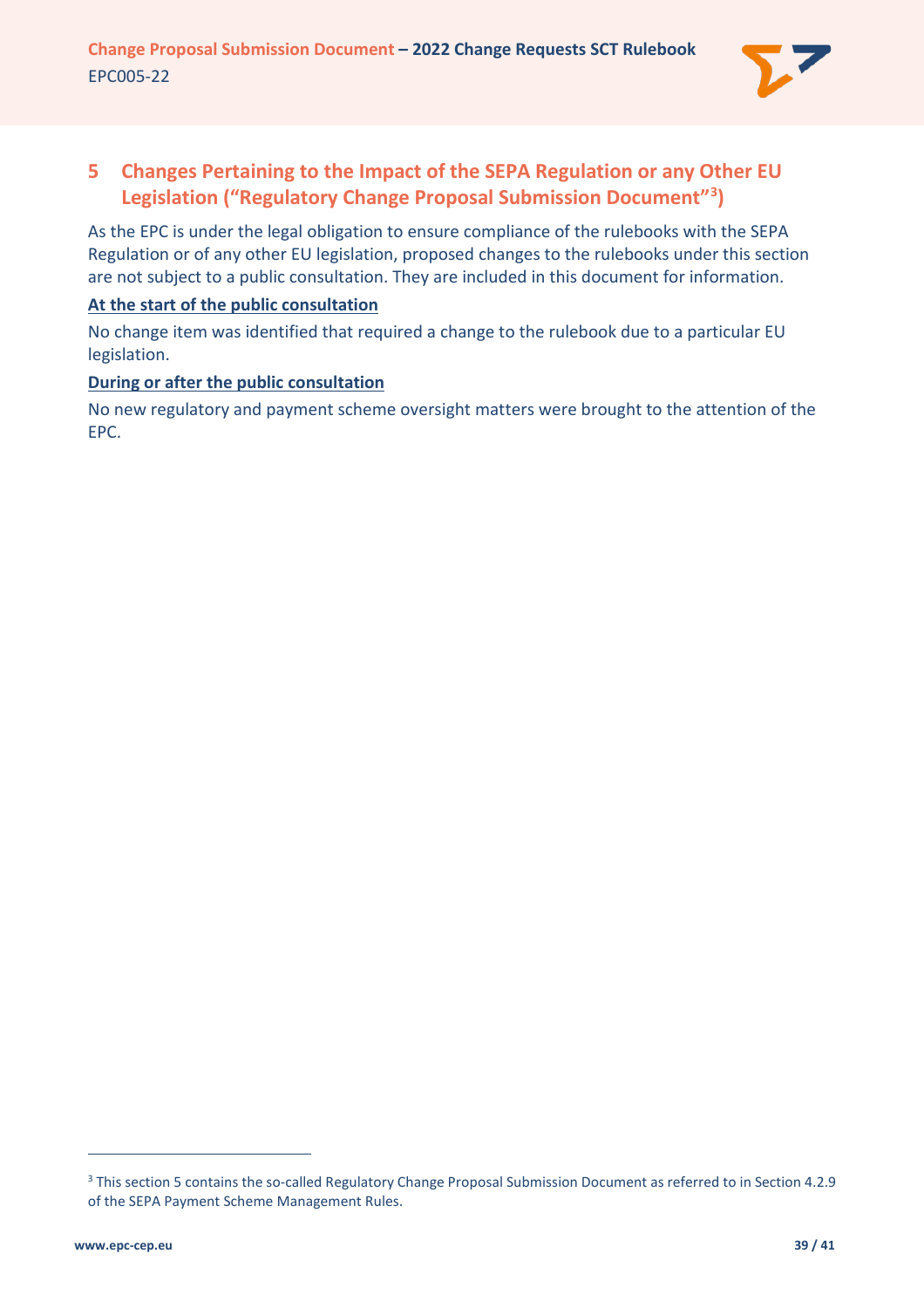

# <span id="page-39-0"></span>**6 Change Management Process in Respect of Minor Changes**

The SEMWG is required under the SEPA Payment Scheme Management Rules to publish a list of minor changes on the EPC website and to ensure that the list may be viewed by all stakeholders. This obligation had been met by the publication of the SCT Rulebook 2022 Change Request Public Consultation Document (EPC156-21) on 13 September 2021.

For this release management cycle, no minor changes had been raised at the start of or during the public consultation.